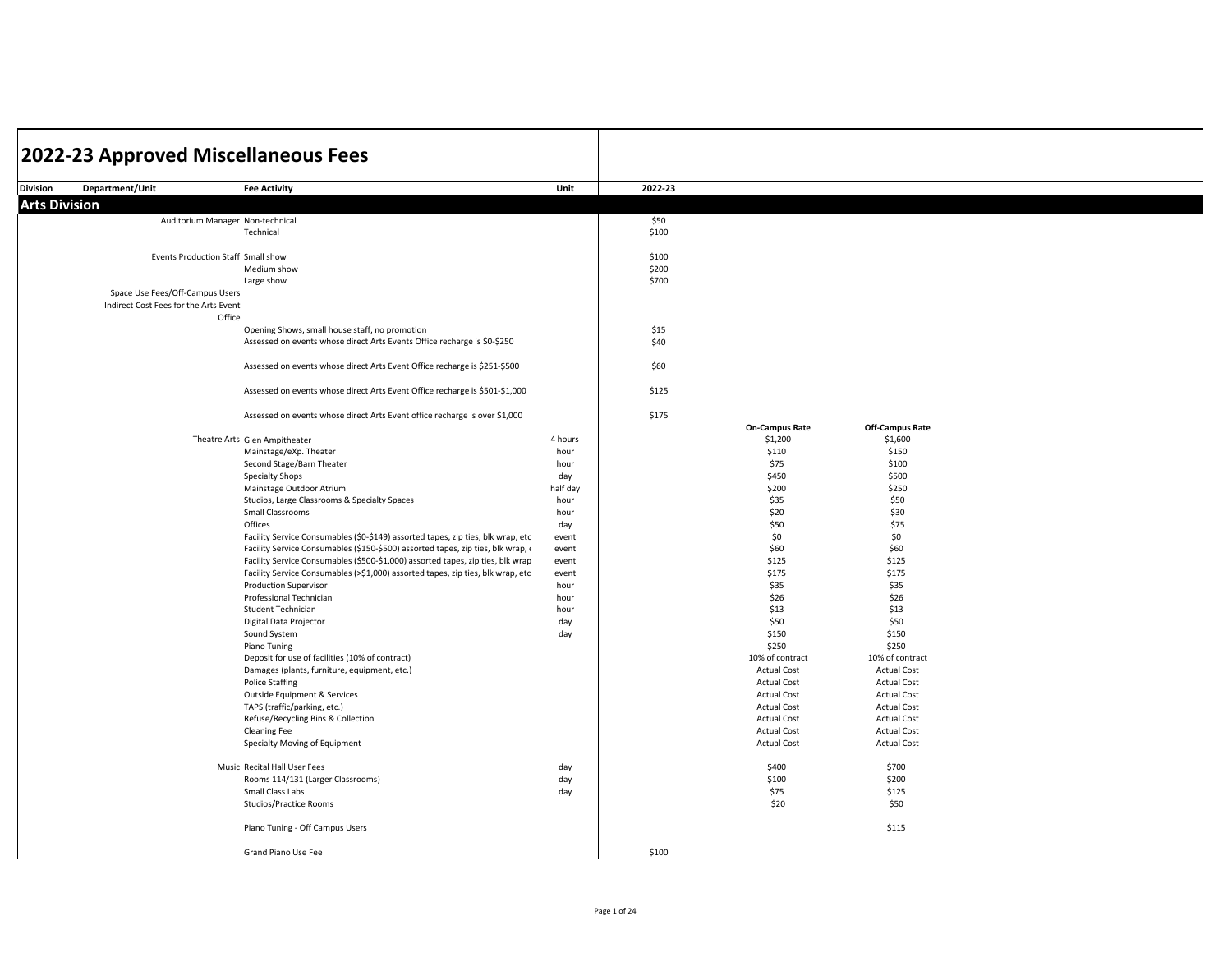|          | 2022-23 Approved Miscellaneous Fees                         |                                                                                  |             |                                     |                       |                        |  |
|----------|-------------------------------------------------------------|----------------------------------------------------------------------------------|-------------|-------------------------------------|-----------------------|------------------------|--|
|          |                                                             |                                                                                  |             |                                     |                       |                        |  |
| Division | Department/Unit                                             | <b>Fee Activity</b>                                                              | Unit        | 2022-23                             |                       |                        |  |
|          |                                                             | Sound System Use Fee                                                             |             | \$150                               |                       |                        |  |
|          |                                                             | <b>Production Supervisor</b>                                                     | hour        | \$35                                |                       |                        |  |
|          |                                                             | Professional Technician                                                          | hour        | \$22                                |                       |                        |  |
|          |                                                             | Music (Continued) Student Technician                                             | hour        | \$10                                |                       |                        |  |
|          |                                                             | Video Cart Use Fee                                                               | day         | \$25                                |                       |                        |  |
|          |                                                             | Data Projector Use Fee                                                           | day         | \$25                                |                       |                        |  |
|          |                                                             | Music Facilities Service Fee                                                     |             |                                     |                       |                        |  |
|          |                                                             | For Facility Use Fees ranging from \$150 - \$500                                 | event       | \$60                                |                       |                        |  |
|          |                                                             | For Facility Use fees ranging from \$501 - \$1,000                               | event       | \$125                               |                       |                        |  |
|          |                                                             | For Facility Use Fees over \$1,000                                               | event       | \$175                               |                       |                        |  |
|          | Film and Digital Media                                      |                                                                                  |             |                                     |                       | <b>Off-Campus Rate</b> |  |
|          |                                                             | Rooms 117/121 (seminar)                                                          | day         |                                     |                       | \$75                   |  |
|          |                                                             | Rooms 117/121 (seminar)                                                          | half day    |                                     |                       | \$50                   |  |
|          |                                                             | Rooms 113, 119 & 130 (studios A&D, screening room)                               | day         |                                     |                       | \$100                  |  |
|          |                                                             | Rooms 113, 119 & 130 (studios A&D, screening room)                               | half day    |                                     |                       | \$75                   |  |
|          |                                                             | Room 140 (studio B)                                                              | day         |                                     |                       | \$150                  |  |
|          |                                                             | Room 140 (studio B)                                                              | half day    |                                     |                       | \$100                  |  |
|          |                                                             | Room 150 (studio C)                                                              | day         |                                     |                       | \$300                  |  |
|          |                                                             | Room 11 (computer lab) Per 20 seat lab                                           | day         |                                     |                       | \$830                  |  |
|          |                                                             | Room 11 (computer lab) Per 20 seat lab                                           | half day    |                                     |                       | \$608                  |  |
|          |                                                             | Rooms 117/121 (seminar)                                                          | day         |                                     |                       | \$150                  |  |
|          |                                                             | Rooms 117/121 (seminar)                                                          | half day    |                                     |                       | \$100                  |  |
|          |                                                             | Rooms 113, 119 & 130 (studios A&D, screening room)                               | day         |                                     |                       | \$200                  |  |
|          |                                                             | Rooms 113, 119 & 130 (studios A&D, screening room)                               | half day    |                                     |                       | \$150                  |  |
|          |                                                             | Room 140 (studio B)                                                              | day         |                                     |                       | \$300                  |  |
|          |                                                             | Room 140 (studio B)                                                              | day         |                                     |                       | \$200                  |  |
|          |                                                             | Room 150 (studio C)                                                              | day         |                                     |                       | \$400                  |  |
|          |                                                             | Room 11 (computer lab) Per 20 seat lab<br>Room 11 (computer lab) Per 20 seat lab | day         |                                     |                       | \$954<br>\$700         |  |
|          |                                                             |                                                                                  | half day    |                                     |                       |                        |  |
|          |                                                             | <b>Basic Technical Support</b>                                                   | day         |                                     |                       | \$50                   |  |
|          |                                                             | Other Technical Support (per 20 seat lab)                                        | day         |                                     |                       | \$830                  |  |
|          |                                                             | Other Technical Support (per 20 seat lab)                                        | half day    |                                     |                       | \$608                  |  |
|          |                                                             | FDM Production Studios Equipment Damage or Breakage                              |             | Equipment < 1 year 100% of cost     |                       |                        |  |
|          |                                                             |                                                                                  |             | Equipment 1-3 years old 75% of cost |                       |                        |  |
|          |                                                             |                                                                                  |             | Equipment 3-8 years old 50% of cost |                       |                        |  |
|          |                                                             |                                                                                  |             | Equipment >8 years 25% of cost      |                       |                        |  |
|          | Digital Arts and New Media                                  |                                                                                  |             |                                     | <b>On-Campus Rate</b> | <b>Off-Campus Rate</b> |  |
|          | Rental of Labs - Dark Lab and Light Lab, Dark Lab - Day Use |                                                                                  | Performance |                                     | \$225                 | \$275                  |  |
|          |                                                             | aka "The Cellar" Dark Lab - Lectures - UCSC                                      | Lecture     |                                     | \$100                 | \$150                  |  |
|          |                                                             | Light Lab - Day Use - UCSC                                                       | Performance |                                     | \$200                 | \$250                  |  |
|          |                                                             | Light Lab - Lectures - UCSC                                                      | Lecture     |                                     | \$95                  | \$125                  |  |
|          |                                                             | DANM Technical Assistance Fee                                                    | hour/worker | \$10                                |                       |                        |  |
|          |                                                             | Documentation Fee                                                                | hour        | \$35                                |                       |                        |  |
|          |                                                             | <b>Technical Supervisor Fee</b>                                                  | hour        | \$45                                |                       |                        |  |
|          |                                                             | Lab Use and Materials Fee (Room 104)                                             | quarter     | \$75                                |                       |                        |  |
|          |                                                             | Late Return Fee (per day, up to total cost of replacement as per                 |             |                                     |                       |                        |  |
|          |                                                             | replacement schedule)                                                            | day         | \$15                                |                       |                        |  |
|          |                                                             | Damaged Equipment                                                                |             | Cost of Repair                      |                       |                        |  |
|          |                                                             | Loss or Irreparable Damage                                                       |             | Equipment < 1 year 100% of cost     |                       |                        |  |
|          |                                                             |                                                                                  |             | Equipment 1-3 years old 75% of cost |                       |                        |  |
|          |                                                             |                                                                                  |             | Equipment 3-8 years old 50% of cost |                       |                        |  |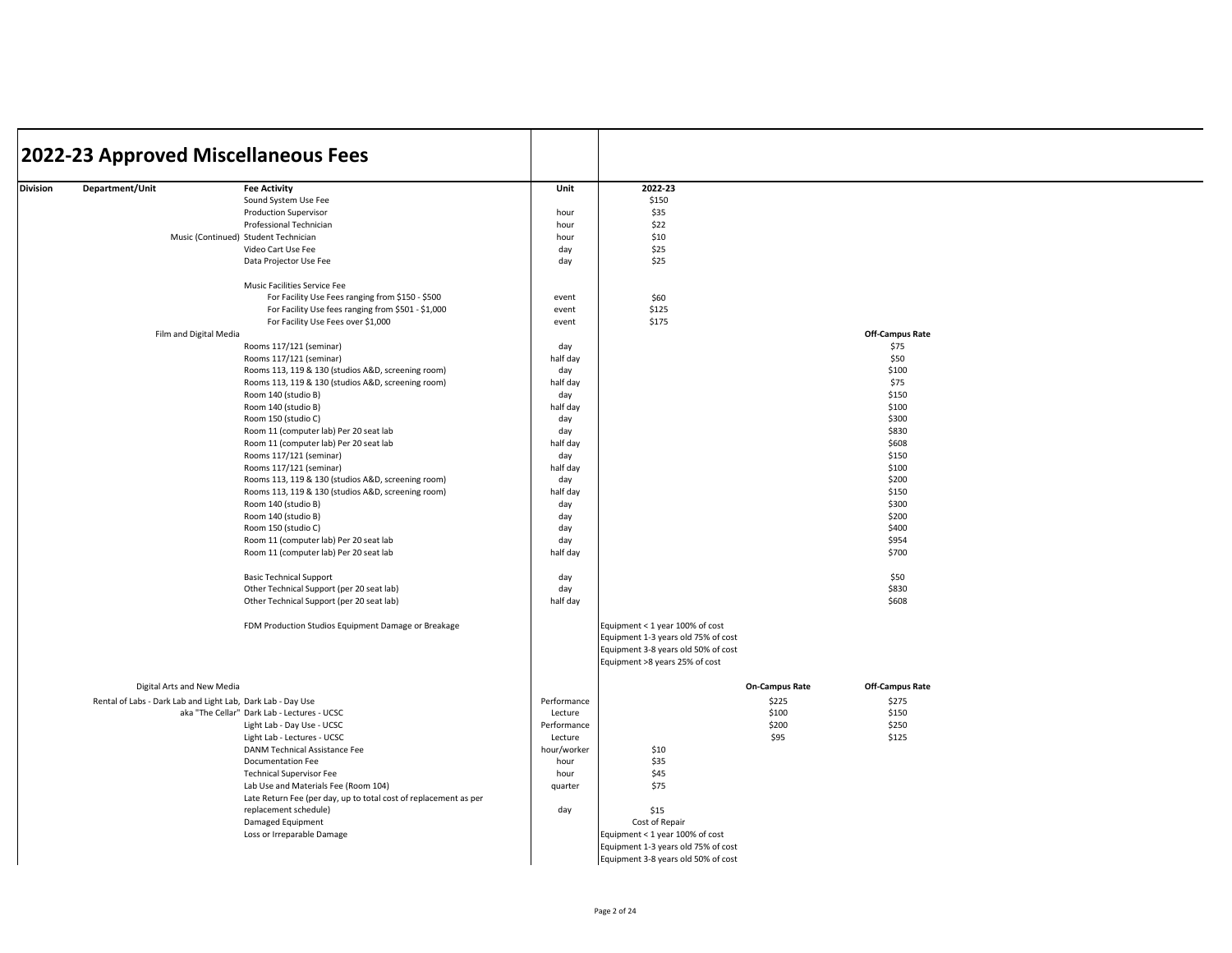|                 |                                                                     | 2022-23 Approved Miscellaneous Fees                                   |             |                                                      |
|-----------------|---------------------------------------------------------------------|-----------------------------------------------------------------------|-------------|------------------------------------------------------|
|                 |                                                                     |                                                                       |             |                                                      |
| <b>Division</b> | Department/Unit                                                     | <b>Fee Activity</b>                                                   | Unit        | 2022-23                                              |
|                 |                                                                     | Lab Cleanup Fee                                                       |             | Equipment >8 years 25% of cost<br><b>Actual Cost</b> |
|                 |                                                                     |                                                                       |             | <b>On-Campus Rate</b>                                |
|                 | Art Department                                                      | Art Studio                                                            | day         | \$75                                                 |
|                 |                                                                     | Meeting Space - Seminar Room with Media                               | day         | \$100                                                |
|                 |                                                                     | Art Department (continued) Meeting Space - Seminar Room without Media | day         | \$75                                                 |
|                 |                                                                     | Art Studio                                                            | half day    | \$75                                                 |
|                 |                                                                     | Meeting Space - Seminar Room with Media                               | half day    | \$100                                                |
|                 |                                                                     | Meeting Space - Seminar Room without Media                            | half day    | \$75                                                 |
|                 |                                                                     | Digital Imaging Facility Rental - Daily (\$2,000 minimum)             | workstation | \$200                                                |
|                 |                                                                     | Digital Imaging Facility Rental - Half Day (\$1,250 minimum)          | workstation | \$125                                                |
|                 |                                                                     | Digital Imaging Lab Printing                                          | ml          | \$0.43                                               |
|                 |                                                                     | Rental of Printmaking Lab for Print Artist                            | month       | \$95                                                 |
|                 |                                                                     | Replacement or Damage of Digital Imaging Equipment                    |             | <b>Actual Cost</b>                                   |
|                 |                                                                     | Printmaking Replacement Equipment                                     |             | <b>Actual Cost</b>                                   |
|                 |                                                                     | Photography Replacement Equipment                                     |             | <b>Actual Cost</b>                                   |
|                 |                                                                     | Wood Shop Tool Replacement Cost                                       |             | <b>Actual Cost</b>                                   |
|                 |                                                                     | Photography Cleanup Fee Baskin Darkroom                               | each        | \$30                                                 |
|                 |                                                                     | Foundry - Bronze                                                      | pound       | \$4.50-\$5.50<br>\$75                                |
|                 |                                                                     | Cave Lab Use Fee                                                      | quarter     | \$0.35                                               |
|                 |                                                                     | Printing on The Epson Stylus Pro 9900 in DARC 121 - Ink               | ml          | \$10 first 15 min. \$0.50 each                       |
|                 |                                                                     | Laser Cutter Use                                                      |             | add'l min.                                           |
|                 |                                                                     | Laser Cutter Damage                                                   |             | <b>Actual Cost</b>                                   |
|                 |                                                                     | Gallery Replacement and /or Repair Fee                                |             | <b>Actual Cost</b>                                   |
|                 |                                                                     | Disposal fee of student projects                                      |             | <b>Actual Cost</b>                                   |
|                 |                                                                     | Goggles                                                               |             | <b>Actual Cost</b>                                   |
|                 | Art & Design: Games & Payable Media                                 |                                                                       |             |                                                      |
|                 |                                                                     | Digital Drawing Tablet - Rental/quarter                               | quarter     | \$30                                                 |
|                 |                                                                     | Damaged Equipment                                                     |             | Cost of Repair                                       |
|                 |                                                                     | Late Return Fee (per day, up to total cost of replacement as per      |             |                                                      |
|                 |                                                                     | replacement schedule)                                                 | day         | \$15                                                 |
|                 |                                                                     | Damaged Equipment                                                     |             | Cost of Repair                                       |
|                 |                                                                     | Loss or Irreparable Damage                                            |             | Equipment < 1 year 100% of cost                      |
|                 |                                                                     |                                                                       |             | Equipment 1-3 years old 75% of cost                  |
|                 |                                                                     |                                                                       |             | Equipment 3-8 years old 50% of cost                  |
|                 |                                                                     |                                                                       |             | Equipment >8 years 25% of cost                       |
|                 |                                                                     |                                                                       |             |                                                      |
|                 | <b>Humanities Division</b>                                          |                                                                       |             |                                                      |
|                 | Room Rental - Conference Rooms Carpet Cleaning                      |                                                                       |             | <b>Actual Cost</b>                                   |
|                 |                                                                     | Damaged Key Replacement                                               |             | <b>Actual Cost</b>                                   |
|                 |                                                                     | Lost Key Replacement                                                  |             | <b>Actual Cost</b>                                   |
|                 |                                                                     | Master Key Replacement - Subject to rekeying charges                  |             | <b>Actual Cost</b>                                   |
|                 |                                                                     | Damaged Furnishings/Equipment                                         |             | <1 year of 100% cost<br>1-3 years 75% of cost        |
|                 |                                                                     |                                                                       |             | > 3 years 50% of cost                                |
|                 |                                                                     |                                                                       |             |                                                      |
|                 | <b>Physical and Biological Sciences</b>                             |                                                                       |             |                                                      |
|                 | Coastal Biology Building (CBB) Facility Rentals (External use only) |                                                                       |             | <b>Off-Campus Rate</b>                               |
|                 |                                                                     | CBB Room 110 (Hourly Mon-Fri 8:00-5:00)                               |             | \$75                                                 |
|                 |                                                                     | CBB Room 110 (Hourly Mon-Fri After 5:00p.m.incl Sat-Sun)              |             | \$100                                                |
|                 |                                                                     | CBB Room 110 (Day Mon-Fri 8:00-5:00)                                  |             | \$500                                                |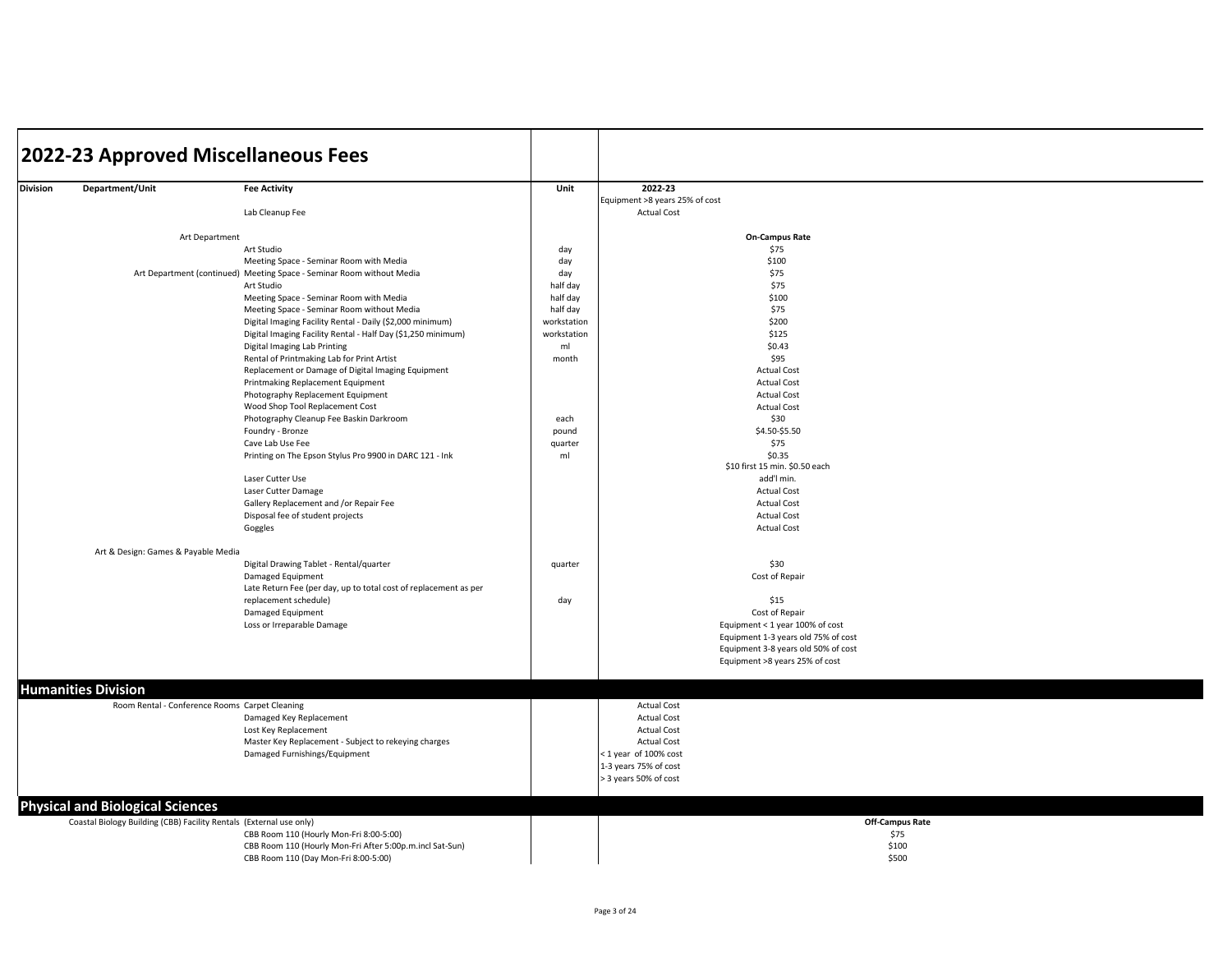| 2022-23 Approved Miscellaneous Fees                                                              |                                                                    |                |                                               |                       |                                                           |                         |  |
|--------------------------------------------------------------------------------------------------|--------------------------------------------------------------------|----------------|-----------------------------------------------|-----------------------|-----------------------------------------------------------|-------------------------|--|
| Division<br>Department/Unit                                                                      | <b>Fee Activity</b>                                                | Unit           | 2022-23                                       |                       |                                                           |                         |  |
|                                                                                                  | CBB Room 110 (Day Sat-Sun)                                         |                |                                               |                       | \$600                                                     |                         |  |
|                                                                                                  | CBB Room 203 (Hourly Mon-Fri 8:00-5:00)                            |                |                                               |                       | \$50                                                      |                         |  |
|                                                                                                  | CBB Room 203 (Hourly Mon-Fri After 5:00p.m.incl Sat-Sun)           |                |                                               |                       | \$60                                                      |                         |  |
|                                                                                                  | CBB Room 203 (Day Mon-Fri 8:00-5:00)<br>CBB Room 203 (Day Sat-Sun) |                |                                               |                       | \$200<br>\$240                                            |                         |  |
|                                                                                                  | CBB Room 201 (Hourly Mon-Fri 8:00-5:00)                            |                |                                               |                       | \$45                                                      |                         |  |
|                                                                                                  | CBB Room 201 (Hourly Mon-Fri After 5:00p.m.incl Sat-Sun)           |                |                                               |                       | \$55                                                      |                         |  |
| Coastal Biology Building (CBB) Facility Rentals (continued) CBB Room 201 (Day Mon-Fri 8:00-5:00) |                                                                    |                |                                               |                       | \$180                                                     |                         |  |
|                                                                                                  | CBB Room 201 (Day Sat-Sun)                                         |                |                                               |                       | \$220                                                     |                         |  |
|                                                                                                  | CBB Room 115 (Hourly Mon-Fri 8:00-5:00)                            |                |                                               |                       | \$50                                                      |                         |  |
|                                                                                                  | CBB Room 115 (Hourly Mon-Fri After 5:00p.m.incl Sat-Sun)           |                |                                               |                       | \$60<br>\$200                                             |                         |  |
|                                                                                                  | CBB Room 115 (Day Mon-Fri 8:00-5:00)<br>CBB Room 115 (Day Sat-Sun) |                |                                               |                       | \$240                                                     |                         |  |
|                                                                                                  | ITS Support AV Services - Internal                                 |                |                                               |                       | actual cost                                               |                         |  |
|                                                                                                  | ITS Support AV Services - External                                 |                |                                               |                       | actual cost + 54%                                         |                         |  |
|                                                                                                  | Custodial Services (above and beyond regular cleaning)- Internal   |                |                                               |                       | actual cost                                               |                         |  |
|                                                                                                  | Custodial Services - External                                      |                |                                               |                       | actual cost + 54%                                         |                         |  |
|                                                                                                  | Student on-site support for after hours/weekend- Internal          |                |                                               |                       | actual cost<br>< 1 year of 100% cost                      |                         |  |
|                                                                                                  | Damaged Furnishings/Equipment -Internal                            |                |                                               |                       | 1-3 years 75% of cost                                     |                         |  |
|                                                                                                  |                                                                    |                |                                               |                       | > 3 years 50% of cost                                     |                         |  |
|                                                                                                  | Damaged Furnishings/Equipment -External                            |                |                                               |                       | < 1 year of 100% cost + 54%                               |                         |  |
|                                                                                                  |                                                                    |                |                                               |                       | 1-3 years 75% of cost + 54%<br>> 3 years 50% of cost +54% |                         |  |
| Seymour Marine Discovery Center Room Rentals                                                     |                                                                    |                |                                               | <b>On-Campus Rate</b> | <b>Off-Campus Rate</b>                                    | -Profit/Government Rate |  |
|                                                                                                  | La Feliz Room Weekday (Monday-Thursday)                            | hour           |                                               | \$100                 | \$250                                                     | \$165                   |  |
|                                                                                                  | La Feliz Room Weekend (Friday-Sunday)                              | hour           |                                               | \$150                 | \$350                                                     | \$230                   |  |
|                                                                                                  | Exhibit Hall & Shipwreck Deck Weekday (Monday-Thursday)            | hour           |                                               | \$150                 | \$300                                                     | \$200                   |  |
|                                                                                                  | Exhibit Hall & Shipwreck Deck Weekend (Friday-Sunday)              | hour           |                                               | \$200                 | \$350                                                     | \$230                   |  |
|                                                                                                  | La Feliz Room & Exhibit Hall Weekday (Monday-Thursday)             | hour           |                                               | \$200                 | \$400                                                     | \$265                   |  |
|                                                                                                  | La Feliz Room & Exhibit Hall Weekend (Friday-Sunday)               | hour           |                                               | \$200                 | \$450                                                     | \$300                   |  |
|                                                                                                  | La Feliz Room/deck & Exhibit Hall/Shipwreck Deck                   |                |                                               |                       |                                                           |                         |  |
|                                                                                                  | <b>Wedding Package Rental</b>                                      | event          | \$4,200                                       |                       |                                                           |                         |  |
|                                                                                                  | A la carte Reception Fee<br>A la carte Ceremony Fee                | event<br>event | \$3,800<br>\$900                              |                       |                                                           |                         |  |
|                                                                                                  |                                                                    |                |                                               |                       |                                                           |                         |  |
|                                                                                                  | Overnight storage fee (Dependent upon availability)                | each           |                                               | \$200                 | \$500                                                     | \$330                   |  |
|                                                                                                  | Equipment Rental- Reception Chair Rental Upgrade                   | 100 chairs     | \$100                                         |                       |                                                           |                         |  |
| Miscellaneous Hourly Room/Area Rental*                                                           |                                                                    |                |                                               |                       |                                                           |                         |  |
|                                                                                                  | Indoor Classrooms Half Day*                                        | Half Day       |                                               | \$150                 | \$250                                                     | \$170                   |  |
|                                                                                                  | Indoor Classrooms Full Day*<br>Outdoor Classrooms Half Day*        | Full Day       |                                               | \$285<br>\$150        | \$500<br>\$250                                            | \$335<br>\$170          |  |
|                                                                                                  | Outdoor Classrooms Full Day*                                       |                |                                               | \$285                 | \$500                                                     | \$335                   |  |
|                                                                                                  | Room Cancellation Fee Off-Campus and Non-Profit/Govt               |                | Amount of Deposit if within 6 months of event |                       |                                                           |                         |  |
|                                                                                                  | Damages Fee                                                        |                | Equipment < 1 year 100% of cost               |                       |                                                           |                         |  |
|                                                                                                  |                                                                    |                | Equipment 1-3 years old 75% of cost           |                       |                                                           |                         |  |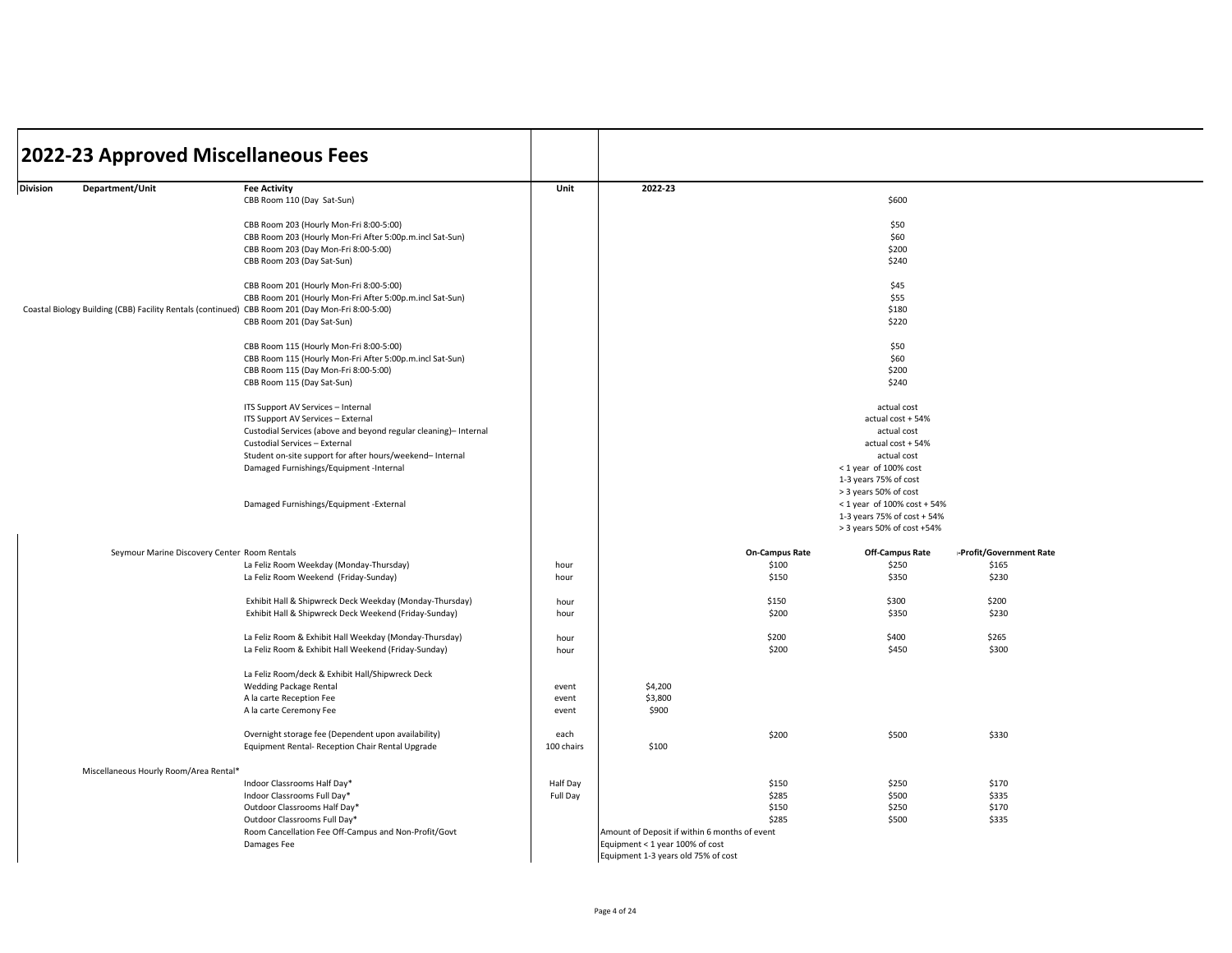|                 | 2022-23 Approved Miscellaneous Fees                                            |                                                                                                |               |                                |                       |                         |                         |
|-----------------|--------------------------------------------------------------------------------|------------------------------------------------------------------------------------------------|---------------|--------------------------------|-----------------------|-------------------------|-------------------------|
|                 |                                                                                |                                                                                                |               |                                |                       |                         |                         |
| <b>Division</b> | Department/Unit                                                                | <b>Fee Activity</b>                                                                            | Unit          | 2022-23                        |                       |                         |                         |
|                 |                                                                                |                                                                                                |               | Equipment> 3 years 50% of cost |                       |                         |                         |
|                 | Seymour Marine Discovery Center, Admissions SMDC Admissions Fee Adult          |                                                                                                | each          | \$12                           |                       |                         |                         |
|                 |                                                                                | SMDC Admissions Fee Senior (65 and older)                                                      | each          | \$11                           |                       |                         |                         |
|                 |                                                                                | SMDC Admissions Fee Students                                                                   | each          | \$9                            |                       |                         |                         |
|                 |                                                                                | SMDC Admissions Fee Child (3-16)                                                               | each          | \$9                            |                       |                         |                         |
|                 |                                                                                | SMDC Admissions Fee Toddler (2 and under)                                                      | each          | \$0                            |                       |                         |                         |
|                 |                                                                                | SMDC Admission Fee Members (join now)                                                          | each          | \$0                            |                       |                         |                         |
|                 |                                                                                | SMDC Admission Fee UCSC Undergrads w/valid ID                                                  | each          | \$0                            |                       |                         |                         |
|                 |                                                                                | SMDC Admission Fee Reserved tour fee                                                           | each          | \$50                           |                       |                         |                         |
|                 |                                                                                |                                                                                                |               |                                |                       |                         |                         |
|                 | Seymour Marine Discovery Center, Education SMDC Educator Workshop              |                                                                                                |               | Cost<br>\$0                    |                       |                         |                         |
|                 |                                                                                | Underwater Robotics Workshops (grades 5-12) FREE ALWAYS<br>Discovery Labs                      | class         | \$175                          |                       |                         |                         |
|                 |                                                                                | Ocean Explorer Summer Camp                                                                     | 5 days        | 485-750                        |                       |                         |                         |
|                 |                                                                                |                                                                                                |               |                                |                       |                         |                         |
|                 |                                                                                | Earth Sciences Material & Equipment Replacement Fee                                            |               | <b>Actual Cost</b>             |                       |                         |                         |
|                 | <b>Social Sciences Division</b>                                                |                                                                                                |               |                                |                       |                         |                         |
|                 | Center for Agroecology & Sustainable Food Systems Hay Barn & Field Rental Fees |                                                                                                |               |                                | <b>On-Campus Rate</b> | Off-Campus Rate         | -Profit/Government Rate |
|                 |                                                                                | Hay Barn Weekday or non peak weekend (4 hours)                                                 | half day      |                                | \$300                 |                         |                         |
|                 |                                                                                | Hay Barn Weekday or non peak weekend (8 hours)                                                 | day           |                                | \$450                 |                         |                         |
|                 |                                                                                | Hay Barn Weekend                                                                               | 12 hr         |                                | \$1,800               | \$5,550                 | \$3,600                 |
|                 |                                                                                | Hay Barn Weekend Peak Season (12 hour minimum)                                                 | hour          |                                | \$150                 | \$475                   |                         |
|                 |                                                                                | Hay Barn Weekday (4 hour minimum)                                                              | hour          |                                |                       |                         | \$150                   |
|                 |                                                                                | Outdoor/Ocean View Field Rental (2 hour minimum)                                               | hour          | \$350                          |                       |                         |                         |
|                 |                                                                                | Outside/Ocean View Field Deposit (refundable)                                                  |               | \$150                          |                       |                         |                         |
|                 |                                                                                | Hay Barn Security Deposit (refundable)                                                         |               | \$1,000                        |                       |                         |                         |
|                 |                                                                                |                                                                                                | 10 weeks      |                                |                       |                         |                         |
|                 |                                                                                | Apprenticeship Program Apprenticeship in Ecological Horticulture (AEH)<br>AEH Program Food Fee |               | \$5,000<br>\$250               |                       |                         |                         |
|                 |                                                                                | AEH Program Lost Key / Lock Replacement                                                        |               | \$60                           |                       |                         |                         |
|                 |                                                                                | <b>AEH Program Application</b>                                                                 |               | \$60                           |                       |                         |                         |
|                 |                                                                                | <b>Intensive Programs</b>                                                                      | week          | \$1,000                        |                       |                         |                         |
|                 |                                                                                | Intensive 3 half-day session plus online content                                               |               | \$450                          |                       |                         |                         |
|                 |                                                                                | Intensive 2 full day session plus online content                                               |               | \$500                          |                       |                         |                         |
|                 |                                                                                | Intensive 3 full day session plus online content                                               |               | \$700                          |                       |                         |                         |
|                 |                                                                                | Intensive 5 half-day session plus online content                                               |               | \$600                          |                       |                         |                         |
|                 |                                                                                |                                                                                                |               |                                |                       |                         |                         |
|                 |                                                                                |                                                                                                |               |                                |                       |                         |                         |
|                 |                                                                                | On-Farm Events Fee Farm Events (Monday-Sunday, 8:00am to 6:00pm):                              |               |                                |                       |                         |                         |
|                 |                                                                                | UC Events - Two hour minimum required*                                                         |               | \$200/hour                     |                       |                         |                         |
|                 |                                                                                | Govt/NPO Events - Two hour minimum required*                                                   |               | \$250/hour                     |                       |                         |                         |
|                 |                                                                                | General Public Events - Two hour minimum required*                                             |               | \$350/hour                     |                       |                         |                         |
|                 |                                                                                | *All set-up and cleanup must occur within scheduled time.                                      |               |                                |                       |                         |                         |
|                 | <b>Campus Provost/Executive Vice Cha</b>                                       |                                                                                                |               |                                |                       |                         |                         |
|                 | Athletics and Recreation                                                       |                                                                                                |               |                                | <b>UCSC Student</b>   | <b>Non-UCSC Student</b> |                         |
|                 | Membership & Group Exercise Staff Payroll Deduction                            |                                                                                                | Calendar Year |                                |                       | \$320                   |                         |
|                 |                                                                                | Faculty/Staff/Alumni                                                                           | Calendar Year |                                |                       | \$320                   |                         |
|                 |                                                                                | Community                                                                                      | Calendar Year |                                |                       | \$320                   |                         |
|                 |                                                                                | Retiree                                                                                        | Calendar Year |                                |                       | \$320                   |                         |
|                 |                                                                                | Minor (8-15 years)                                                                             | Calendar Year |                                |                       | \$320                   |                         |
|                 |                                                                                | <b>Staff Payroll Deduction</b>                                                                 | Academic Year |                                |                       | \$300                   |                         |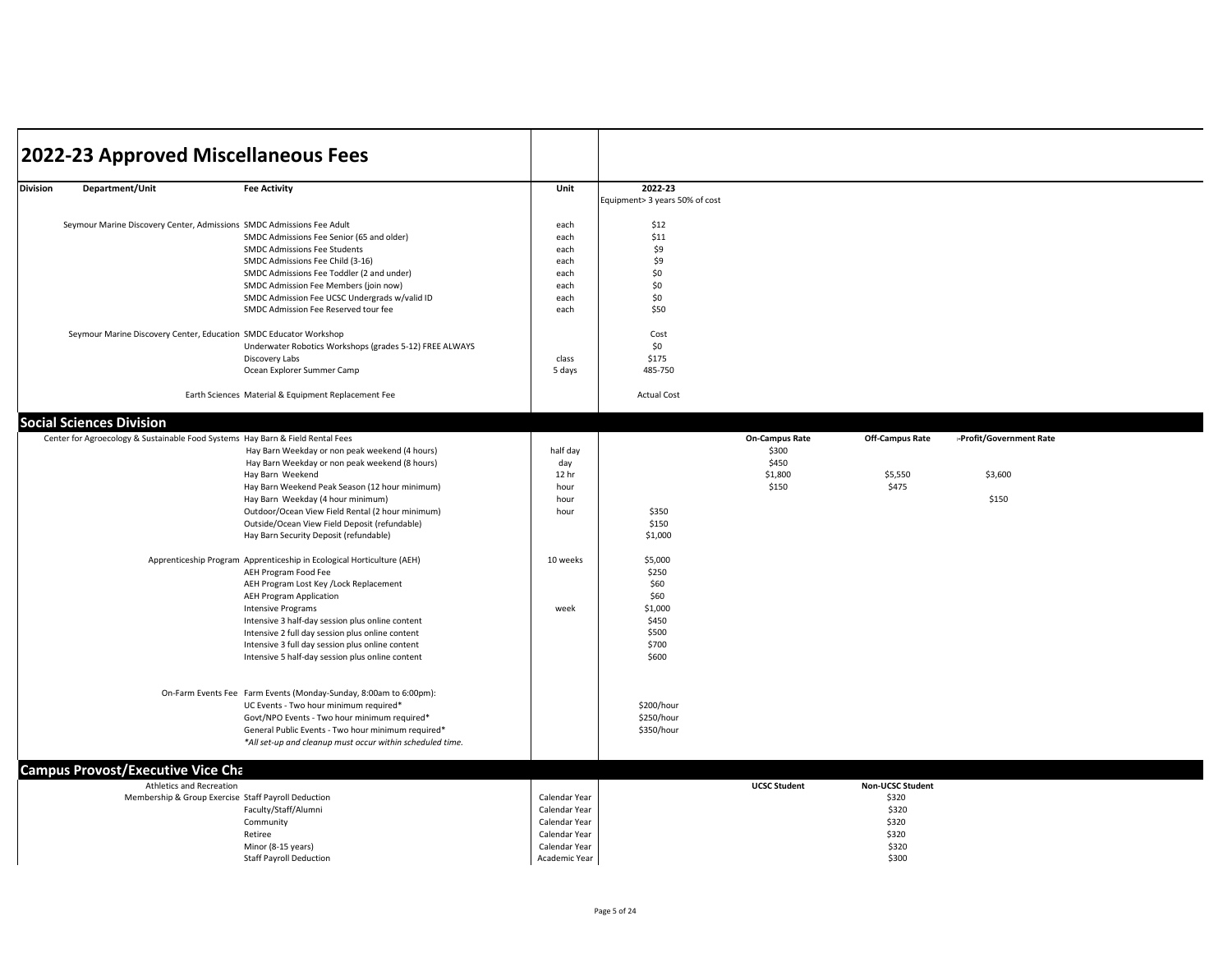|          | 2022-23 Approved Miscellaneous Fees                       |                                                                                    |               |             |                          |                         |  |
|----------|-----------------------------------------------------------|------------------------------------------------------------------------------------|---------------|-------------|--------------------------|-------------------------|--|
|          |                                                           |                                                                                    |               |             |                          |                         |  |
| Division | Department/Unit                                           | <b>Fee Activity</b>                                                                | Unit          | 2022-23     |                          |                         |  |
|          |                                                           | Faculty/Staff/Alumni                                                               | Academic Year |             |                          | \$300                   |  |
|          |                                                           | Community                                                                          | Academic Year |             |                          | \$300                   |  |
|          |                                                           | Retiree                                                                            | Academic Year |             |                          | \$300                   |  |
|          |                                                           | Minor (8-15 years)                                                                 | Academic Year |             |                          | \$300                   |  |
|          |                                                           | <b>Staff Payroll Deduction</b>                                                     | Academic Qtr  |             |                          | \$120                   |  |
|          |                                                           | Faculty/Staff/Alumni                                                               | Academic Qtr  |             |                          | \$120                   |  |
|          |                                                           |                                                                                    |               |             |                          |                         |  |
|          |                                                           | Community                                                                          | Academic Qtr  |             |                          | \$120                   |  |
|          |                                                           | Retiree                                                                            | Academic Qtr  |             |                          | \$120                   |  |
|          |                                                           | Minor (8-15 years)                                                                 | Academic Qtr  |             |                          | \$120                   |  |
|          |                                                           | <b>Staff Payroll Deduction</b>                                                     | Summer        |             |                          | \$80                    |  |
|          |                                                           | Faculty/Staff/Alumni                                                               | Summer        |             |                          | \$80                    |  |
|          |                                                           | Community                                                                          | Summer        |             |                          | \$80                    |  |
|          |                                                           | Retiree                                                                            | Summer        |             |                          | \$80                    |  |
|          | Membership & Group Exercise (continued Minor (8-15 years) |                                                                                    | Summer        |             |                          | \$80                    |  |
|          |                                                           | Non-Enrolled UCSC Student                                                          | Summer        |             | \$22.50                  | \$80                    |  |
|          |                                                           |                                                                                    |               |             |                          |                         |  |
|          |                                                           | ID Card Replacement                                                                | each          |             |                          | \$25.00                 |  |
|          |                                                           | <b>Member Cancellation Fee</b>                                                     | each          |             |                          | \$30.00                 |  |
|          |                                                           |                                                                                    |               |             |                          |                         |  |
|          |                                                           |                                                                                    |               |             | <b>UCSC Student</b>      | Non-UCSC Student        |  |
|          |                                                           | Wellness Group Exercise Classes Guest Pass & Group Exercise - Faculty/Staff/Alumni | day           |             |                          | \$18                    |  |
|          |                                                           | Guest Pass & Group Exercise - Community                                            | day           |             |                          | \$18                    |  |
|          |                                                           | Guest Pass & Group Exercise - Retirees                                             | day           |             |                          | \$18                    |  |
|          |                                                           | Guest Pass & Group Exercise - Minor (8-15 years old)                               | day           |             |                          | \$18                    |  |
|          |                                                           |                                                                                    | quarter       | \$10        |                          |                         |  |
|          |                                                           | Virtual only Group Exercise Membership (no facility access)                        |               |             |                          |                         |  |
|          |                                                           | Fitness for Hire Custom Events Custom Educational Event/Class - on-site            | hour          | \$75        |                          |                         |  |
|          |                                                           | Custom Educational Event/Class - off-site                                          | hour          | \$95        |                          |                         |  |
|          |                                                           | Custom Exercise Event/Class- on-site                                               | hour          | \$100       |                          |                         |  |
|          |                                                           | Custom Exercise Event/Class- off-site                                              | hour          | \$125       |                          |                         |  |
|          |                                                           |                                                                                    |               |             | <b>UCSC Student</b>      | Non-UCSC Student        |  |
|          |                                                           | Boating Lessons Open Water Rowing Lesson                                           | each          |             | \$50 Summer Only         | \$200                   |  |
|          |                                                           | Dinghy Sailing Lesson                                                              | each          |             | \$55 Summer Only         | \$225                   |  |
|          |                                                           | Keelboat Sailing Lesson                                                            | each          |             | \$60 Summer Only         | \$225                   |  |
|          |                                                           |                                                                                    |               |             |                          | \$200                   |  |
|          |                                                           | Ocean Kayaking Lesson                                                              | each          |             | \$50 Summer Only<br>\$60 | \$80                    |  |
|          |                                                           | Private Lessons per hour                                                           | hour          | \$200       |                          |                         |  |
|          |                                                           | Youth Sailing Class                                                                | each          |             |                          |                         |  |
|          |                                                           | Cancellation 31+ days before start of class                                        |               | Full Refund |                          |                         |  |
|          |                                                           | Cancellation 15-30 days before start of class                                      |               | 50% Refund  |                          |                         |  |
|          |                                                           | Cancellation within 14 days before start of class                                  |               | No Refund   |                          |                         |  |
|          |                                                           |                                                                                    |               |             | <b>UCSC Student</b>      | <b>Non-UCSC Student</b> |  |
|          |                                                           | Boating Club Membership Boating Clug Membership                                    | Quarter       |             | \$45                     | \$150                   |  |
|          |                                                           | <b>Boating Club Membership</b>                                                     | Annual        |             |                          | \$500                   |  |
|          |                                                           | 50% discount for additional familly members                                        |               |             |                          |                         |  |
|          |                                                           |                                                                                    |               |             | <b>UCSC Student</b>      | Non-UCSC Student        |  |
|          |                                                           | Boat Use                                                                           | hour          |             | \$20                     | \$30                    |  |
|          |                                                           | <b>Group Outings</b>                                                               | hour          |             | \$150                    | \$250                   |  |
|          |                                                           | Guest Fee - Student Guests                                                         | each          | \$5         |                          |                         |  |
|          |                                                           | Guest Fee - Non-Student Guests                                                     | each          | \$10        |                          |                         |  |
|          |                                                           | Outboard Use                                                                       |               | \$5         |                          |                         |  |
|          |                                                           | Late Boat Return Fee                                                               | hour          | \$20        |                          |                         |  |
|          |                                                           |                                                                                    |               |             |                          |                         |  |
|          |                                                           | Damaged Equipment*                                                                 | each          |             | Cost                     | Cost+54%                |  |
|          |                                                           |                                                                                    |               |             |                          |                         |  |
|          |                                                           | Lost Equipment: Depreciated replacement cost                                       | each          |             | Cost                     | Cost+54%                |  |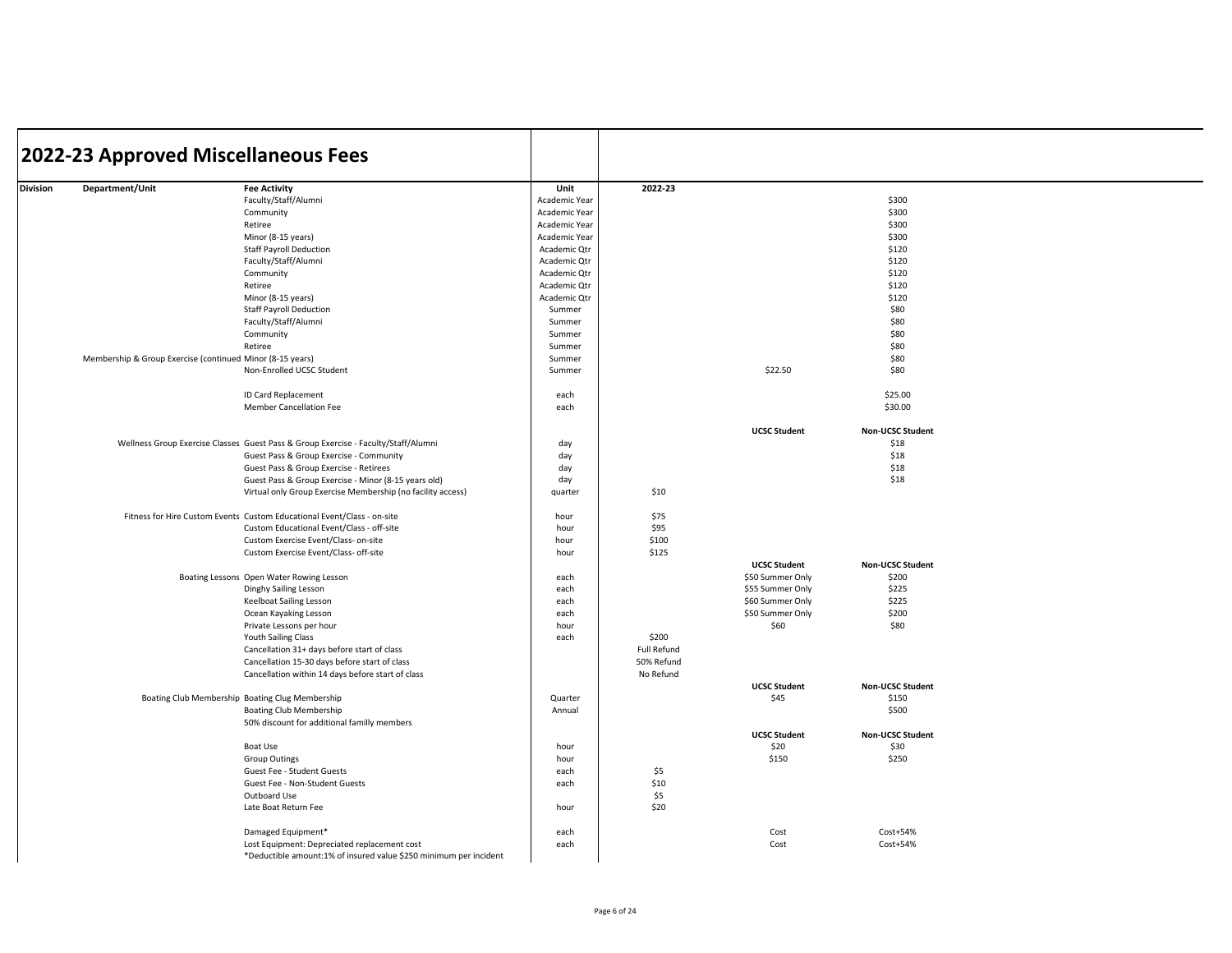|          | 2022-23 Approved Miscellaneous Fees |                                                                                                                       |              |                             |                         |  |
|----------|-------------------------------------|-----------------------------------------------------------------------------------------------------------------------|--------------|-----------------------------|-------------------------|--|
| Division | Department/Unit                     | <b>Fee Activity</b>                                                                                                   | Unit         | 2022-23                     |                         |  |
|          |                                     |                                                                                                                       |              | <b>UCSC Student</b>         |                         |  |
|          |                                     | Equipment Rental Tent - 2 person - Weekend                                                                            | weekend      | \$15                        |                         |  |
|          |                                     | for UCSC Students Only Tent - 2 person -Week                                                                          | week         | \$20                        |                         |  |
|          |                                     | Tent - 3 person - Weekend                                                                                             | weekend      | \$20                        |                         |  |
|          |                                     | Tent - 3 person Week                                                                                                  | week         | \$25                        |                         |  |
|          |                                     | Tent - 4 person - Weekend                                                                                             | weekend      | \$25                        |                         |  |
|          |                                     | Tent - 4 person Week                                                                                                  | week         | \$30                        |                         |  |
|          |                                     | Tent - 6 person - Weekend                                                                                             | weekend      | \$30                        |                         |  |
|          |                                     | Tent - 6 person Week                                                                                                  | week         | \$35                        |                         |  |
|          |                                     | Sleeping Bag - Weekend (incl. pad upon request)                                                                       | weekend      | \$15                        |                         |  |
|          |                                     | Sleeping Bag - Week (incl. pad upon request)                                                                          | week         | \$20                        |                         |  |
|          |                                     | Backpack - Weekend                                                                                                    | weekend      | \$15                        |                         |  |
|          |                                     | Backpack - Week                                                                                                       | week         | \$20                        |                         |  |
|          |                                     | Stove - (camping or backpacking, includes fuel) - Weekend                                                             | weekend      | \$8                         |                         |  |
|          |                                     | Stove - (camping or backpacking, includes fuel) - Week                                                                | week         | \$12                        |                         |  |
|          |                                     | Equipment Rental (continued) Cool Kit - MSR Classic 2 pots, 1 frypan/lid - Weekend                                    | weekend      | \$5                         |                         |  |
|          |                                     | Cool Kit - MSR Classic 2 pots, 1 frypan/lid - Week                                                                    | week         | \$10                        |                         |  |
|          |                                     | Kitchen Kit - Any 6 pces (cutting board, knives, cups, etc.) Weekend                                                  | weekend      | \$5                         |                         |  |
|          |                                     | Kitchen Kit - Any 6 pces (cutting board, knives, cups, etc.) Week                                                     | week         | \$10                        |                         |  |
|          |                                     | Ice Chest - Weekend                                                                                                   | weekend      | \$5                         |                         |  |
|          |                                     | Ice Chest - Week                                                                                                      | week         | \$10                        |                         |  |
|          |                                     | Table - Weekend                                                                                                       | weekend      | \$5                         |                         |  |
|          |                                     | Table - Week                                                                                                          | week         | \$10                        |                         |  |
|          |                                     | Bear Canister - approved for National Parks - Weekend                                                                 | weekend      | \$5                         |                         |  |
|          |                                     | Bear Canister - approved for National Parks - Week                                                                    | week         | \$10                        |                         |  |
|          |                                     | Snowshoes (includes poles if desired) - Weekend                                                                       | weekend      | \$10                        |                         |  |
|          |                                     | Snowshoes (includes poles if desired) - Week                                                                          | week         | \$15                        |                         |  |
|          |                                     | Rock Shoes - Weekend                                                                                                  | weekend      | \$5                         |                         |  |
|          |                                     | Rock Shoes - Week                                                                                                     | week         | \$10                        |                         |  |
|          |                                     | Wetsuit - Day                                                                                                         | day          | \$15                        |                         |  |
|          |                                     | Wetsuit - Weekend                                                                                                     | weekend      | \$20                        |                         |  |
|          |                                     | Surfboard - Day                                                                                                       | day          | \$10                        |                         |  |
|          |                                     | Surfboard - Weekend                                                                                                   | weekend      | \$15                        |                         |  |
|          |                                     | Inflatable SUP (includes pump, paddle, PFD) - Day                                                                     | day          | \$40<br>\$60                |                         |  |
|          |                                     | Inflatable SUP (includes pump, paddle, PFD) - Weekend<br>Order reservation not picked up or cancelled within 24 hours | weekend      | \$10                        |                         |  |
|          |                                     | <b>Cleaning Fee</b>                                                                                                   | each<br>hour | \$15                        |                         |  |
|          |                                     | Late Fee                                                                                                              | day          | 50% of weekend rate per day |                         |  |
|          |                                     | Repair cost for damaged equipment                                                                                     |              | \$15 + cost of materials    |                         |  |
|          |                                     | Replacement Fee (Unreturned Items only)                                                                               |              | Fair Market Value           |                         |  |
|          |                                     |                                                                                                                       |              | <b>UCSC Student</b>         | <b>Non-UCSC Student</b> |  |
|          |                                     | Intramural Sports Quarterly Membership                                                                                | Quarterly    | \$20                        | \$25                    |  |
|          |                                     | Annual Membership                                                                                                     | Annual       | \$54                        | \$65                    |  |
|          |                                     | Intramural Sports Forfeit Fine (10 min late or more)                                                                  | member       | \$10                        |                         |  |
|          |                                     | Special Event Entry                                                                                                   | each         | \$10                        | \$15                    |  |
|          |                                     | <b>Extra Staff Whistles</b>                                                                                           | each         | \$5                         |                         |  |
|          |                                     | Extra Staff Shirt                                                                                                     | each         | \$20                        |                         |  |
|          |                                     | <b>Extra Staff Shorts</b>                                                                                             | each         | \$18                        |                         |  |
|          |                                     |                                                                                                                       |              | <b>UCSC Student</b>         |                         |  |
|          |                                     | Sports Clubs Competitive Club Admin Fee                                                                               |              | \$20                        |                         |  |
|          |                                     | Recreation Club Admin Fee                                                                                             |              | \$10                        |                         |  |
|          |                                     | Competitive Club Administrative Penalty Fee - Level 1                                                                 |              | \$100                       |                         |  |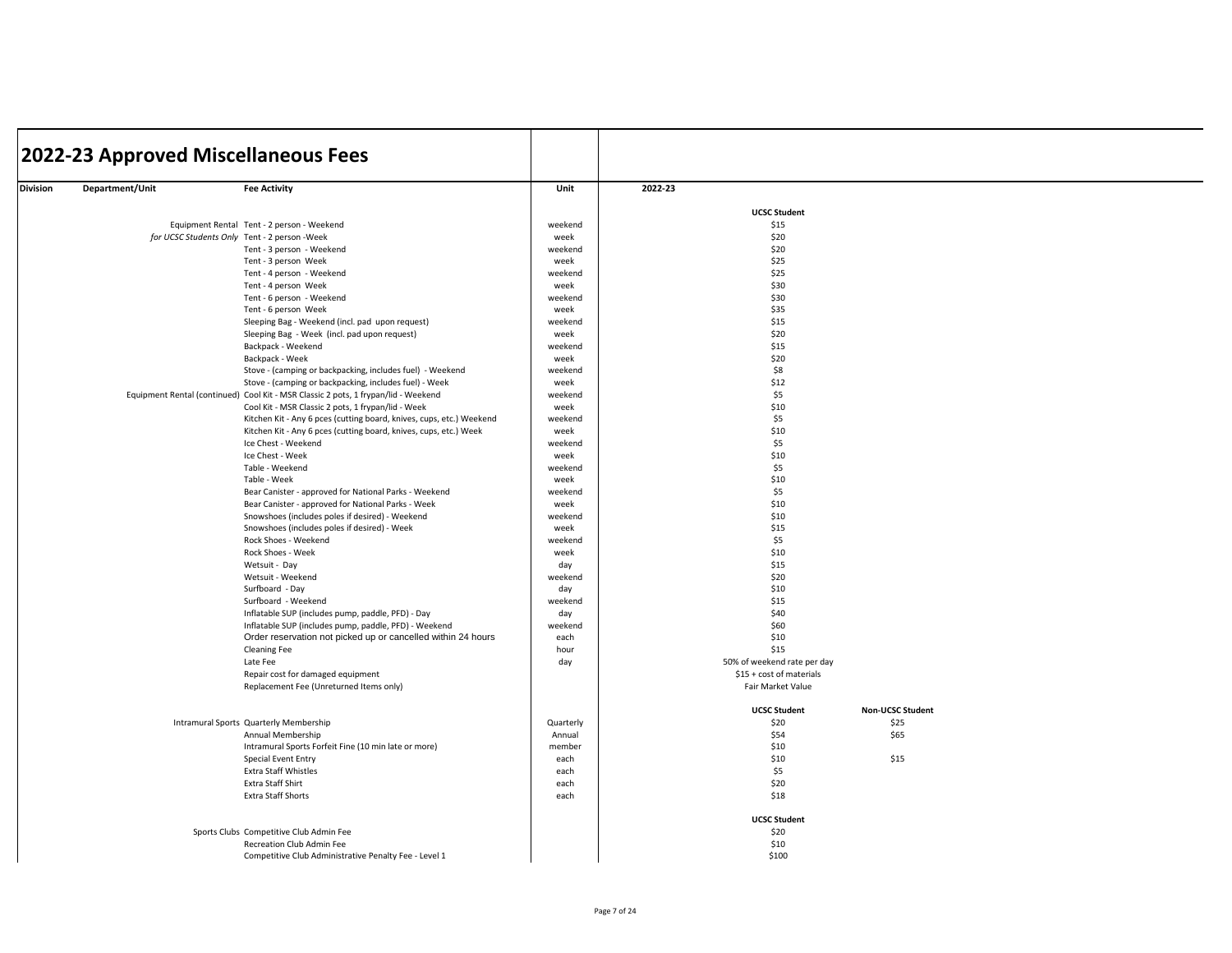| 2022-23 Approved Miscellaneous Fees                                                                                      |                                                                                                                                                                                                                                                                                                                                                                                                                                                                                                                                                                                                                                                                                                                                                                                                                                               |                                                                                                                                                                                                                                                                                                                   |         |                                                                                                                                                                                                                                                                                                                      |                                                                                                                                                                                                                                                                                                                           |  |
|--------------------------------------------------------------------------------------------------------------------------|-----------------------------------------------------------------------------------------------------------------------------------------------------------------------------------------------------------------------------------------------------------------------------------------------------------------------------------------------------------------------------------------------------------------------------------------------------------------------------------------------------------------------------------------------------------------------------------------------------------------------------------------------------------------------------------------------------------------------------------------------------------------------------------------------------------------------------------------------|-------------------------------------------------------------------------------------------------------------------------------------------------------------------------------------------------------------------------------------------------------------------------------------------------------------------|---------|----------------------------------------------------------------------------------------------------------------------------------------------------------------------------------------------------------------------------------------------------------------------------------------------------------------------|---------------------------------------------------------------------------------------------------------------------------------------------------------------------------------------------------------------------------------------------------------------------------------------------------------------------------|--|
| Department/Unit<br>Division                                                                                              | <b>Fee Activity</b><br>Competitive Club Administrative Penalty Fee - Level 2<br>Competitive Club Administrative Penalty Fee - Level 3<br>Recreation Club Administrative Penalty Fee - Level 1<br>Recreation Club Administrative Penalty Fee - Level 2<br>Recreation Club Administrative Penalty Fee - Level 3                                                                                                                                                                                                                                                                                                                                                                                                                                                                                                                                 | Unit                                                                                                                                                                                                                                                                                                              | 2022-23 | \$250<br>\$500<br>\$50<br>\$125<br>\$250                                                                                                                                                                                                                                                                             |                                                                                                                                                                                                                                                                                                                           |  |
|                                                                                                                          |                                                                                                                                                                                                                                                                                                                                                                                                                                                                                                                                                                                                                                                                                                                                                                                                                                               |                                                                                                                                                                                                                                                                                                                   |         | <b>UCSC Student Groups</b>                                                                                                                                                                                                                                                                                           | <b>Non-UCSC Student</b>                                                                                                                                                                                                                                                                                                   |  |
| Facility Use Fees Facility Rental Fees West Gym<br>Facility Use Fees Facility Rental Fees (continued) Multi-Purpose Room | Dance Studio<br><b>Martial Arts</b><br>50M Pool Half<br>50M Pool Entire<br>Pool Lane Fee<br>Pool Lane Fee- SC Masters Swim<br>Upper East Field, whole<br>Upper East Field, section<br>Lower East Field<br>East Gym<br><b>Activities Room</b><br>Racquetball<br>East Tennis Courts<br><b>West Tennis Courts</b><br><b>Delaware Tennis Courts</b><br>Outdoor Basketball Courts<br>Slug Space (1st floor lounge)<br>Sand Volleyball Court<br><b>Field Lining</b><br>Table 6 Ft.<br>Chair<br>Tent 10x10<br>After hours/holiday staff support<br>Additional event services (waste, sanitation, etc.)<br>Custodial Services (beyond scheduled cleaning)<br>Damage Fee (beyond normal wear and tear)<br>Late Payment Fee (not applicable to locker fees)<br>Locker Fees Small Locker<br>Large Locker<br>Small Locker<br>Large Locker<br>Small Locker | hour<br>hour<br>hour<br>hour<br>hour<br>hour<br>hour<br>hour<br>hour<br>hour<br>hour<br>hour<br>hour<br>hour<br>hour<br>hour<br>hour<br>hour<br>hour<br>hour<br>each field<br>each/event<br>each/event<br>each/event<br>hour<br>each<br>Quarterly<br>Quarterly<br>Academic Year<br>Academic Year<br>Calendar Year | 5%      | \$100<br>\$30<br>\$30<br>\$50<br>\$75<br>\$5<br>\$100<br>\$30<br>\$100<br>\$75<br>\$20<br>\$50<br>\$10<br>\$20<br>\$20<br>\$25<br>\$10<br>\$30<br>\$10<br>\$30<br>\$5<br>\$2<br>\$10<br><b>Actual Cost</b><br><b>Actual Cost</b><br><b>Actual Cost</b><br><b>Actual Cost</b><br>\$10<br>\$15<br>\$20<br>\$25<br>\$30 | \$200<br>\$60<br>\$60<br>\$100<br>\$150<br>\$10<br>\$7<br>\$200<br>\$60<br>\$200<br>\$150<br>\$40<br>\$100<br>\$20<br>\$40<br>\$40<br>\$50<br>\$20<br>\$60<br>\$20<br>\$30<br>\$10<br>\$5<br>\$20<br>Actual Cost +54%<br>Actual Cost +54%<br>Actual Cost +54%<br>Actual Cost +54%<br>\$20<br>\$30<br>\$40<br>\$50<br>\$60 |  |
|                                                                                                                          | Large Locker<br>Locker Clean-Out, cut off, 30 day storage fee                                                                                                                                                                                                                                                                                                                                                                                                                                                                                                                                                                                                                                                                                                                                                                                 | Calendar Year<br>each                                                                                                                                                                                                                                                                                             | \$20    | \$35                                                                                                                                                                                                                                                                                                                 | \$70                                                                                                                                                                                                                                                                                                                      |  |
|                                                                                                                          | A&R Wellness/Fitness Center Fees Personal Training<br>Intro Package w/Level-1 Trainer<br>Intro Package w/Level-2 Trainer<br>Intro Package w/Level-3 Trainer<br>1-Session w/Level-1 Trainer<br>1-Session w/Level-2 Trainer<br>1-Session w/Level-3 Trainer<br>10-Session Package w/ Level-1 Trainer<br>10-Session Package w/ Level-2 Trainer<br>10-Session Package w/ Level-3 Trainer                                                                                                                                                                                                                                                                                                                                                                                                                                                           | each<br>each<br>each<br>each<br>each<br>each<br>each<br>each<br>each                                                                                                                                                                                                                                              |         | <b>UCSC Student</b><br>\$100<br>\$180<br>\$260<br>\$25<br>\$45<br>\$65<br>\$225<br>\$405<br>\$585                                                                                                                                                                                                                    | <b>Non-UCSC Student</b><br>\$125<br>\$225<br>\$325<br>\$30<br>\$55<br>\$80<br>\$280<br>\$500<br>\$700                                                                                                                                                                                                                     |  |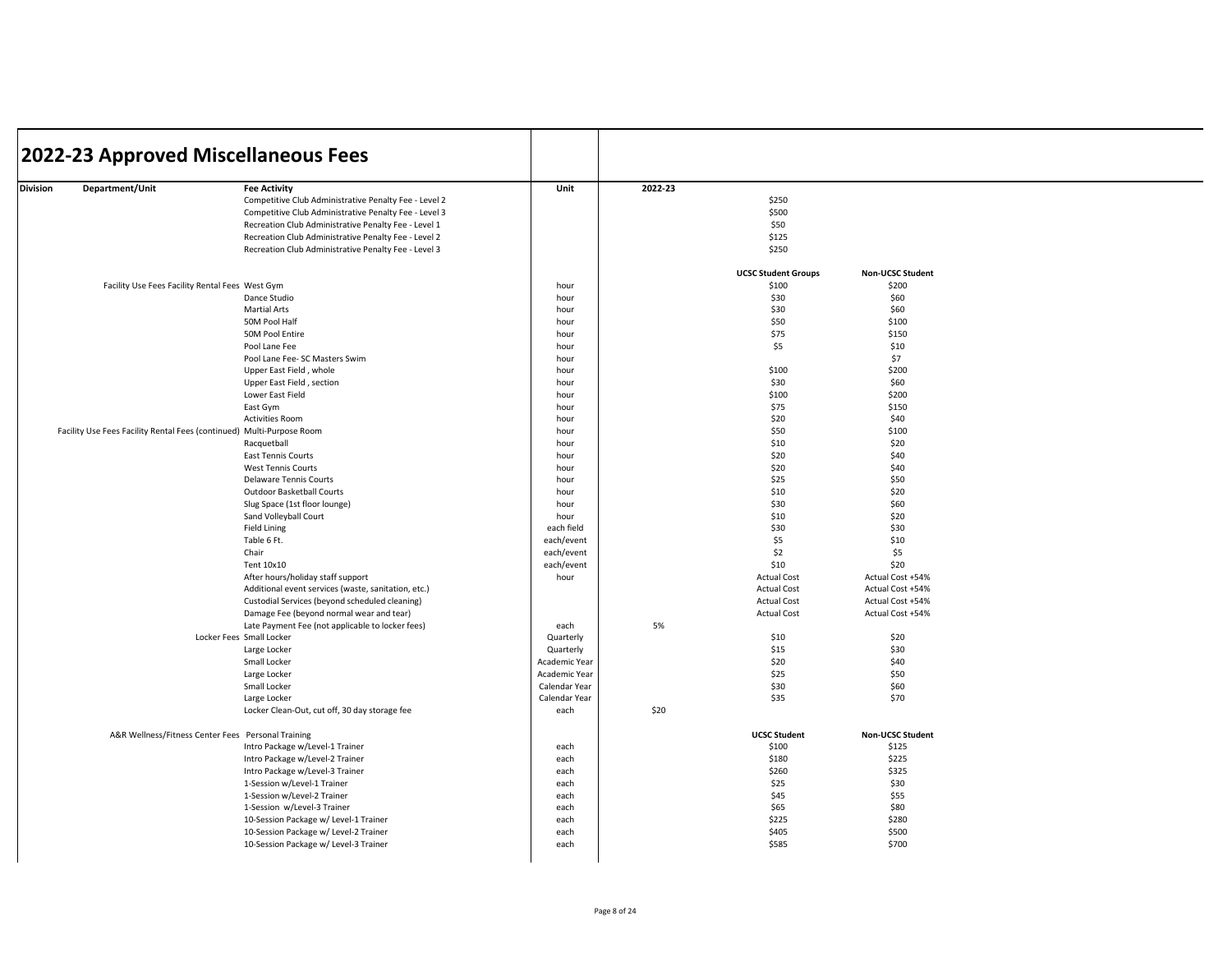| 2022-23<br><b>Division</b><br>Department/Unit<br><b>Fee Activity</b><br>Unit<br>\$25<br>Group Personal Training (Fee Per Person) 1-Session 2-person Training w/Level-1 Trainer<br>each<br>\$20<br>\$35<br>\$30<br>1-Session 2-person Training w/Level-2 Trainer<br>each<br>\$45<br>\$50<br>1-Session 2-person Training w/Level-3 Trainer<br>each<br>Sammy Slug Mascot Sammy Slug Mascot, Hourly Student Event<br>\$100<br>hour<br>\$150<br>Sammy Slug Mascot, Hourly Non-Student Event<br>hour<br><b>UCSC Student</b><br><b>Adventure Programs</b><br><b>Actual Payroll</b><br>(Including Adventure Outings, Field Staff Pay<br>\$12<br>Kayaking, Surfing & Wilderness Orientation) Bulk Food<br>person/day<br><b>Professional Services</b><br>cost<br>Permits, campground and entrance fees, consumables<br>cost<br>Vehicle fuel<br>cost<br><b>Division of Global Engagement</b><br>Global Engagement UC Santa Cruz Global Experiential Learning Program Application Fee<br>\$500<br>each<br>\$200<br>UC Santa Cruz Virtual Global Experiential Learning Program Application Fee<br>each<br>\$200<br>UCEAP Education Abroad Program Application Fee<br>each<br>\$1,000<br>UC Santa Cruz Faculty Led Programs<br>each<br>UC Santa Cruz Exchange Programs<br>\$300<br>each<br>UC Santa Cruz Direct Enroll Programs<br>\$200<br>each<br>Non-UC institutions abroad and domestic<br>\$100<br>each<br>International Visitors Education Program Fee<br>week<br>\$200<br>Graduate Preparation Program Fee<br>\$1,200<br>each<br>Sponsored Student Fee<br>quarter<br>\$300<br><b>Optional Practical Training (OPT)</b><br>each<br>\$100<br>Optional Practical Training Extension (OPT Extension)<br>each<br>\$100<br>\$400<br>International Student Fee - Frosh<br>each<br>\$200<br>International Student Fee - Transfer<br>each<br>\$100<br>International Student Fee - Visitor (two quarters or more, non UCEAP)<br>each<br>\$50<br>International Student Fee - Visitor (one quarter)<br>each<br>International Student Fee - Summer Visitor<br>each<br>\$300<br>\$400<br>Global Start: International Frosh<br>each<br>\$100<br>Global Start: International Exchange & Transfer<br>each<br>Resource Fair Vendor Fee<br>\$200<br>each<br><b>Division of Graduate Studies</b><br>\$25<br>Masters Degree Completion Fee<br>each<br>Library<br>Library Materials Lost/Damaged Lost/Damaged Item Fee - Most Material<br>\$60 min up to cost<br>Lost/Damaged Item Fee - Material in Class<br>\$125 min up to cost<br>Lost/Damaged Item Fee -Periodicals Unbound Issues<br>\$70 min up to cost<br>Lost/Damaged Item Fee -Periodicals Bound Volumes<br>\$70/issue up to cost<br>Lost/Damaged Item Fee - Inter-Library Loan<br>\$125 and up to cost<br>Lost/Damaged Item Fee - Electronic Equipment<br><b>Actual Cost</b><br>\$75<br>Late Fees Late Fee - Reserve Materials<br>Late Fee - Electronic Equipment check out<br>\$5 first hour | 2022-23 Approved Miscellaneous Fees |  |  |  |
|-----------------------------------------------------------------------------------------------------------------------------------------------------------------------------------------------------------------------------------------------------------------------------------------------------------------------------------------------------------------------------------------------------------------------------------------------------------------------------------------------------------------------------------------------------------------------------------------------------------------------------------------------------------------------------------------------------------------------------------------------------------------------------------------------------------------------------------------------------------------------------------------------------------------------------------------------------------------------------------------------------------------------------------------------------------------------------------------------------------------------------------------------------------------------------------------------------------------------------------------------------------------------------------------------------------------------------------------------------------------------------------------------------------------------------------------------------------------------------------------------------------------------------------------------------------------------------------------------------------------------------------------------------------------------------------------------------------------------------------------------------------------------------------------------------------------------------------------------------------------------------------------------------------------------------------------------------------------------------------------------------------------------------------------------------------------------------------------------------------------------------------------------------------------------------------------------------------------------------------------------------------------------------------------------------------------------------------------------------------------------------------------------------------------------------------------------------------------------------------------------------------------------------------------------------------------------------------------------------------------------------------------------------------------------------------------------------------------------------------------------------------------------------------------------------------------------------------------------------------------------------------------------------------------------------|-------------------------------------|--|--|--|
|                                                                                                                                                                                                                                                                                                                                                                                                                                                                                                                                                                                                                                                                                                                                                                                                                                                                                                                                                                                                                                                                                                                                                                                                                                                                                                                                                                                                                                                                                                                                                                                                                                                                                                                                                                                                                                                                                                                                                                                                                                                                                                                                                                                                                                                                                                                                                                                                                                                                                                                                                                                                                                                                                                                                                                                                                                                                                                                             |                                     |  |  |  |
|                                                                                                                                                                                                                                                                                                                                                                                                                                                                                                                                                                                                                                                                                                                                                                                                                                                                                                                                                                                                                                                                                                                                                                                                                                                                                                                                                                                                                                                                                                                                                                                                                                                                                                                                                                                                                                                                                                                                                                                                                                                                                                                                                                                                                                                                                                                                                                                                                                                                                                                                                                                                                                                                                                                                                                                                                                                                                                                             |                                     |  |  |  |
|                                                                                                                                                                                                                                                                                                                                                                                                                                                                                                                                                                                                                                                                                                                                                                                                                                                                                                                                                                                                                                                                                                                                                                                                                                                                                                                                                                                                                                                                                                                                                                                                                                                                                                                                                                                                                                                                                                                                                                                                                                                                                                                                                                                                                                                                                                                                                                                                                                                                                                                                                                                                                                                                                                                                                                                                                                                                                                                             |                                     |  |  |  |
|                                                                                                                                                                                                                                                                                                                                                                                                                                                                                                                                                                                                                                                                                                                                                                                                                                                                                                                                                                                                                                                                                                                                                                                                                                                                                                                                                                                                                                                                                                                                                                                                                                                                                                                                                                                                                                                                                                                                                                                                                                                                                                                                                                                                                                                                                                                                                                                                                                                                                                                                                                                                                                                                                                                                                                                                                                                                                                                             |                                     |  |  |  |
|                                                                                                                                                                                                                                                                                                                                                                                                                                                                                                                                                                                                                                                                                                                                                                                                                                                                                                                                                                                                                                                                                                                                                                                                                                                                                                                                                                                                                                                                                                                                                                                                                                                                                                                                                                                                                                                                                                                                                                                                                                                                                                                                                                                                                                                                                                                                                                                                                                                                                                                                                                                                                                                                                                                                                                                                                                                                                                                             |                                     |  |  |  |
|                                                                                                                                                                                                                                                                                                                                                                                                                                                                                                                                                                                                                                                                                                                                                                                                                                                                                                                                                                                                                                                                                                                                                                                                                                                                                                                                                                                                                                                                                                                                                                                                                                                                                                                                                                                                                                                                                                                                                                                                                                                                                                                                                                                                                                                                                                                                                                                                                                                                                                                                                                                                                                                                                                                                                                                                                                                                                                                             |                                     |  |  |  |
|                                                                                                                                                                                                                                                                                                                                                                                                                                                                                                                                                                                                                                                                                                                                                                                                                                                                                                                                                                                                                                                                                                                                                                                                                                                                                                                                                                                                                                                                                                                                                                                                                                                                                                                                                                                                                                                                                                                                                                                                                                                                                                                                                                                                                                                                                                                                                                                                                                                                                                                                                                                                                                                                                                                                                                                                                                                                                                                             |                                     |  |  |  |
|                                                                                                                                                                                                                                                                                                                                                                                                                                                                                                                                                                                                                                                                                                                                                                                                                                                                                                                                                                                                                                                                                                                                                                                                                                                                                                                                                                                                                                                                                                                                                                                                                                                                                                                                                                                                                                                                                                                                                                                                                                                                                                                                                                                                                                                                                                                                                                                                                                                                                                                                                                                                                                                                                                                                                                                                                                                                                                                             |                                     |  |  |  |
|                                                                                                                                                                                                                                                                                                                                                                                                                                                                                                                                                                                                                                                                                                                                                                                                                                                                                                                                                                                                                                                                                                                                                                                                                                                                                                                                                                                                                                                                                                                                                                                                                                                                                                                                                                                                                                                                                                                                                                                                                                                                                                                                                                                                                                                                                                                                                                                                                                                                                                                                                                                                                                                                                                                                                                                                                                                                                                                             |                                     |  |  |  |
|                                                                                                                                                                                                                                                                                                                                                                                                                                                                                                                                                                                                                                                                                                                                                                                                                                                                                                                                                                                                                                                                                                                                                                                                                                                                                                                                                                                                                                                                                                                                                                                                                                                                                                                                                                                                                                                                                                                                                                                                                                                                                                                                                                                                                                                                                                                                                                                                                                                                                                                                                                                                                                                                                                                                                                                                                                                                                                                             |                                     |  |  |  |
|                                                                                                                                                                                                                                                                                                                                                                                                                                                                                                                                                                                                                                                                                                                                                                                                                                                                                                                                                                                                                                                                                                                                                                                                                                                                                                                                                                                                                                                                                                                                                                                                                                                                                                                                                                                                                                                                                                                                                                                                                                                                                                                                                                                                                                                                                                                                                                                                                                                                                                                                                                                                                                                                                                                                                                                                                                                                                                                             |                                     |  |  |  |
|                                                                                                                                                                                                                                                                                                                                                                                                                                                                                                                                                                                                                                                                                                                                                                                                                                                                                                                                                                                                                                                                                                                                                                                                                                                                                                                                                                                                                                                                                                                                                                                                                                                                                                                                                                                                                                                                                                                                                                                                                                                                                                                                                                                                                                                                                                                                                                                                                                                                                                                                                                                                                                                                                                                                                                                                                                                                                                                             |                                     |  |  |  |
|                                                                                                                                                                                                                                                                                                                                                                                                                                                                                                                                                                                                                                                                                                                                                                                                                                                                                                                                                                                                                                                                                                                                                                                                                                                                                                                                                                                                                                                                                                                                                                                                                                                                                                                                                                                                                                                                                                                                                                                                                                                                                                                                                                                                                                                                                                                                                                                                                                                                                                                                                                                                                                                                                                                                                                                                                                                                                                                             |                                     |  |  |  |
|                                                                                                                                                                                                                                                                                                                                                                                                                                                                                                                                                                                                                                                                                                                                                                                                                                                                                                                                                                                                                                                                                                                                                                                                                                                                                                                                                                                                                                                                                                                                                                                                                                                                                                                                                                                                                                                                                                                                                                                                                                                                                                                                                                                                                                                                                                                                                                                                                                                                                                                                                                                                                                                                                                                                                                                                                                                                                                                             |                                     |  |  |  |
|                                                                                                                                                                                                                                                                                                                                                                                                                                                                                                                                                                                                                                                                                                                                                                                                                                                                                                                                                                                                                                                                                                                                                                                                                                                                                                                                                                                                                                                                                                                                                                                                                                                                                                                                                                                                                                                                                                                                                                                                                                                                                                                                                                                                                                                                                                                                                                                                                                                                                                                                                                                                                                                                                                                                                                                                                                                                                                                             |                                     |  |  |  |
|                                                                                                                                                                                                                                                                                                                                                                                                                                                                                                                                                                                                                                                                                                                                                                                                                                                                                                                                                                                                                                                                                                                                                                                                                                                                                                                                                                                                                                                                                                                                                                                                                                                                                                                                                                                                                                                                                                                                                                                                                                                                                                                                                                                                                                                                                                                                                                                                                                                                                                                                                                                                                                                                                                                                                                                                                                                                                                                             |                                     |  |  |  |
|                                                                                                                                                                                                                                                                                                                                                                                                                                                                                                                                                                                                                                                                                                                                                                                                                                                                                                                                                                                                                                                                                                                                                                                                                                                                                                                                                                                                                                                                                                                                                                                                                                                                                                                                                                                                                                                                                                                                                                                                                                                                                                                                                                                                                                                                                                                                                                                                                                                                                                                                                                                                                                                                                                                                                                                                                                                                                                                             |                                     |  |  |  |
|                                                                                                                                                                                                                                                                                                                                                                                                                                                                                                                                                                                                                                                                                                                                                                                                                                                                                                                                                                                                                                                                                                                                                                                                                                                                                                                                                                                                                                                                                                                                                                                                                                                                                                                                                                                                                                                                                                                                                                                                                                                                                                                                                                                                                                                                                                                                                                                                                                                                                                                                                                                                                                                                                                                                                                                                                                                                                                                             |                                     |  |  |  |
|                                                                                                                                                                                                                                                                                                                                                                                                                                                                                                                                                                                                                                                                                                                                                                                                                                                                                                                                                                                                                                                                                                                                                                                                                                                                                                                                                                                                                                                                                                                                                                                                                                                                                                                                                                                                                                                                                                                                                                                                                                                                                                                                                                                                                                                                                                                                                                                                                                                                                                                                                                                                                                                                                                                                                                                                                                                                                                                             |                                     |  |  |  |
|                                                                                                                                                                                                                                                                                                                                                                                                                                                                                                                                                                                                                                                                                                                                                                                                                                                                                                                                                                                                                                                                                                                                                                                                                                                                                                                                                                                                                                                                                                                                                                                                                                                                                                                                                                                                                                                                                                                                                                                                                                                                                                                                                                                                                                                                                                                                                                                                                                                                                                                                                                                                                                                                                                                                                                                                                                                                                                                             |                                     |  |  |  |
|                                                                                                                                                                                                                                                                                                                                                                                                                                                                                                                                                                                                                                                                                                                                                                                                                                                                                                                                                                                                                                                                                                                                                                                                                                                                                                                                                                                                                                                                                                                                                                                                                                                                                                                                                                                                                                                                                                                                                                                                                                                                                                                                                                                                                                                                                                                                                                                                                                                                                                                                                                                                                                                                                                                                                                                                                                                                                                                             |                                     |  |  |  |
|                                                                                                                                                                                                                                                                                                                                                                                                                                                                                                                                                                                                                                                                                                                                                                                                                                                                                                                                                                                                                                                                                                                                                                                                                                                                                                                                                                                                                                                                                                                                                                                                                                                                                                                                                                                                                                                                                                                                                                                                                                                                                                                                                                                                                                                                                                                                                                                                                                                                                                                                                                                                                                                                                                                                                                                                                                                                                                                             |                                     |  |  |  |
|                                                                                                                                                                                                                                                                                                                                                                                                                                                                                                                                                                                                                                                                                                                                                                                                                                                                                                                                                                                                                                                                                                                                                                                                                                                                                                                                                                                                                                                                                                                                                                                                                                                                                                                                                                                                                                                                                                                                                                                                                                                                                                                                                                                                                                                                                                                                                                                                                                                                                                                                                                                                                                                                                                                                                                                                                                                                                                                             |                                     |  |  |  |
|                                                                                                                                                                                                                                                                                                                                                                                                                                                                                                                                                                                                                                                                                                                                                                                                                                                                                                                                                                                                                                                                                                                                                                                                                                                                                                                                                                                                                                                                                                                                                                                                                                                                                                                                                                                                                                                                                                                                                                                                                                                                                                                                                                                                                                                                                                                                                                                                                                                                                                                                                                                                                                                                                                                                                                                                                                                                                                                             |                                     |  |  |  |
|                                                                                                                                                                                                                                                                                                                                                                                                                                                                                                                                                                                                                                                                                                                                                                                                                                                                                                                                                                                                                                                                                                                                                                                                                                                                                                                                                                                                                                                                                                                                                                                                                                                                                                                                                                                                                                                                                                                                                                                                                                                                                                                                                                                                                                                                                                                                                                                                                                                                                                                                                                                                                                                                                                                                                                                                                                                                                                                             |                                     |  |  |  |
|                                                                                                                                                                                                                                                                                                                                                                                                                                                                                                                                                                                                                                                                                                                                                                                                                                                                                                                                                                                                                                                                                                                                                                                                                                                                                                                                                                                                                                                                                                                                                                                                                                                                                                                                                                                                                                                                                                                                                                                                                                                                                                                                                                                                                                                                                                                                                                                                                                                                                                                                                                                                                                                                                                                                                                                                                                                                                                                             |                                     |  |  |  |
|                                                                                                                                                                                                                                                                                                                                                                                                                                                                                                                                                                                                                                                                                                                                                                                                                                                                                                                                                                                                                                                                                                                                                                                                                                                                                                                                                                                                                                                                                                                                                                                                                                                                                                                                                                                                                                                                                                                                                                                                                                                                                                                                                                                                                                                                                                                                                                                                                                                                                                                                                                                                                                                                                                                                                                                                                                                                                                                             |                                     |  |  |  |
|                                                                                                                                                                                                                                                                                                                                                                                                                                                                                                                                                                                                                                                                                                                                                                                                                                                                                                                                                                                                                                                                                                                                                                                                                                                                                                                                                                                                                                                                                                                                                                                                                                                                                                                                                                                                                                                                                                                                                                                                                                                                                                                                                                                                                                                                                                                                                                                                                                                                                                                                                                                                                                                                                                                                                                                                                                                                                                                             |                                     |  |  |  |
|                                                                                                                                                                                                                                                                                                                                                                                                                                                                                                                                                                                                                                                                                                                                                                                                                                                                                                                                                                                                                                                                                                                                                                                                                                                                                                                                                                                                                                                                                                                                                                                                                                                                                                                                                                                                                                                                                                                                                                                                                                                                                                                                                                                                                                                                                                                                                                                                                                                                                                                                                                                                                                                                                                                                                                                                                                                                                                                             |                                     |  |  |  |
|                                                                                                                                                                                                                                                                                                                                                                                                                                                                                                                                                                                                                                                                                                                                                                                                                                                                                                                                                                                                                                                                                                                                                                                                                                                                                                                                                                                                                                                                                                                                                                                                                                                                                                                                                                                                                                                                                                                                                                                                                                                                                                                                                                                                                                                                                                                                                                                                                                                                                                                                                                                                                                                                                                                                                                                                                                                                                                                             |                                     |  |  |  |
|                                                                                                                                                                                                                                                                                                                                                                                                                                                                                                                                                                                                                                                                                                                                                                                                                                                                                                                                                                                                                                                                                                                                                                                                                                                                                                                                                                                                                                                                                                                                                                                                                                                                                                                                                                                                                                                                                                                                                                                                                                                                                                                                                                                                                                                                                                                                                                                                                                                                                                                                                                                                                                                                                                                                                                                                                                                                                                                             |                                     |  |  |  |
|                                                                                                                                                                                                                                                                                                                                                                                                                                                                                                                                                                                                                                                                                                                                                                                                                                                                                                                                                                                                                                                                                                                                                                                                                                                                                                                                                                                                                                                                                                                                                                                                                                                                                                                                                                                                                                                                                                                                                                                                                                                                                                                                                                                                                                                                                                                                                                                                                                                                                                                                                                                                                                                                                                                                                                                                                                                                                                                             |                                     |  |  |  |
|                                                                                                                                                                                                                                                                                                                                                                                                                                                                                                                                                                                                                                                                                                                                                                                                                                                                                                                                                                                                                                                                                                                                                                                                                                                                                                                                                                                                                                                                                                                                                                                                                                                                                                                                                                                                                                                                                                                                                                                                                                                                                                                                                                                                                                                                                                                                                                                                                                                                                                                                                                                                                                                                                                                                                                                                                                                                                                                             |                                     |  |  |  |
|                                                                                                                                                                                                                                                                                                                                                                                                                                                                                                                                                                                                                                                                                                                                                                                                                                                                                                                                                                                                                                                                                                                                                                                                                                                                                                                                                                                                                                                                                                                                                                                                                                                                                                                                                                                                                                                                                                                                                                                                                                                                                                                                                                                                                                                                                                                                                                                                                                                                                                                                                                                                                                                                                                                                                                                                                                                                                                                             |                                     |  |  |  |
|                                                                                                                                                                                                                                                                                                                                                                                                                                                                                                                                                                                                                                                                                                                                                                                                                                                                                                                                                                                                                                                                                                                                                                                                                                                                                                                                                                                                                                                                                                                                                                                                                                                                                                                                                                                                                                                                                                                                                                                                                                                                                                                                                                                                                                                                                                                                                                                                                                                                                                                                                                                                                                                                                                                                                                                                                                                                                                                             |                                     |  |  |  |
|                                                                                                                                                                                                                                                                                                                                                                                                                                                                                                                                                                                                                                                                                                                                                                                                                                                                                                                                                                                                                                                                                                                                                                                                                                                                                                                                                                                                                                                                                                                                                                                                                                                                                                                                                                                                                                                                                                                                                                                                                                                                                                                                                                                                                                                                                                                                                                                                                                                                                                                                                                                                                                                                                                                                                                                                                                                                                                                             |                                     |  |  |  |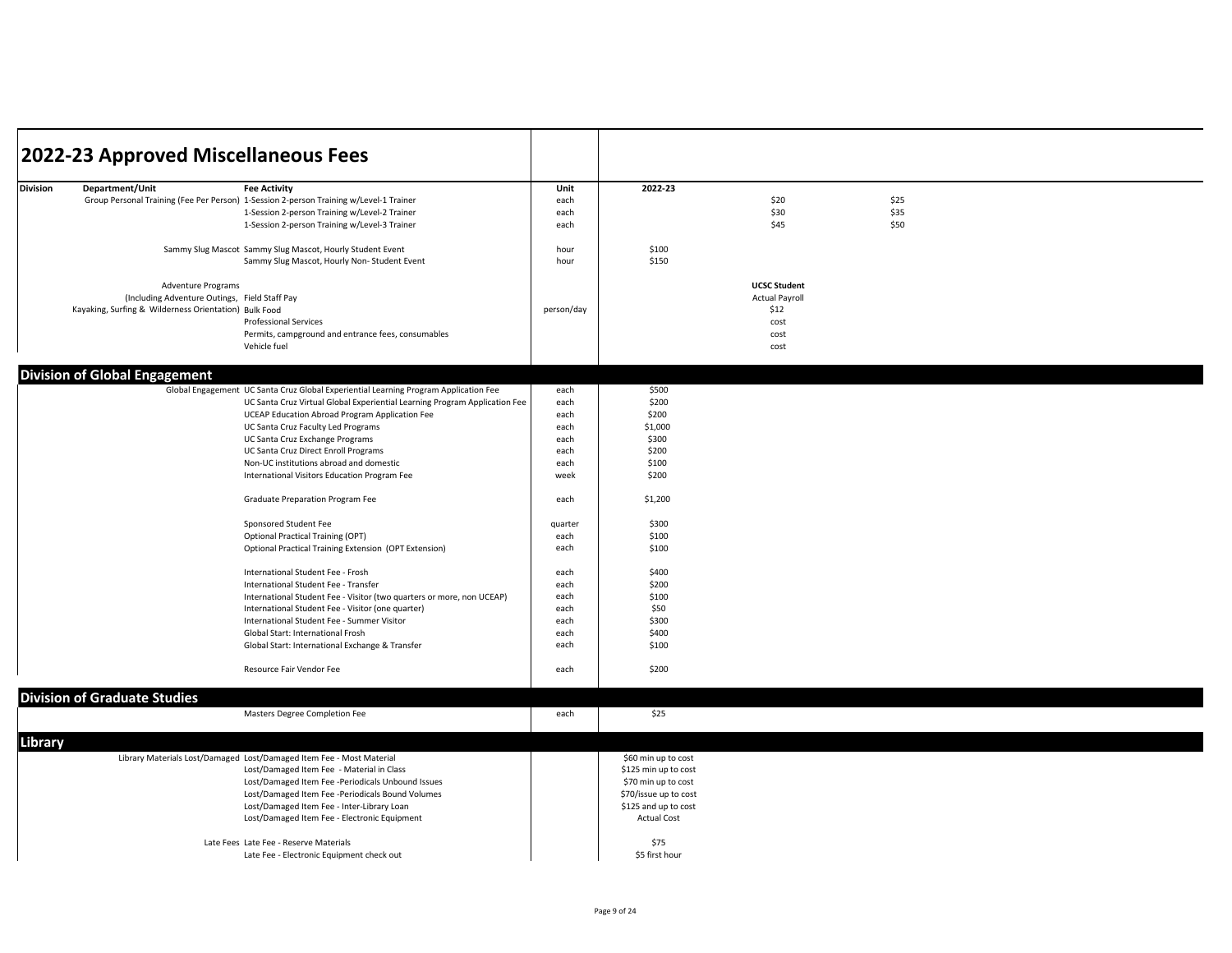|                 |                                             | 2022-23 Approved Miscellaneous Fees                                       |      |                                |            |  |  |
|-----------------|---------------------------------------------|---------------------------------------------------------------------------|------|--------------------------------|------------|--|--|
|                 |                                             |                                                                           |      |                                |            |  |  |
| <b>Division</b> | Department/Unit                             | <b>Fee Activity</b><br>Late Fee - Electronic Equipment check out          | Unit | 2022-23<br>\$2 additional hour |            |  |  |
|                 |                                             | Billing Charges Billing Charges nonreversible                             |      | \$20                           |            |  |  |
|                 |                                             | Copy Charges Printing Services for each copy of Library Materials         | copy | \$0.15                         |            |  |  |
|                 |                                             | Special Collections & Archives Processing Fee<br>Exhibition Loan Fee      | hour | \$30                           |            |  |  |
|                 |                                             | Loan first object                                                         | each | \$500                          |            |  |  |
|                 |                                             | Loan additional object                                                    | each | \$150                          |            |  |  |
|                 |                                             | Loan shipping                                                             |      | <b>Actual Cost</b>             |            |  |  |
|                 |                                             | Loan packing                                                              |      | <b>Actual Cost</b>             |            |  |  |
|                 |                                             | Loan appraisal                                                            |      | <b>Actual Cost</b>             |            |  |  |
|                 |                                             | Loan conservation                                                         | hour | \$125                          |            |  |  |
|                 |                                             | Use Fee                                                                   |      |                                |            |  |  |
|                 |                                             | Non-profit use book cover/advertising/non-editorial                       | each | \$150                          |            |  |  |
|                 |                                             | Commercial use book cover/advertising/non-editorial                       | each | \$300                          |            |  |  |
|                 |                                             | Non-profit use video/television/film                                      | each | \$30                           |            |  |  |
|                 |                                             | Commercial use video/television/film                                      | each | \$300                          |            |  |  |
|                 |                                             | Non-profit use for print/editiorial/e-book/exhibit                        | each | \$30                           |            |  |  |
|                 |                                             | Commercial use for print/editiorial/e-book/exhibit                        | each | \$100                          |            |  |  |
|                 |                                             | Non-profit use re-use in same publication                                 | each | \$15                           |            |  |  |
|                 |                                             | Commercial use re-use in same publication                                 | each | \$50                           |            |  |  |
|                 |                                             | Non-profit additional promotion use                                       | each | \$8                            |            |  |  |
|                 |                                             | Commercial additional promotion use                                       | each | \$25                           |            |  |  |
|                 |                                             | Commercial use internet/web site/mobile app                               | each | \$100                          |            |  |  |
|                 |                                             | <b>Reproduction Fee</b>                                                   |      |                                |            |  |  |
|                 |                                             | Reproduction image or a/v original UC                                     | each | \$30                           |            |  |  |
|                 |                                             | Reproduction image or a/v original non-UC                                 | each | \$60                           |            |  |  |
|                 |                                             | Reproduction image or a/v duplicate UC                                    | each | \$15                           |            |  |  |
|                 |                                             | Reproduction image or a/v duplicate non-UC                                | each | \$30                           |            |  |  |
|                 |                                             | Reproduction text 8.5x11 UC                                               | each | \$0.50                         |            |  |  |
|                 |                                             | Reproduction text 8.5x11 non-UC                                           | each | \$1                            |            |  |  |
|                 |                                             | Reproduction text oversize UC                                             | each | \$1                            |            |  |  |
|                 |                                             | Reproduction text oversize non-UC                                         | each | \$2                            |            |  |  |
|                 |                                             | Interlibrary Loan Loans to California Institutions                        |      | \$20                           |            |  |  |
|                 |                                             | Loans to Institutions Outside California                                  |      | \$20                           |            |  |  |
|                 |                                             | Loans to International Institutions                                       |      | \$60                           |            |  |  |
|                 |                                             | Loans to Corporations                                                     |      | \$30                           |            |  |  |
|                 |                                             | Copies to all types of Institutions                                       |      | \$15                           |            |  |  |
|                 | <b>Division of Student Affairs and Succ</b> |                                                                           |      |                                |            |  |  |
|                 | Bay Tree Conference Center                  |                                                                           |      | On-Campus                      | Off-Campus |  |  |
|                 |                                             | (room rental not charged to student groups) Amah Mutsun Conference Room A | hour | \$20                           | \$59       |  |  |
|                 |                                             | Esselen Nation Conference Room B                                          | hour | \$15                           | \$50       |  |  |
|                 |                                             | Muwekma Ohlone Conference Room C                                          | hour | \$20                           | \$53       |  |  |
|                 |                                             | Cervantes & Velasquez Conference Room D                                   | hour | \$35                           | \$95       |  |  |
|                 |                                             | <b>Big Screen TV</b>                                                      | hour | \$20                           |            |  |  |
|                 |                                             | Cassette Tape Player/ Recorder (sound system req.)                        | hour | \$1                            |            |  |  |
|                 |                                             | Document Camera (projector reg.)                                          | hour | \$3                            |            |  |  |
|                 |                                             |                                                                           |      |                                |            |  |  |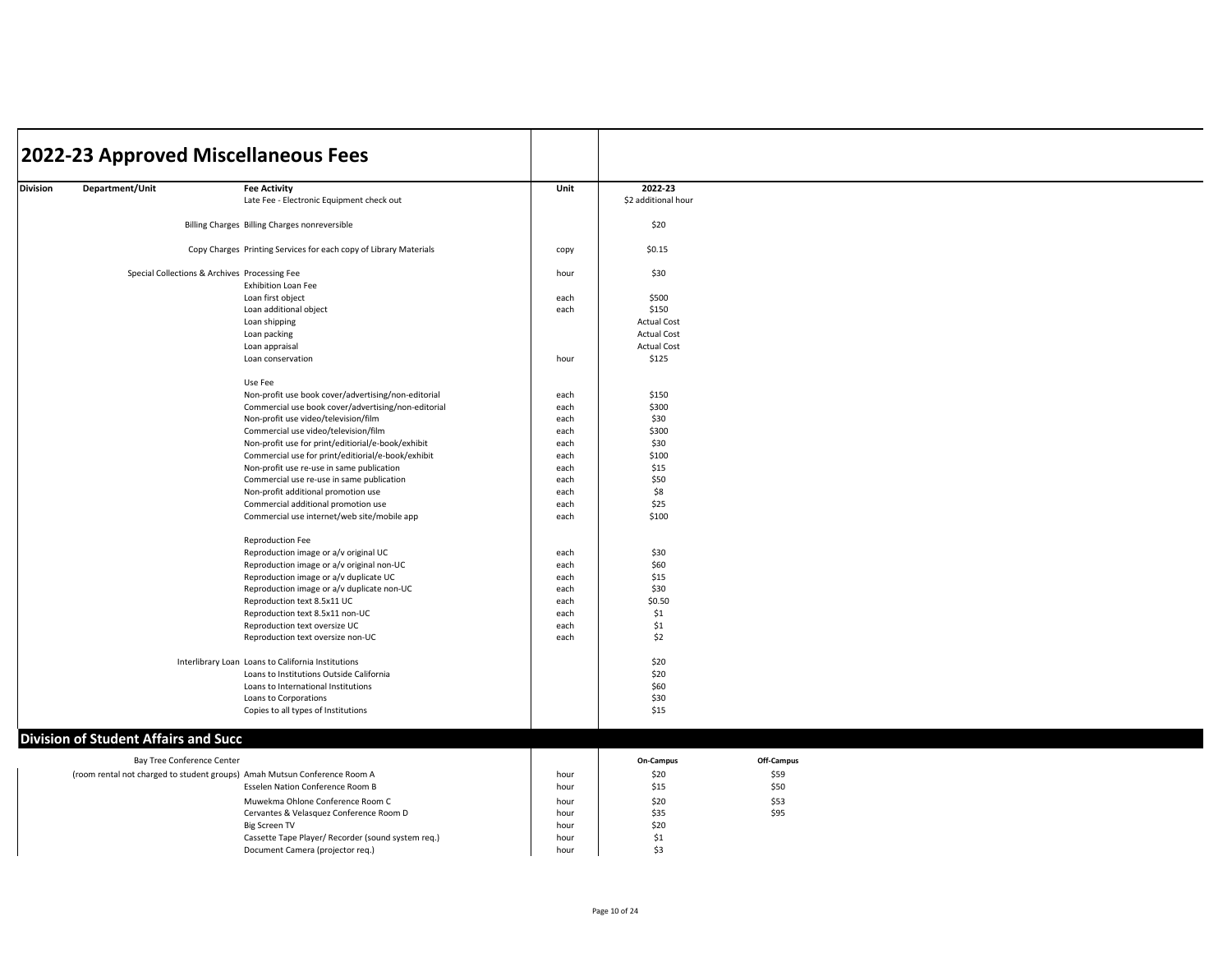|          |                 | 2022-23 Approved Miscellaneous Fees           |              |                   |            |        |  |
|----------|-----------------|-----------------------------------------------|--------------|-------------------|------------|--------|--|
| Division | Department/Unit | <b>Fee Activity</b>                           | Unit         | 2022-23           |            |        |  |
|          |                 | DVD/CD Player (projector req.)                | hour         | \$3               |            |        |  |
|          |                 | VCR with Cable TV Connection (projector req.) | hour         | \$2               |            |        |  |
|          |                 | Sound System with Wireless Microphone         | hour         | \$5               |            |        |  |
|          |                 | Wired Lapel Microphone (sound system req.)    | hour         | \$1               |            |        |  |
|          |                 | Assistive Listening Devises (#1-4)            | hour         | \$1               |            |        |  |
|          |                 | Speakerphone                                  | each         | \$5               |            |        |  |
|          |                 |                                               | each         | \$15              |            |        |  |
|          |                 | Ceiling Mounted Video/Data Projector          |              |                   |            |        |  |
|          |                 | Room Re-set / Clean-up                        | hour         | \$24              |            |        |  |
|          |                 | Media Key Lost/Not Returned within 24 hours   | each         | \$60              |            |        |  |
|          |                 | Career Success Alumni Use of Services         | each         | \$100             |            |        |  |
|          |                 | Career Assessment Software Seminars/Session   | each         | \$15              |            |        |  |
|          |                 | Alumni Career Counseling Fee                  |              | \$100 for 2 hours |            |        |  |
|          |                 | Student Hourly Rate                           | hour         | \$18              |            |        |  |
|          |                 | Adminstrative Hourly Rate                     | hour         | \$50              | Non-Profit |        |  |
|          |                 | Mass Email - up to 2500 students              | each         | \$300             | \$150      |        |  |
|          |                 | Mass Email - 2500 -5000 students              | each         | \$500             | \$250      |        |  |
|          |                 | Newsletter Spotlight- 1 week                  | each         | \$100             | \$50       |        |  |
|          |                 | Newsletter Spotlight-2 weeks                  | each         | \$175             | \$75       |        |  |
|          |                 | <b>Information Session</b>                    | each         | \$200             | \$100      |        |  |
|          |                 | Career Fairs                                  |              |                   | In Person  | Remote |  |
|          |                 | <b>Technology Fair</b>                        |              |                   | \$500      | \$400  |  |
|          |                 | Nonprofit/Govt                                | each         |                   | \$800      | \$600  |  |
|          |                 | Standard                                      |              |                   | \$1,200    | \$900  |  |
|          |                 | Premier                                       | each<br>each |                   |            |        |  |
|          |                 |                                               |              |                   |            |        |  |
|          |                 | <b>Professional Services</b>                  |              |                   |            |        |  |
|          |                 | Nonprofit/Govt                                | each         |                   | \$350      | \$300  |  |
|          |                 | Standard                                      | each         |                   | \$700      | \$600  |  |
|          |                 | Premier                                       | each         |                   | \$1,000    | \$900  |  |
|          |                 | Public Service/Helping Professions            |              |                   |            |        |  |
|          |                 | Nonprofit/Govt                                | each         |                   | \$200      | \$150  |  |
|          |                 | Standard                                      | each         |                   | \$400      | \$300  |  |
|          |                 | Premier                                       | each         |                   | \$600      | \$500  |  |
|          |                 | <b>General Career Fairs</b>                   |              |                   |            |        |  |
|          |                 | Nonprofit/Govt                                | each         |                   | \$350      | \$275  |  |
|          |                 | Standard                                      | each         |                   | \$700      | \$550  |  |
|          |                 | Premier                                       | each         |                   | \$1,000    | \$900  |  |
|          |                 | Last Chance Nonprofit/Govt                    | each         |                   | \$250      | \$200  |  |
|          |                 | Last Chance Standard                          | each         |                   | \$500      | \$400  |  |
|          |                 | Last Chance Premier                           | each         |                   | \$800      | \$600  |  |
|          |                 | Reverse/Boutique Fair                         |              |                   |            |        |  |
|          |                 | Nonprofit/Govt                                | each         |                   | \$100      | \$100  |  |
|          |                 | Standard                                      | each         |                   | \$200      | \$200  |  |
|          |                 | Graduate & Professional Schools               |              |                   |            |        |  |
|          |                 | Grad/Prof Schools Half Table                  | each         |                   | \$450      | \$350  |  |
|          |                 |                                               |              |                   |            |        |  |
|          |                 |                                               |              |                   |            |        |  |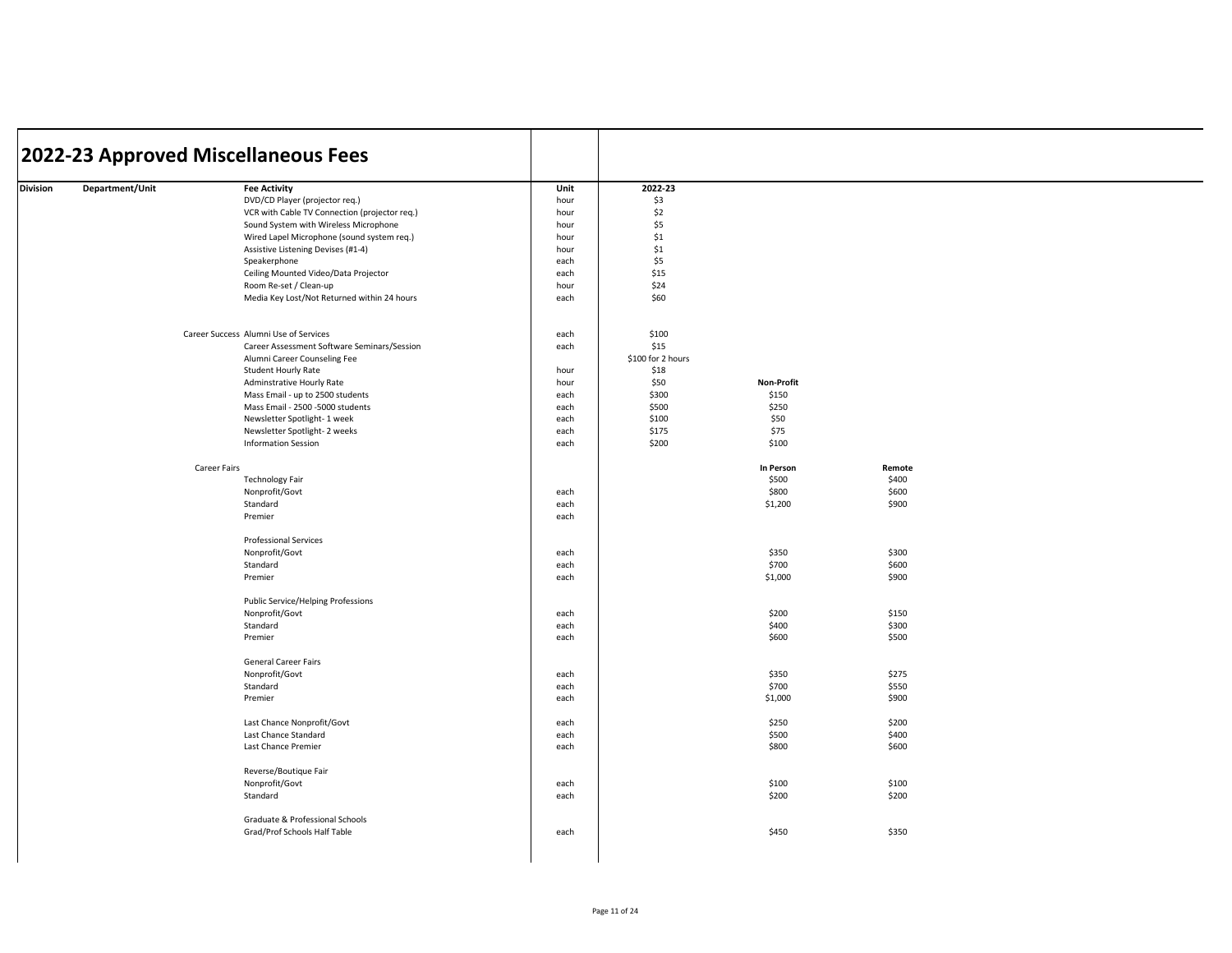| Department/Unit<br>Unit<br>2022-23<br>Division<br><b>Fee Activity</b><br>$-10\%$ Cost<br>City on a Hill Press Advertising Special Issue Color Discount (All CotHP advertising)<br>On-Campus Discount (All CotHP advertising)<br>$-10\%$ Cost<br>Prepayment Discount (All CotHP advertising)<br>-5% Cost<br><b>Classified Ads</b><br>\$0.50/word<br>1-4 Pages per Thousand Inserts<br>\$68.64<br>\$114.40<br>5-8 Pages per Thousand Inserts<br>8+ Pages, Additional Distribution<br>\$220/week<br>Single Color<br>\$132<br>\$396<br>Full Color<br>50% of cost<br><b>Cancellations After Deadline</b><br>\$25<br>Ad Design - First Hour Free<br>hour<br>10% of cost<br><b>Guaranteed Placement</b><br>Non Standard Sizes - per Column Inch<br>\$13.13<br>Full Page - 1 week<br>\$505<br>Full Page - 5 Weeks<br>\$479 |  |
|--------------------------------------------------------------------------------------------------------------------------------------------------------------------------------------------------------------------------------------------------------------------------------------------------------------------------------------------------------------------------------------------------------------------------------------------------------------------------------------------------------------------------------------------------------------------------------------------------------------------------------------------------------------------------------------------------------------------------------------------------------------------------------------------------------------------|--|
|                                                                                                                                                                                                                                                                                                                                                                                                                                                                                                                                                                                                                                                                                                                                                                                                                    |  |
|                                                                                                                                                                                                                                                                                                                                                                                                                                                                                                                                                                                                                                                                                                                                                                                                                    |  |
|                                                                                                                                                                                                                                                                                                                                                                                                                                                                                                                                                                                                                                                                                                                                                                                                                    |  |
|                                                                                                                                                                                                                                                                                                                                                                                                                                                                                                                                                                                                                                                                                                                                                                                                                    |  |
|                                                                                                                                                                                                                                                                                                                                                                                                                                                                                                                                                                                                                                                                                                                                                                                                                    |  |
|                                                                                                                                                                                                                                                                                                                                                                                                                                                                                                                                                                                                                                                                                                                                                                                                                    |  |
|                                                                                                                                                                                                                                                                                                                                                                                                                                                                                                                                                                                                                                                                                                                                                                                                                    |  |
|                                                                                                                                                                                                                                                                                                                                                                                                                                                                                                                                                                                                                                                                                                                                                                                                                    |  |
|                                                                                                                                                                                                                                                                                                                                                                                                                                                                                                                                                                                                                                                                                                                                                                                                                    |  |
|                                                                                                                                                                                                                                                                                                                                                                                                                                                                                                                                                                                                                                                                                                                                                                                                                    |  |
|                                                                                                                                                                                                                                                                                                                                                                                                                                                                                                                                                                                                                                                                                                                                                                                                                    |  |
|                                                                                                                                                                                                                                                                                                                                                                                                                                                                                                                                                                                                                                                                                                                                                                                                                    |  |
|                                                                                                                                                                                                                                                                                                                                                                                                                                                                                                                                                                                                                                                                                                                                                                                                                    |  |
|                                                                                                                                                                                                                                                                                                                                                                                                                                                                                                                                                                                                                                                                                                                                                                                                                    |  |
|                                                                                                                                                                                                                                                                                                                                                                                                                                                                                                                                                                                                                                                                                                                                                                                                                    |  |
|                                                                                                                                                                                                                                                                                                                                                                                                                                                                                                                                                                                                                                                                                                                                                                                                                    |  |
|                                                                                                                                                                                                                                                                                                                                                                                                                                                                                                                                                                                                                                                                                                                                                                                                                    |  |
| \$455<br>Full Page - 10 Weeks                                                                                                                                                                                                                                                                                                                                                                                                                                                                                                                                                                                                                                                                                                                                                                                      |  |
| \$429<br>Full Page - 15 Weeks                                                                                                                                                                                                                                                                                                                                                                                                                                                                                                                                                                                                                                                                                                                                                                                      |  |
| \$404<br>Full Page - 30 Weeks                                                                                                                                                                                                                                                                                                                                                                                                                                                                                                                                                                                                                                                                                                                                                                                      |  |
| \$531<br>Inside Front Cover Full Page - 1 Week                                                                                                                                                                                                                                                                                                                                                                                                                                                                                                                                                                                                                                                                                                                                                                     |  |
| Inside Front Cover Full Page - 5 Weeks<br>\$504<br>\$477                                                                                                                                                                                                                                                                                                                                                                                                                                                                                                                                                                                                                                                                                                                                                           |  |
| Inside Front Cover Full Page - 10 Weeks<br>\$451                                                                                                                                                                                                                                                                                                                                                                                                                                                                                                                                                                                                                                                                                                                                                                   |  |
| Inside Front Cover Full Page - 15 Weeks<br>\$424                                                                                                                                                                                                                                                                                                                                                                                                                                                                                                                                                                                                                                                                                                                                                                   |  |
| Inside Front Cover Full Page - 30 Weeks<br>\$557                                                                                                                                                                                                                                                                                                                                                                                                                                                                                                                                                                                                                                                                                                                                                                   |  |
| Back Cover Full Page -1 Week<br>Back Cover Full Page - 5 Weeks<br>\$529                                                                                                                                                                                                                                                                                                                                                                                                                                                                                                                                                                                                                                                                                                                                            |  |
| \$501<br>Back Cover Full Page - 10 Weeks                                                                                                                                                                                                                                                                                                                                                                                                                                                                                                                                                                                                                                                                                                                                                                           |  |
| Back Cover Full Page - 15 Weeks<br>\$476                                                                                                                                                                                                                                                                                                                                                                                                                                                                                                                                                                                                                                                                                                                                                                           |  |
| \$446<br>Back Cover Full Page - 30 Weeks                                                                                                                                                                                                                                                                                                                                                                                                                                                                                                                                                                                                                                                                                                                                                                           |  |
| \$505<br>Half Page - 1 week                                                                                                                                                                                                                                                                                                                                                                                                                                                                                                                                                                                                                                                                                                                                                                                        |  |
| Half Page - 5 weeks<br>\$479                                                                                                                                                                                                                                                                                                                                                                                                                                                                                                                                                                                                                                                                                                                                                                                       |  |
| \$455<br>Half Page - 10 weeks                                                                                                                                                                                                                                                                                                                                                                                                                                                                                                                                                                                                                                                                                                                                                                                      |  |
| Half Page - 15 weeks<br>\$429                                                                                                                                                                                                                                                                                                                                                                                                                                                                                                                                                                                                                                                                                                                                                                                      |  |
| \$404<br>Half Page - 30 weeks                                                                                                                                                                                                                                                                                                                                                                                                                                                                                                                                                                                                                                                                                                                                                                                      |  |
| Quarter Page - 1 Week<br>\$150                                                                                                                                                                                                                                                                                                                                                                                                                                                                                                                                                                                                                                                                                                                                                                                     |  |
| \$142<br>Quarter Page - 5 Weeks                                                                                                                                                                                                                                                                                                                                                                                                                                                                                                                                                                                                                                                                                                                                                                                    |  |
| \$134<br>Quarter Page - 10 Weeks                                                                                                                                                                                                                                                                                                                                                                                                                                                                                                                                                                                                                                                                                                                                                                                   |  |
| Quarter Page - 15 Weeks<br>\$127                                                                                                                                                                                                                                                                                                                                                                                                                                                                                                                                                                                                                                                                                                                                                                                   |  |
| Quarter Page - 30 Weeks<br>\$119                                                                                                                                                                                                                                                                                                                                                                                                                                                                                                                                                                                                                                                                                                                                                                                   |  |
| \$228<br>2/5 Page - 1 Week                                                                                                                                                                                                                                                                                                                                                                                                                                                                                                                                                                                                                                                                                                                                                                                         |  |
| 2/5 Page - 5 Weeks<br>\$216                                                                                                                                                                                                                                                                                                                                                                                                                                                                                                                                                                                                                                                                                                                                                                                        |  |
| 2/5 Page - 10 Weeks<br>\$206                                                                                                                                                                                                                                                                                                                                                                                                                                                                                                                                                                                                                                                                                                                                                                                       |  |
| \$193<br>2/5 Page - 15 Weeks                                                                                                                                                                                                                                                                                                                                                                                                                                                                                                                                                                                                                                                                                                                                                                                       |  |
| 2/5 Page - 30 Weeks<br>\$183                                                                                                                                                                                                                                                                                                                                                                                                                                                                                                                                                                                                                                                                                                                                                                                       |  |
| \$177<br>3/10 Page - 1 Week                                                                                                                                                                                                                                                                                                                                                                                                                                                                                                                                                                                                                                                                                                                                                                                        |  |
| 3/10 Page - 5 Weeks<br>\$169                                                                                                                                                                                                                                                                                                                                                                                                                                                                                                                                                                                                                                                                                                                                                                                       |  |
| 3/10 Page - 10 Weeks<br>\$160                                                                                                                                                                                                                                                                                                                                                                                                                                                                                                                                                                                                                                                                                                                                                                                      |  |
| \$152<br>3/10 Page - 15 Weeks                                                                                                                                                                                                                                                                                                                                                                                                                                                                                                                                                                                                                                                                                                                                                                                      |  |
| \$142<br>3/10 Page - 30 Weeks                                                                                                                                                                                                                                                                                                                                                                                                                                                                                                                                                                                                                                                                                                                                                                                      |  |
| \$121<br>Fifth of a Page - 1 Week                                                                                                                                                                                                                                                                                                                                                                                                                                                                                                                                                                                                                                                                                                                                                                                  |  |
| Fifth of a Page - 5 Weeks<br>\$115                                                                                                                                                                                                                                                                                                                                                                                                                                                                                                                                                                                                                                                                                                                                                                                 |  |
| Fifth of a Page - 10 Weeks<br>\$110                                                                                                                                                                                                                                                                                                                                                                                                                                                                                                                                                                                                                                                                                                                                                                                |  |
| Fifth of a Page - 15 Weeks<br>\$103                                                                                                                                                                                                                                                                                                                                                                                                                                                                                                                                                                                                                                                                                                                                                                                |  |
| Fifth of a Page - 30 Weeks<br>\$96                                                                                                                                                                                                                                                                                                                                                                                                                                                                                                                                                                                                                                                                                                                                                                                 |  |
| \$106<br>Sixth of a Page - 1 week                                                                                                                                                                                                                                                                                                                                                                                                                                                                                                                                                                                                                                                                                                                                                                                  |  |
| Sixth of a Page - 5 weeks<br>\$99                                                                                                                                                                                                                                                                                                                                                                                                                                                                                                                                                                                                                                                                                                                                                                                  |  |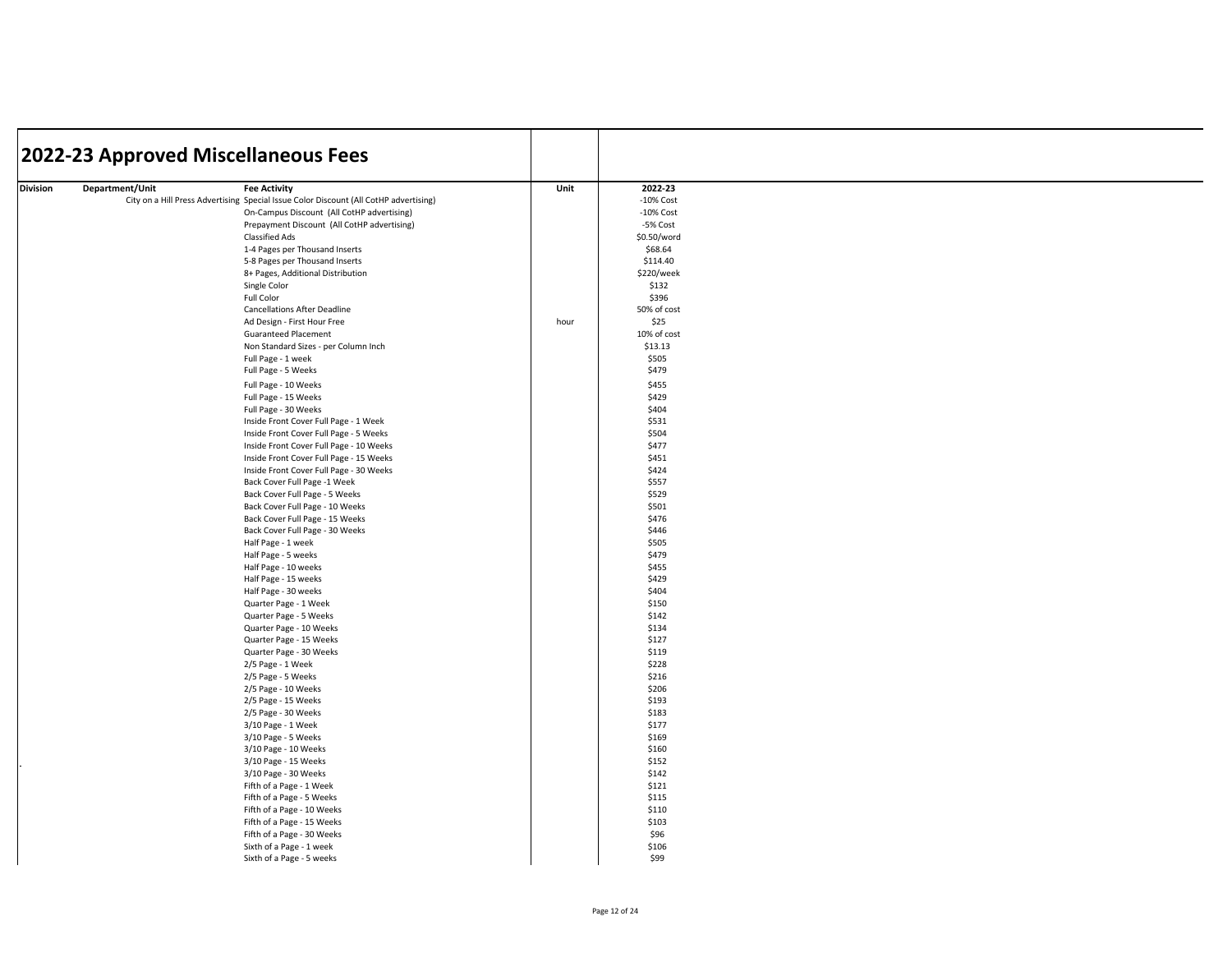| 2022-23<br>Department/Unit<br>Unit<br>Division<br><b>Fee Activity</b><br>\$95<br>Sixth of a Page - 10 weeks<br>\$89<br>Sixth of a Page - 15 weeks<br>\$84<br>City on a Hill Press Advertising (Continued) Sixth of a Page - 30 weeks<br>\$82<br>Eighth of a Page - 1 Week<br>\$78<br>Eighth of a Page - 5 Weeks<br>\$74<br>Eighth of a Page - 10 Weeks<br>\$70<br>Eighth of a Page - 15 Weeks<br>\$66<br>Eighth of a Page - 30 Weeks<br>\$64<br>Tenth of a Page - 1 Week<br>Tenth of a Page - 5 Weeks<br>\$60<br>\$58<br>Tenth of a Page - 10 Weeks<br>Tenth of a Page - 15 Weeks<br>\$55<br>Tenth of a Page - 30 Weeks<br>\$52<br>Eighteenth of a Page - 1 Week<br>\$46<br>Eighteenth of a Page - 5 Weeks<br>\$43<br>\$41<br>Eighteenth of a Page - 10 Weeks<br>\$38<br>Eighteenth of a Page - 15 Weeks<br>Eighteenth of a Page - 30 Weeks<br>\$37<br>\$133<br>Tower Advertising - 1 Week<br>Tower Advertising - 5 Weeks<br>\$126<br>Tower Advertising - 10 Weeks<br>\$121<br>\$113<br>Tower Advertising - 15 Weeks<br>\$106<br>Tower Advertising - 30 Weeks<br>\$285<br>Double Trouble - 1 Week<br>\$270<br>Double Trouble - 5 Weeks<br>Double Trouble - 10 Weeks<br>\$255<br>\$242<br>Double Trouble - 15 Weeks<br>\$227<br>Double Trouble - 30 Weeks<br>Online Top Banner (728x90px) One Week<br>\$125<br>Online Top Banner (728x90px) One Month<br>\$500<br>Online Top Banner (728x90px) Two Months<br>\$450<br>\$400<br>Online Top Banner (728x90px) Three or More Months<br>Online Box (250x250px) One Week<br>\$100<br>\$400<br>Online Box (250x250px) One Month<br>Online Box (250x250px) Two Months<br>\$375<br>Online Box (250x250px) Three or More Months<br>\$350<br>Gold Shuttle Package (1 month)<br>\$850<br>Gold Shuttle Package (2 months)<br>\$835<br>\$810<br>Gold Shuttle Package (3 months)<br>Silver Shuttle Package (1 month)<br>\$725<br>\$700<br>Silver Shuttle Package (2 months)<br>\$675<br>Silver Shuttle Package (3 months)<br>\$390<br>Bronze Shuttle Package (1 month)<br>\$375<br>Bronze Shuttle Package (2 months)<br>Bronze Shuttle Package (3 months)<br>\$340<br>\$150<br>Video Underwriting Intro (5 seconds with audio)<br>Video Underwriting Full Video Lower Third<br>\$150<br>\$100<br>PSA Underwriting (5 seconds)<br>\$115<br>Display Ad: home page embedded (728x90) 1 Week<br>\$450<br>Display Ad: home page embedded (728x90) 1 Month<br>\$415<br>Display Ad: home page embedded (728x90) 2 Months<br>Display Ad: home page embedded (728x90) 3 Months<br>\$375<br>Display Ad: Large vertical box (250x500) 1 Week<br>\$115<br>Display Ad: Large vertical box (250x500) 1 Month<br>\$450<br>\$413<br>Display Ad: Large vertical box (250x500) 2 Months | 2022-23 Approved Miscellaneous Fees |  |  |
|--------------------------------------------------------------------------------------------------------------------------------------------------------------------------------------------------------------------------------------------------------------------------------------------------------------------------------------------------------------------------------------------------------------------------------------------------------------------------------------------------------------------------------------------------------------------------------------------------------------------------------------------------------------------------------------------------------------------------------------------------------------------------------------------------------------------------------------------------------------------------------------------------------------------------------------------------------------------------------------------------------------------------------------------------------------------------------------------------------------------------------------------------------------------------------------------------------------------------------------------------------------------------------------------------------------------------------------------------------------------------------------------------------------------------------------------------------------------------------------------------------------------------------------------------------------------------------------------------------------------------------------------------------------------------------------------------------------------------------------------------------------------------------------------------------------------------------------------------------------------------------------------------------------------------------------------------------------------------------------------------------------------------------------------------------------------------------------------------------------------------------------------------------------------------------------------------------------------------------------------------------------------------------------------------------------------------------------------------------------------------------------------------------------------------------------------------------------------------------------------------------------------------------------------------------------------------------------------------------------------------------------------------------------------------------------------------------|-------------------------------------|--|--|
|                                                                                                                                                                                                                                                                                                                                                                                                                                                                                                                                                                                                                                                                                                                                                                                                                                                                                                                                                                                                                                                                                                                                                                                                                                                                                                                                                                                                                                                                                                                                                                                                                                                                                                                                                                                                                                                                                                                                                                                                                                                                                                                                                                                                                                                                                                                                                                                                                                                                                                                                                                                                                                                                                                        |                                     |  |  |
|                                                                                                                                                                                                                                                                                                                                                                                                                                                                                                                                                                                                                                                                                                                                                                                                                                                                                                                                                                                                                                                                                                                                                                                                                                                                                                                                                                                                                                                                                                                                                                                                                                                                                                                                                                                                                                                                                                                                                                                                                                                                                                                                                                                                                                                                                                                                                                                                                                                                                                                                                                                                                                                                                                        |                                     |  |  |
|                                                                                                                                                                                                                                                                                                                                                                                                                                                                                                                                                                                                                                                                                                                                                                                                                                                                                                                                                                                                                                                                                                                                                                                                                                                                                                                                                                                                                                                                                                                                                                                                                                                                                                                                                                                                                                                                                                                                                                                                                                                                                                                                                                                                                                                                                                                                                                                                                                                                                                                                                                                                                                                                                                        |                                     |  |  |
|                                                                                                                                                                                                                                                                                                                                                                                                                                                                                                                                                                                                                                                                                                                                                                                                                                                                                                                                                                                                                                                                                                                                                                                                                                                                                                                                                                                                                                                                                                                                                                                                                                                                                                                                                                                                                                                                                                                                                                                                                                                                                                                                                                                                                                                                                                                                                                                                                                                                                                                                                                                                                                                                                                        |                                     |  |  |
|                                                                                                                                                                                                                                                                                                                                                                                                                                                                                                                                                                                                                                                                                                                                                                                                                                                                                                                                                                                                                                                                                                                                                                                                                                                                                                                                                                                                                                                                                                                                                                                                                                                                                                                                                                                                                                                                                                                                                                                                                                                                                                                                                                                                                                                                                                                                                                                                                                                                                                                                                                                                                                                                                                        |                                     |  |  |
|                                                                                                                                                                                                                                                                                                                                                                                                                                                                                                                                                                                                                                                                                                                                                                                                                                                                                                                                                                                                                                                                                                                                                                                                                                                                                                                                                                                                                                                                                                                                                                                                                                                                                                                                                                                                                                                                                                                                                                                                                                                                                                                                                                                                                                                                                                                                                                                                                                                                                                                                                                                                                                                                                                        |                                     |  |  |
|                                                                                                                                                                                                                                                                                                                                                                                                                                                                                                                                                                                                                                                                                                                                                                                                                                                                                                                                                                                                                                                                                                                                                                                                                                                                                                                                                                                                                                                                                                                                                                                                                                                                                                                                                                                                                                                                                                                                                                                                                                                                                                                                                                                                                                                                                                                                                                                                                                                                                                                                                                                                                                                                                                        |                                     |  |  |
|                                                                                                                                                                                                                                                                                                                                                                                                                                                                                                                                                                                                                                                                                                                                                                                                                                                                                                                                                                                                                                                                                                                                                                                                                                                                                                                                                                                                                                                                                                                                                                                                                                                                                                                                                                                                                                                                                                                                                                                                                                                                                                                                                                                                                                                                                                                                                                                                                                                                                                                                                                                                                                                                                                        |                                     |  |  |
|                                                                                                                                                                                                                                                                                                                                                                                                                                                                                                                                                                                                                                                                                                                                                                                                                                                                                                                                                                                                                                                                                                                                                                                                                                                                                                                                                                                                                                                                                                                                                                                                                                                                                                                                                                                                                                                                                                                                                                                                                                                                                                                                                                                                                                                                                                                                                                                                                                                                                                                                                                                                                                                                                                        |                                     |  |  |
|                                                                                                                                                                                                                                                                                                                                                                                                                                                                                                                                                                                                                                                                                                                                                                                                                                                                                                                                                                                                                                                                                                                                                                                                                                                                                                                                                                                                                                                                                                                                                                                                                                                                                                                                                                                                                                                                                                                                                                                                                                                                                                                                                                                                                                                                                                                                                                                                                                                                                                                                                                                                                                                                                                        |                                     |  |  |
|                                                                                                                                                                                                                                                                                                                                                                                                                                                                                                                                                                                                                                                                                                                                                                                                                                                                                                                                                                                                                                                                                                                                                                                                                                                                                                                                                                                                                                                                                                                                                                                                                                                                                                                                                                                                                                                                                                                                                                                                                                                                                                                                                                                                                                                                                                                                                                                                                                                                                                                                                                                                                                                                                                        |                                     |  |  |
|                                                                                                                                                                                                                                                                                                                                                                                                                                                                                                                                                                                                                                                                                                                                                                                                                                                                                                                                                                                                                                                                                                                                                                                                                                                                                                                                                                                                                                                                                                                                                                                                                                                                                                                                                                                                                                                                                                                                                                                                                                                                                                                                                                                                                                                                                                                                                                                                                                                                                                                                                                                                                                                                                                        |                                     |  |  |
|                                                                                                                                                                                                                                                                                                                                                                                                                                                                                                                                                                                                                                                                                                                                                                                                                                                                                                                                                                                                                                                                                                                                                                                                                                                                                                                                                                                                                                                                                                                                                                                                                                                                                                                                                                                                                                                                                                                                                                                                                                                                                                                                                                                                                                                                                                                                                                                                                                                                                                                                                                                                                                                                                                        |                                     |  |  |
|                                                                                                                                                                                                                                                                                                                                                                                                                                                                                                                                                                                                                                                                                                                                                                                                                                                                                                                                                                                                                                                                                                                                                                                                                                                                                                                                                                                                                                                                                                                                                                                                                                                                                                                                                                                                                                                                                                                                                                                                                                                                                                                                                                                                                                                                                                                                                                                                                                                                                                                                                                                                                                                                                                        |                                     |  |  |
|                                                                                                                                                                                                                                                                                                                                                                                                                                                                                                                                                                                                                                                                                                                                                                                                                                                                                                                                                                                                                                                                                                                                                                                                                                                                                                                                                                                                                                                                                                                                                                                                                                                                                                                                                                                                                                                                                                                                                                                                                                                                                                                                                                                                                                                                                                                                                                                                                                                                                                                                                                                                                                                                                                        |                                     |  |  |
|                                                                                                                                                                                                                                                                                                                                                                                                                                                                                                                                                                                                                                                                                                                                                                                                                                                                                                                                                                                                                                                                                                                                                                                                                                                                                                                                                                                                                                                                                                                                                                                                                                                                                                                                                                                                                                                                                                                                                                                                                                                                                                                                                                                                                                                                                                                                                                                                                                                                                                                                                                                                                                                                                                        |                                     |  |  |
|                                                                                                                                                                                                                                                                                                                                                                                                                                                                                                                                                                                                                                                                                                                                                                                                                                                                                                                                                                                                                                                                                                                                                                                                                                                                                                                                                                                                                                                                                                                                                                                                                                                                                                                                                                                                                                                                                                                                                                                                                                                                                                                                                                                                                                                                                                                                                                                                                                                                                                                                                                                                                                                                                                        |                                     |  |  |
|                                                                                                                                                                                                                                                                                                                                                                                                                                                                                                                                                                                                                                                                                                                                                                                                                                                                                                                                                                                                                                                                                                                                                                                                                                                                                                                                                                                                                                                                                                                                                                                                                                                                                                                                                                                                                                                                                                                                                                                                                                                                                                                                                                                                                                                                                                                                                                                                                                                                                                                                                                                                                                                                                                        |                                     |  |  |
|                                                                                                                                                                                                                                                                                                                                                                                                                                                                                                                                                                                                                                                                                                                                                                                                                                                                                                                                                                                                                                                                                                                                                                                                                                                                                                                                                                                                                                                                                                                                                                                                                                                                                                                                                                                                                                                                                                                                                                                                                                                                                                                                                                                                                                                                                                                                                                                                                                                                                                                                                                                                                                                                                                        |                                     |  |  |
|                                                                                                                                                                                                                                                                                                                                                                                                                                                                                                                                                                                                                                                                                                                                                                                                                                                                                                                                                                                                                                                                                                                                                                                                                                                                                                                                                                                                                                                                                                                                                                                                                                                                                                                                                                                                                                                                                                                                                                                                                                                                                                                                                                                                                                                                                                                                                                                                                                                                                                                                                                                                                                                                                                        |                                     |  |  |
|                                                                                                                                                                                                                                                                                                                                                                                                                                                                                                                                                                                                                                                                                                                                                                                                                                                                                                                                                                                                                                                                                                                                                                                                                                                                                                                                                                                                                                                                                                                                                                                                                                                                                                                                                                                                                                                                                                                                                                                                                                                                                                                                                                                                                                                                                                                                                                                                                                                                                                                                                                                                                                                                                                        |                                     |  |  |
|                                                                                                                                                                                                                                                                                                                                                                                                                                                                                                                                                                                                                                                                                                                                                                                                                                                                                                                                                                                                                                                                                                                                                                                                                                                                                                                                                                                                                                                                                                                                                                                                                                                                                                                                                                                                                                                                                                                                                                                                                                                                                                                                                                                                                                                                                                                                                                                                                                                                                                                                                                                                                                                                                                        |                                     |  |  |
|                                                                                                                                                                                                                                                                                                                                                                                                                                                                                                                                                                                                                                                                                                                                                                                                                                                                                                                                                                                                                                                                                                                                                                                                                                                                                                                                                                                                                                                                                                                                                                                                                                                                                                                                                                                                                                                                                                                                                                                                                                                                                                                                                                                                                                                                                                                                                                                                                                                                                                                                                                                                                                                                                                        |                                     |  |  |
|                                                                                                                                                                                                                                                                                                                                                                                                                                                                                                                                                                                                                                                                                                                                                                                                                                                                                                                                                                                                                                                                                                                                                                                                                                                                                                                                                                                                                                                                                                                                                                                                                                                                                                                                                                                                                                                                                                                                                                                                                                                                                                                                                                                                                                                                                                                                                                                                                                                                                                                                                                                                                                                                                                        |                                     |  |  |
|                                                                                                                                                                                                                                                                                                                                                                                                                                                                                                                                                                                                                                                                                                                                                                                                                                                                                                                                                                                                                                                                                                                                                                                                                                                                                                                                                                                                                                                                                                                                                                                                                                                                                                                                                                                                                                                                                                                                                                                                                                                                                                                                                                                                                                                                                                                                                                                                                                                                                                                                                                                                                                                                                                        |                                     |  |  |
|                                                                                                                                                                                                                                                                                                                                                                                                                                                                                                                                                                                                                                                                                                                                                                                                                                                                                                                                                                                                                                                                                                                                                                                                                                                                                                                                                                                                                                                                                                                                                                                                                                                                                                                                                                                                                                                                                                                                                                                                                                                                                                                                                                                                                                                                                                                                                                                                                                                                                                                                                                                                                                                                                                        |                                     |  |  |
|                                                                                                                                                                                                                                                                                                                                                                                                                                                                                                                                                                                                                                                                                                                                                                                                                                                                                                                                                                                                                                                                                                                                                                                                                                                                                                                                                                                                                                                                                                                                                                                                                                                                                                                                                                                                                                                                                                                                                                                                                                                                                                                                                                                                                                                                                                                                                                                                                                                                                                                                                                                                                                                                                                        |                                     |  |  |
|                                                                                                                                                                                                                                                                                                                                                                                                                                                                                                                                                                                                                                                                                                                                                                                                                                                                                                                                                                                                                                                                                                                                                                                                                                                                                                                                                                                                                                                                                                                                                                                                                                                                                                                                                                                                                                                                                                                                                                                                                                                                                                                                                                                                                                                                                                                                                                                                                                                                                                                                                                                                                                                                                                        |                                     |  |  |
|                                                                                                                                                                                                                                                                                                                                                                                                                                                                                                                                                                                                                                                                                                                                                                                                                                                                                                                                                                                                                                                                                                                                                                                                                                                                                                                                                                                                                                                                                                                                                                                                                                                                                                                                                                                                                                                                                                                                                                                                                                                                                                                                                                                                                                                                                                                                                                                                                                                                                                                                                                                                                                                                                                        |                                     |  |  |
|                                                                                                                                                                                                                                                                                                                                                                                                                                                                                                                                                                                                                                                                                                                                                                                                                                                                                                                                                                                                                                                                                                                                                                                                                                                                                                                                                                                                                                                                                                                                                                                                                                                                                                                                                                                                                                                                                                                                                                                                                                                                                                                                                                                                                                                                                                                                                                                                                                                                                                                                                                                                                                                                                                        |                                     |  |  |
|                                                                                                                                                                                                                                                                                                                                                                                                                                                                                                                                                                                                                                                                                                                                                                                                                                                                                                                                                                                                                                                                                                                                                                                                                                                                                                                                                                                                                                                                                                                                                                                                                                                                                                                                                                                                                                                                                                                                                                                                                                                                                                                                                                                                                                                                                                                                                                                                                                                                                                                                                                                                                                                                                                        |                                     |  |  |
|                                                                                                                                                                                                                                                                                                                                                                                                                                                                                                                                                                                                                                                                                                                                                                                                                                                                                                                                                                                                                                                                                                                                                                                                                                                                                                                                                                                                                                                                                                                                                                                                                                                                                                                                                                                                                                                                                                                                                                                                                                                                                                                                                                                                                                                                                                                                                                                                                                                                                                                                                                                                                                                                                                        |                                     |  |  |
|                                                                                                                                                                                                                                                                                                                                                                                                                                                                                                                                                                                                                                                                                                                                                                                                                                                                                                                                                                                                                                                                                                                                                                                                                                                                                                                                                                                                                                                                                                                                                                                                                                                                                                                                                                                                                                                                                                                                                                                                                                                                                                                                                                                                                                                                                                                                                                                                                                                                                                                                                                                                                                                                                                        |                                     |  |  |
|                                                                                                                                                                                                                                                                                                                                                                                                                                                                                                                                                                                                                                                                                                                                                                                                                                                                                                                                                                                                                                                                                                                                                                                                                                                                                                                                                                                                                                                                                                                                                                                                                                                                                                                                                                                                                                                                                                                                                                                                                                                                                                                                                                                                                                                                                                                                                                                                                                                                                                                                                                                                                                                                                                        |                                     |  |  |
|                                                                                                                                                                                                                                                                                                                                                                                                                                                                                                                                                                                                                                                                                                                                                                                                                                                                                                                                                                                                                                                                                                                                                                                                                                                                                                                                                                                                                                                                                                                                                                                                                                                                                                                                                                                                                                                                                                                                                                                                                                                                                                                                                                                                                                                                                                                                                                                                                                                                                                                                                                                                                                                                                                        |                                     |  |  |
|                                                                                                                                                                                                                                                                                                                                                                                                                                                                                                                                                                                                                                                                                                                                                                                                                                                                                                                                                                                                                                                                                                                                                                                                                                                                                                                                                                                                                                                                                                                                                                                                                                                                                                                                                                                                                                                                                                                                                                                                                                                                                                                                                                                                                                                                                                                                                                                                                                                                                                                                                                                                                                                                                                        |                                     |  |  |
|                                                                                                                                                                                                                                                                                                                                                                                                                                                                                                                                                                                                                                                                                                                                                                                                                                                                                                                                                                                                                                                                                                                                                                                                                                                                                                                                                                                                                                                                                                                                                                                                                                                                                                                                                                                                                                                                                                                                                                                                                                                                                                                                                                                                                                                                                                                                                                                                                                                                                                                                                                                                                                                                                                        |                                     |  |  |
|                                                                                                                                                                                                                                                                                                                                                                                                                                                                                                                                                                                                                                                                                                                                                                                                                                                                                                                                                                                                                                                                                                                                                                                                                                                                                                                                                                                                                                                                                                                                                                                                                                                                                                                                                                                                                                                                                                                                                                                                                                                                                                                                                                                                                                                                                                                                                                                                                                                                                                                                                                                                                                                                                                        |                                     |  |  |
|                                                                                                                                                                                                                                                                                                                                                                                                                                                                                                                                                                                                                                                                                                                                                                                                                                                                                                                                                                                                                                                                                                                                                                                                                                                                                                                                                                                                                                                                                                                                                                                                                                                                                                                                                                                                                                                                                                                                                                                                                                                                                                                                                                                                                                                                                                                                                                                                                                                                                                                                                                                                                                                                                                        |                                     |  |  |
|                                                                                                                                                                                                                                                                                                                                                                                                                                                                                                                                                                                                                                                                                                                                                                                                                                                                                                                                                                                                                                                                                                                                                                                                                                                                                                                                                                                                                                                                                                                                                                                                                                                                                                                                                                                                                                                                                                                                                                                                                                                                                                                                                                                                                                                                                                                                                                                                                                                                                                                                                                                                                                                                                                        |                                     |  |  |
|                                                                                                                                                                                                                                                                                                                                                                                                                                                                                                                                                                                                                                                                                                                                                                                                                                                                                                                                                                                                                                                                                                                                                                                                                                                                                                                                                                                                                                                                                                                                                                                                                                                                                                                                                                                                                                                                                                                                                                                                                                                                                                                                                                                                                                                                                                                                                                                                                                                                                                                                                                                                                                                                                                        |                                     |  |  |
|                                                                                                                                                                                                                                                                                                                                                                                                                                                                                                                                                                                                                                                                                                                                                                                                                                                                                                                                                                                                                                                                                                                                                                                                                                                                                                                                                                                                                                                                                                                                                                                                                                                                                                                                                                                                                                                                                                                                                                                                                                                                                                                                                                                                                                                                                                                                                                                                                                                                                                                                                                                                                                                                                                        |                                     |  |  |
|                                                                                                                                                                                                                                                                                                                                                                                                                                                                                                                                                                                                                                                                                                                                                                                                                                                                                                                                                                                                                                                                                                                                                                                                                                                                                                                                                                                                                                                                                                                                                                                                                                                                                                                                                                                                                                                                                                                                                                                                                                                                                                                                                                                                                                                                                                                                                                                                                                                                                                                                                                                                                                                                                                        |                                     |  |  |
|                                                                                                                                                                                                                                                                                                                                                                                                                                                                                                                                                                                                                                                                                                                                                                                                                                                                                                                                                                                                                                                                                                                                                                                                                                                                                                                                                                                                                                                                                                                                                                                                                                                                                                                                                                                                                                                                                                                                                                                                                                                                                                                                                                                                                                                                                                                                                                                                                                                                                                                                                                                                                                                                                                        |                                     |  |  |
|                                                                                                                                                                                                                                                                                                                                                                                                                                                                                                                                                                                                                                                                                                                                                                                                                                                                                                                                                                                                                                                                                                                                                                                                                                                                                                                                                                                                                                                                                                                                                                                                                                                                                                                                                                                                                                                                                                                                                                                                                                                                                                                                                                                                                                                                                                                                                                                                                                                                                                                                                                                                                                                                                                        |                                     |  |  |
|                                                                                                                                                                                                                                                                                                                                                                                                                                                                                                                                                                                                                                                                                                                                                                                                                                                                                                                                                                                                                                                                                                                                                                                                                                                                                                                                                                                                                                                                                                                                                                                                                                                                                                                                                                                                                                                                                                                                                                                                                                                                                                                                                                                                                                                                                                                                                                                                                                                                                                                                                                                                                                                                                                        |                                     |  |  |
|                                                                                                                                                                                                                                                                                                                                                                                                                                                                                                                                                                                                                                                                                                                                                                                                                                                                                                                                                                                                                                                                                                                                                                                                                                                                                                                                                                                                                                                                                                                                                                                                                                                                                                                                                                                                                                                                                                                                                                                                                                                                                                                                                                                                                                                                                                                                                                                                                                                                                                                                                                                                                                                                                                        |                                     |  |  |
|                                                                                                                                                                                                                                                                                                                                                                                                                                                                                                                                                                                                                                                                                                                                                                                                                                                                                                                                                                                                                                                                                                                                                                                                                                                                                                                                                                                                                                                                                                                                                                                                                                                                                                                                                                                                                                                                                                                                                                                                                                                                                                                                                                                                                                                                                                                                                                                                                                                                                                                                                                                                                                                                                                        |                                     |  |  |
|                                                                                                                                                                                                                                                                                                                                                                                                                                                                                                                                                                                                                                                                                                                                                                                                                                                                                                                                                                                                                                                                                                                                                                                                                                                                                                                                                                                                                                                                                                                                                                                                                                                                                                                                                                                                                                                                                                                                                                                                                                                                                                                                                                                                                                                                                                                                                                                                                                                                                                                                                                                                                                                                                                        |                                     |  |  |
|                                                                                                                                                                                                                                                                                                                                                                                                                                                                                                                                                                                                                                                                                                                                                                                                                                                                                                                                                                                                                                                                                                                                                                                                                                                                                                                                                                                                                                                                                                                                                                                                                                                                                                                                                                                                                                                                                                                                                                                                                                                                                                                                                                                                                                                                                                                                                                                                                                                                                                                                                                                                                                                                                                        |                                     |  |  |
|                                                                                                                                                                                                                                                                                                                                                                                                                                                                                                                                                                                                                                                                                                                                                                                                                                                                                                                                                                                                                                                                                                                                                                                                                                                                                                                                                                                                                                                                                                                                                                                                                                                                                                                                                                                                                                                                                                                                                                                                                                                                                                                                                                                                                                                                                                                                                                                                                                                                                                                                                                                                                                                                                                        |                                     |  |  |
|                                                                                                                                                                                                                                                                                                                                                                                                                                                                                                                                                                                                                                                                                                                                                                                                                                                                                                                                                                                                                                                                                                                                                                                                                                                                                                                                                                                                                                                                                                                                                                                                                                                                                                                                                                                                                                                                                                                                                                                                                                                                                                                                                                                                                                                                                                                                                                                                                                                                                                                                                                                                                                                                                                        |                                     |  |  |
|                                                                                                                                                                                                                                                                                                                                                                                                                                                                                                                                                                                                                                                                                                                                                                                                                                                                                                                                                                                                                                                                                                                                                                                                                                                                                                                                                                                                                                                                                                                                                                                                                                                                                                                                                                                                                                                                                                                                                                                                                                                                                                                                                                                                                                                                                                                                                                                                                                                                                                                                                                                                                                                                                                        |                                     |  |  |
|                                                                                                                                                                                                                                                                                                                                                                                                                                                                                                                                                                                                                                                                                                                                                                                                                                                                                                                                                                                                                                                                                                                                                                                                                                                                                                                                                                                                                                                                                                                                                                                                                                                                                                                                                                                                                                                                                                                                                                                                                                                                                                                                                                                                                                                                                                                                                                                                                                                                                                                                                                                                                                                                                                        |                                     |  |  |
|                                                                                                                                                                                                                                                                                                                                                                                                                                                                                                                                                                                                                                                                                                                                                                                                                                                                                                                                                                                                                                                                                                                                                                                                                                                                                                                                                                                                                                                                                                                                                                                                                                                                                                                                                                                                                                                                                                                                                                                                                                                                                                                                                                                                                                                                                                                                                                                                                                                                                                                                                                                                                                                                                                        |                                     |  |  |
|                                                                                                                                                                                                                                                                                                                                                                                                                                                                                                                                                                                                                                                                                                                                                                                                                                                                                                                                                                                                                                                                                                                                                                                                                                                                                                                                                                                                                                                                                                                                                                                                                                                                                                                                                                                                                                                                                                                                                                                                                                                                                                                                                                                                                                                                                                                                                                                                                                                                                                                                                                                                                                                                                                        |                                     |  |  |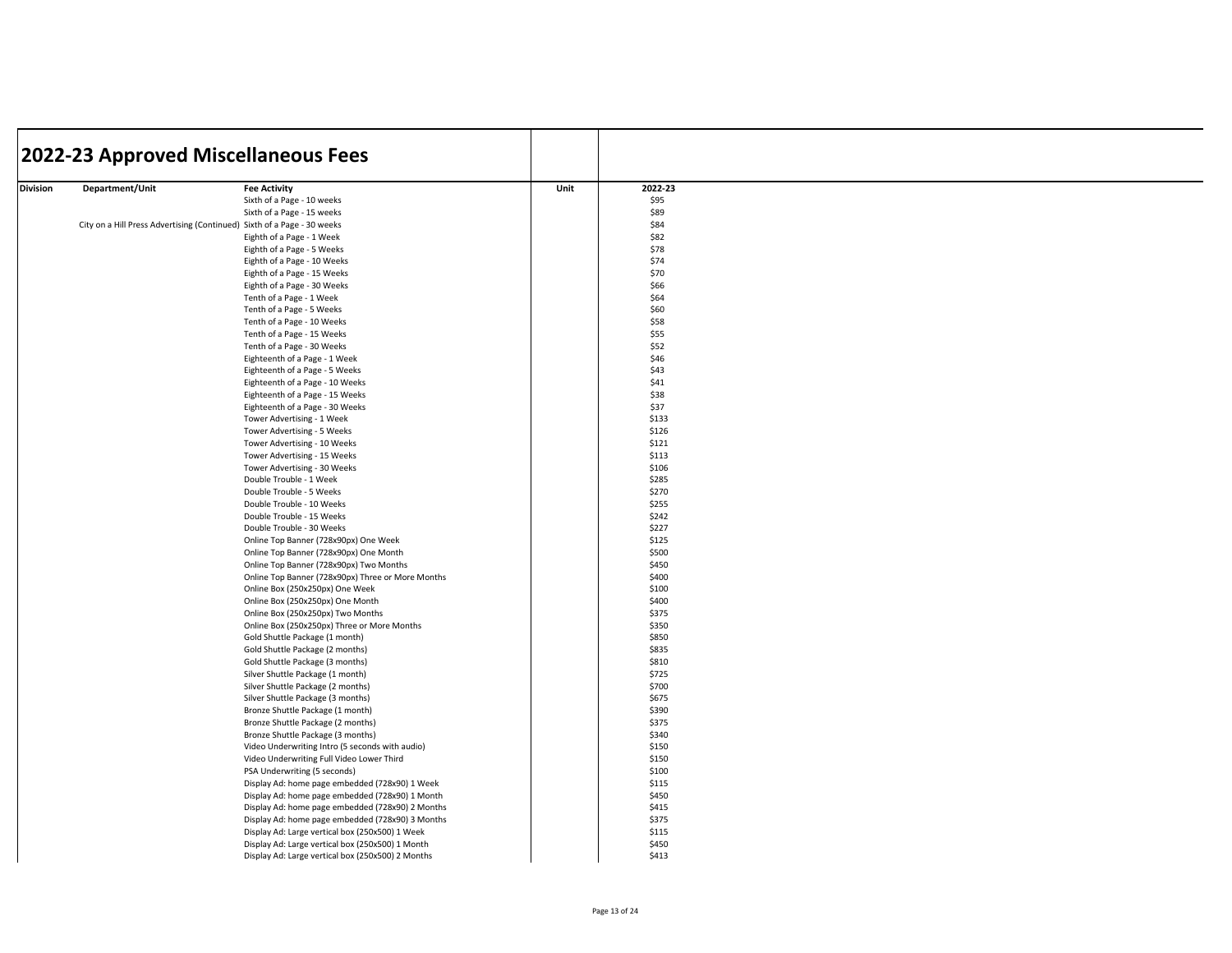|          | 2022-23 Approved Miscellaneous Fees                               |                                                                 |       |              |  |
|----------|-------------------------------------------------------------------|-----------------------------------------------------------------|-------|--------------|--|
| Division | Department/Unit                                                   | <b>Fee Activity</b>                                             | Unit  | 2022-23      |  |
|          |                                                                   | Display Ad: Large vertical box (250x500) 3 Months               |       | \$375        |  |
|          | City on a Hill Press Advertising (Continued) Podcast underwriting |                                                                 |       | \$150        |  |
|          |                                                                   | Display Ad: 1200x628 (Newsletter ad)                            |       | \$150        |  |
|          |                                                                   | Bronze Digital Marketing Package 1 Month                        |       | \$1,000      |  |
|          |                                                                   | Bronze Digital Marketing Package Set-Up Fee                     |       | \$100        |  |
|          |                                                                   | Silver Digital Marketing Package 1 Month                        |       | \$1,250      |  |
|          |                                                                   | Silver Digital Marketing Package Set-Up Fee                     |       | \$200        |  |
|          |                                                                   | Gold Digital Marketing Package 1 Month                          |       | \$1,500      |  |
|          |                                                                   | Gold Digital Marketing Package Set-Up Fee                       |       | \$300        |  |
|          |                                                                   | Cultural Arts & Diversity (CAD) CAD Advertising Fee - Full Page |       | \$120        |  |
|          |                                                                   | CAD Advertising Fee - Half Page                                 |       | \$60         |  |
|          |                                                                   | CAD Advertising Fee - 1/4 Page or Business Card                 |       | \$30         |  |
|          |                                                                   |                                                                 |       |              |  |
|          |                                                                   | Eye Candy Back Cover                                            |       | \$350        |  |
|          |                                                                   | Inside Front Cover                                              |       | \$300        |  |
|          |                                                                   | Full Page                                                       |       | \$290        |  |
|          |                                                                   | Half Page                                                       |       | \$200        |  |
|          |                                                                   | Quarter Page                                                    |       | \$100        |  |
|          |                                                                   | Web Advertising                                                 |       | \$150        |  |
|          |                                                                   | Fish Rap Live 5% Discount for Prepayment                        |       |              |  |
|          |                                                                   | 15% Discount for Contract of 3 Issues                           |       |              |  |
|          |                                                                   | 15% Discount for Campus Departments                             |       |              |  |
|          |                                                                   | 10% Discount to Nonprofits & Ad Agencies                        |       |              |  |
|          |                                                                   | Full Page - 1 Issue                                             | issue | \$423        |  |
|          |                                                                   | Half Page - 1 Issue                                             |       | \$232        |  |
|          |                                                                   | Quarter Page - 1 Issue                                          |       | \$118        |  |
|          | Fish Rap Live (continued) Sixth of a Page - 1 Issue               |                                                                 |       | \$93         |  |
|          |                                                                   | Eighth of a Page - 1 Issue                                      |       | \$81         |  |
|          |                                                                   | Sixteenth of a Page - 1 Issue                                   |       | \$58         |  |
|          |                                                                   | Addition for Full Color                                         |       | \$200        |  |
|          |                                                                   | Addition for One Color                                          |       | \$75         |  |
|          |                                                                   | Addition for Two Color                                          |       | \$140        |  |
|          |                                                                   | Website top banner                                              | month | \$450        |  |
|          |                                                                   | Website side/box ad                                             | month | \$350        |  |
|          |                                                                   | Late Fee                                                        |       | 10% or \$25  |  |
|          |                                                                   | <b>Preferential Placement</b>                                   |       | 15% of cost  |  |
|          |                                                                   | Ad Design                                                       | hour  | \$15         |  |
|          | Gaia: Environmental Media Project Advertising                     |                                                                 |       |              |  |
|          |                                                                   | <b>Back Page</b>                                                |       | \$350        |  |
|          |                                                                   | Inside Front Page                                               |       | \$300        |  |
|          |                                                                   | Full Page                                                       |       | \$290        |  |
|          |                                                                   | Half Page                                                       |       | \$200        |  |
|          |                                                                   | Quarter Page                                                    |       | \$100        |  |
|          |                                                                   | Web (one size)                                                  |       | \$100        |  |
|          |                                                                   | KZSC Underwriting Announcement 6-9am, 5:30-7:30pm (Prime time)  |       | \$30         |  |
|          |                                                                   | Underwriting Announcement 9am-5:30pm (Day time)                 |       | \$35         |  |
|          |                                                                   | Underwriting Announcement 7:30-9pm (All Other times)            |       | \$20         |  |
|          |                                                                   | Underwriting Announcement 9pm-6am (All Other times)             |       | \$20         |  |
|          |                                                                   | Annual Contract                                                 |       | 20% Discount |  |
|          |                                                                   | Quarterly Contract                                              |       | 10% Discount |  |
|          |                                                                   | Non-profit, government, campus orgs                             |       | 20% Discount |  |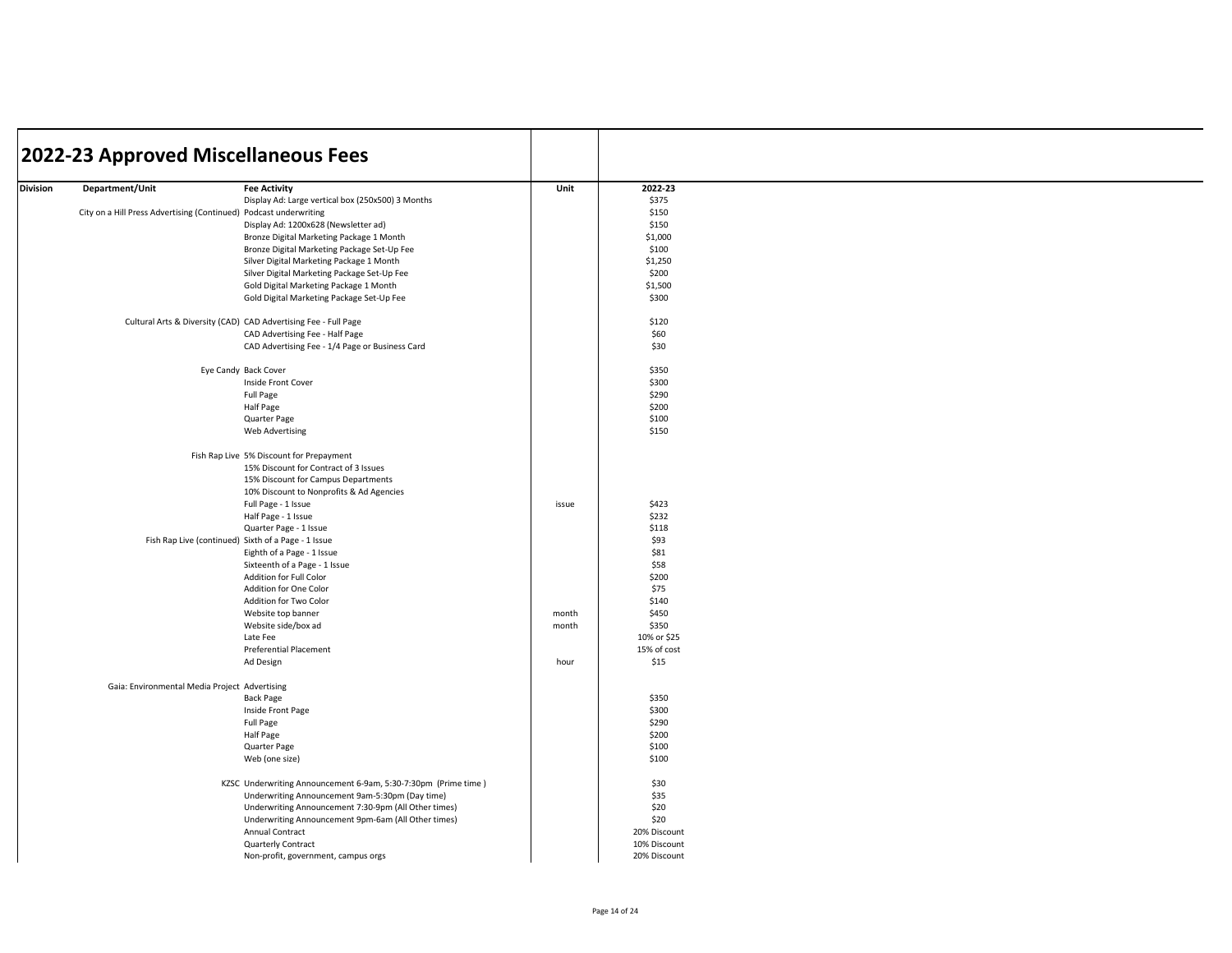|          | 2022-23 Approved Miscellaneous Fees                                                     |                                                                          |                        |                   |                            |                                |                   |                     |                                           |
|----------|-----------------------------------------------------------------------------------------|--------------------------------------------------------------------------|------------------------|-------------------|----------------------------|--------------------------------|-------------------|---------------------|-------------------------------------------|
| Division | Department/Unit                                                                         | <b>Fee Activity</b>                                                      | Unit                   | 2022-23           |                            |                                |                   |                     |                                           |
|          | KZSC Radio Studio Rental Fees KZSC Engineered Rates:                                    |                                                                          |                        |                   |                            |                                |                   |                     |                                           |
|          |                                                                                         | Fully Engineered Recording - Half Hour                                   | half-hour              | \$75              |                            |                                |                   |                     |                                           |
|          |                                                                                         |                                                                          |                        | \$75              |                            |                                |                   |                     |                                           |
|          |                                                                                         | Live ISDN - Half Hour<br>ISDN Recording with tape sync                   | half-hour<br>half-hour | \$60              |                            |                                |                   |                     |                                           |
|          |                                                                                         |                                                                          | half-hour              | \$60              |                            |                                |                   |                     |                                           |
|          |                                                                                         | Tape -Sync Recording                                                     |                        |                   |                            |                                |                   |                     |                                           |
|          |                                                                                         | Self Engineered Rates:                                                   |                        |                   |                            |                                |                   |                     |                                           |
|          |                                                                                         | Studio Recording - Half Hour                                             | half-hour              | \$30              |                            |                                |                   |                     |                                           |
|          |                                                                                         | Tape Sync or Phone Recording - Half Hour                                 | half-hour              | \$30              |                            |                                |                   |                     |                                           |
|          |                                                                                         | Studio Time for KZSC Volunteers                                          | half-hour              | \$20              |                            |                                |                   |                     |                                           |
|          |                                                                                         | Primer Primer Full Page                                                  |                        | \$515             |                            |                                |                   |                     |                                           |
|          |                                                                                         | Primer 1/2 Page                                                          |                        | \$260             |                            |                                |                   |                     |                                           |
|          |                                                                                         | Primer 2/5 Page                                                          |                        | \$235             |                            |                                |                   |                     |                                           |
|          |                                                                                         | Primer 1/4 Page                                                          |                        | \$185             |                            |                                |                   |                     |                                           |
|          |                                                                                         | Primer Inside Front Cover Placement                                      |                        | \$531             |                            |                                |                   |                     |                                           |
|          |                                                                                         | Primer Inside Back Cover Placement                                       |                        | \$531             |                            |                                |                   |                     |                                           |
|          |                                                                                         | Primer Back Cover Placement                                              |                        | \$557             |                            |                                |                   |                     |                                           |
|          |                                                                                         | Primer First Page Placement                                              |                        | \$515             |                            |                                |                   |                     |                                           |
|          |                                                                                         | Primer Premium Positon Color                                             |                        | \$396             |                            |                                |                   |                     |                                           |
|          |                                                                                         | Primer Full Page Color                                                   |                        | \$270             |                            |                                |                   |                     |                                           |
|          |                                                                                         | Primer 1/2 Page Color                                                    |                        | \$215             |                            |                                |                   |                     |                                           |
|          |                                                                                         | Primer 2/5 Page Color                                                    |                        | \$215             |                            |                                |                   |                     |                                           |
|          |                                                                                         | Primer 1/4 Page Color                                                    |                        | \$155             |                            |                                |                   |                     |                                           |
|          |                                                                                         | Primer Five Issues Discount                                              |                        | 10%               |                            |                                |                   |                     |                                           |
|          |                                                                                         | Primer Ten Issues Discount                                               |                        | 15%               |                            |                                |                   |                     |                                           |
|          |                                                                                         | Primer Fifteen Issues Discount                                           |                        | 20%               |                            |                                |                   |                     |                                           |
|          | Quarry Amphitheater Facility Fee Fee Schedules:                                         |                                                                          |                        |                   |                            |                                |                   |                     |                                           |
|          |                                                                                         | A) Student Groups (see eligibility)                                      |                        |                   |                            |                                |                   |                     |                                           |
|          |                                                                                         | B) On-Campus Units/Depts/Groups                                          |                        |                   |                            |                                |                   |                     |                                           |
|          |                                                                                         | C) Off Campus - Private/Commercial                                       |                        |                   |                            |                                |                   |                     |                                           |
|          |                                                                                         | D) Off Campus - Non-Profits 501(c) /Govt                                 |                        |                   |                            |                                |                   |                     |                                           |
|          |                                                                                         | E) Commercial Promoter (public ticketed events)                          |                        |                   |                            |                                |                   |                     |                                           |
|          |                                                                                         | F) Non-Profit Promoter (public ticketed events)                          |                        |                   |                            |                                |                   |                     |                                           |
|          |                                                                                         |                                                                          |                        |                   |                            |                                |                   |                     |                                           |
|          |                                                                                         | <b>Facility Rentals</b>                                                  |                        | <b>Schedule A</b> | <b>Schedule B</b>          | <b>Schedule C</b>              | <b>Schedule D</b> | <b>Schedule E</b>   | <b>Schedule F</b>                         |
|          |                                                                                         | 5 Hour Minimum Rate                                                      |                        | No Charge         | \$140/hr                   | \$255/hr                       | \$185/hr          |                     |                                           |
|          |                                                                                         | Hourly Rate After 8 Hours                                                |                        | \$35/hr           | \$165/hr                   | \$295/hr                       | \$235/hr          |                     |                                           |
|          |                                                                                         |                                                                          |                        |                   |                            |                                |                   | \$3,350 flat fee or | \$2,500 flat fee or 8%                    |
|          |                                                                                         |                                                                          |                        |                   |                            |                                |                   |                     | 10% of Gross Ticket of Gross Ticket Sales |
|          |                                                                                         |                                                                          |                        |                   |                            |                                |                   | Sales whichever is  | whichever is                              |
|          |                                                                                         | * Includes 12 hour rental (load in and out time is included in 12 hours) |                        |                   |                            |                                |                   | greater*            | greater*                                  |
|          | Quarry Amphitheater Services Fee Services                                               |                                                                          |                        |                   | <b>Schedules A &amp; B</b> | Schedules C, D,E & F           |                   |                     |                                           |
|          |                                                                                         | 5hr mins applicable to all schedules unless otherwise noted              |                        |                   |                            |                                |                   |                     |                                           |
|          |                                                                                         | <b>Event Staff</b>                                                       | hour                   |                   | \$23.00                    | Schedule A&B + 15% Service Fee |                   |                     |                                           |
|          |                                                                                         | Event Staff (after 8 hours)                                              | hour                   |                   | \$34.50                    | Schedule A&B + 15% Service Fee |                   |                     |                                           |
|          |                                                                                         | <b>Student Event Crew</b>                                                | hour                   |                   | \$18.00                    | Schedule A&B + 15% Service Fee |                   |                     |                                           |
|          |                                                                                         | Facilities & Event Manager                                               | hour                   |                   | \$74.00                    | Schedule A&B + 15% Service Fee |                   |                     |                                           |
|          | Quarry Amphitheater Services Fee (Continued) Facilities & Event Manager (after 8 hours) |                                                                          | hour                   |                   | \$73.50                    | Schedule A&B + 15% Service Fee |                   |                     |                                           |
|          |                                                                                         | <b>Technical Manager</b>                                                 | hour                   |                   | \$44.00                    | Schedule A&B + 15% Service Fee |                   |                     |                                           |
|          |                                                                                         | Technical Manager (after 8 hours)                                        | hour                   |                   | \$65.75                    | Schedule A&B + 15% Service Fee |                   |                     |                                           |
|          |                                                                                         | House Manager                                                            |                        |                   | \$35.00                    | Schedule A&B + 15% Service Fee |                   |                     |                                           |
|          |                                                                                         |                                                                          | hour                   |                   | \$52.50                    |                                |                   |                     |                                           |
|          |                                                                                         | House Manager (after 8 hours)                                            | hour                   |                   |                            | Schedule A&B + 15% Service Fee |                   |                     |                                           |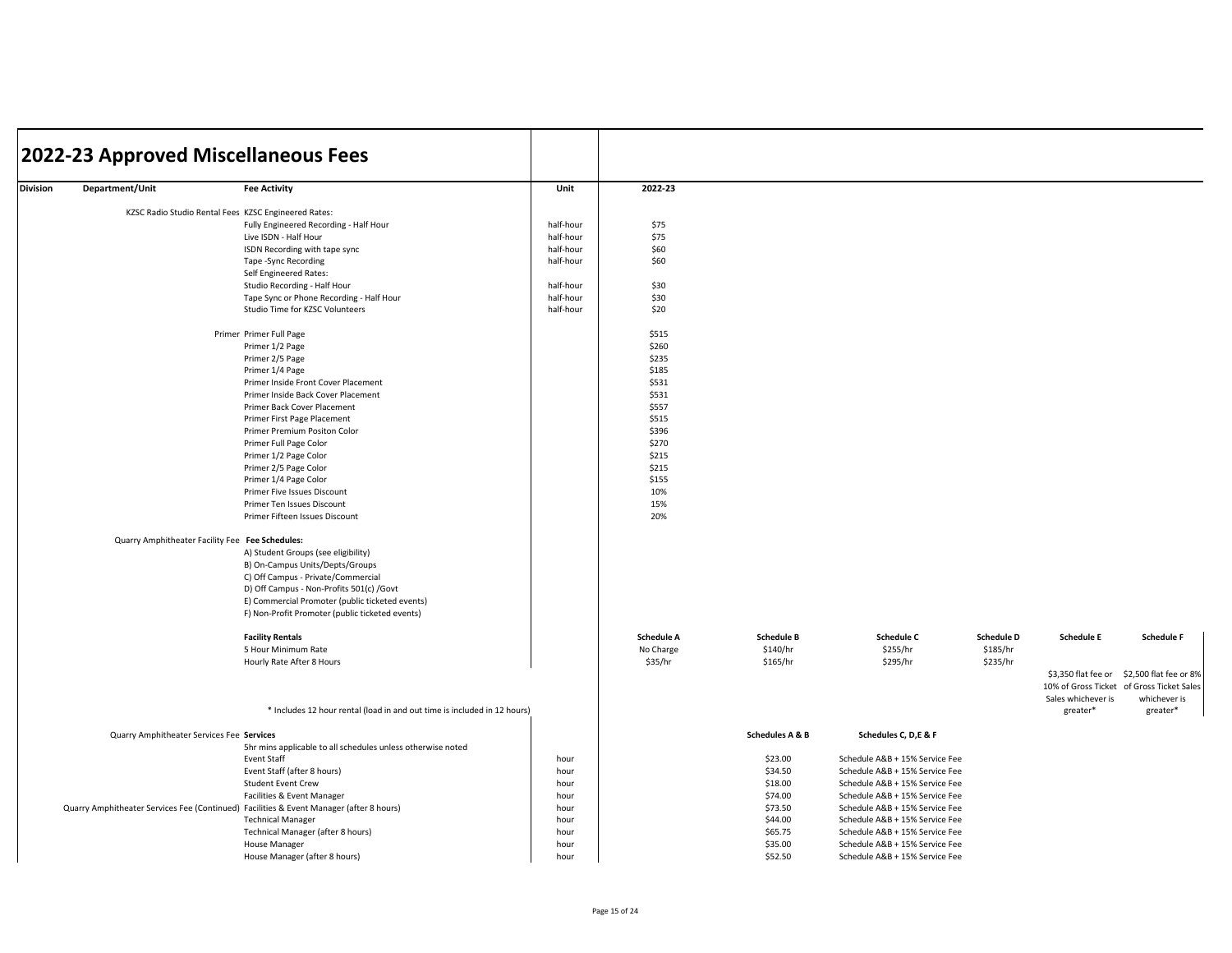|                 | 2022-23 Approved Miscellaneous Fees                         |              |         |                    |                                                           |
|-----------------|-------------------------------------------------------------|--------------|---------|--------------------|-----------------------------------------------------------|
| Department/Unit | <b>Fee Activity</b>                                         | Unit         | 2022-23 |                    |                                                           |
|                 | Front of House Manager                                      | hour         |         | \$31.00            | Schedule A&B + 15% Service Fee                            |
|                 | Front of House Manager (after 8 hours)                      | hour         |         | \$47.00            | Schedule A&B + 15% Service Fee                            |
|                 | Stage Technician                                            | hour         |         | \$25.00            | Schedule A&B + 15% Service Fee                            |
|                 | Stage Technician (after 8 hours)                            | hour         |         | \$37.50            | Schedule A&B + 15% Service Fee                            |
|                 | Stage Lighting Technician                                   | hour         |         | \$25.00            | Schedule A&B + 15% Service Fee                            |
|                 | Stage Lighting Technician (after 8 hours)                   | hour         |         | \$37.50            | Schedule A&B + 15% Service Fee                            |
|                 | <b>Box Office Manager</b>                                   | hour         |         | \$38.50            | Schedule A&B + 15% Service Fee                            |
|                 | Box Office Manager (after 8 hours)                          | hour         |         | \$57.75            | Schedule A&B + 15% Service Fee                            |
|                 | Event Bonded Security (4 hour min.)                         | hour         |         | <b>Actual Cost</b> | Schedule A&B + 15% Service Fee                            |
|                 | Event Bonded Security Manager (4 hour min.)                 | hour         |         | <b>Actual Cost</b> | Schedule A&B + 15% Service Fee                            |
|                 | Event Bonded Security Supervisor (4 hour min.)              | hour         |         | <b>Actual Cost</b> | Schedule A&B + 15% Service Fee                            |
|                 | Box Office Service Fee                                      |              |         | 15% of gross sales | 15% of gross sales                                        |
|                 | First Aid/Medical personnel (Flat rate)                     |              |         | <b>Actual Cost</b> | Schedule A&B + 15% Service Fee                            |
|                 | Bathroom/handwash rental units (Flat rate)                  |              |         | <b>Actual Cost</b> | Schedule A&B + 15% Service Fee                            |
|                 | ADA Bathroom/ handwash (each per day)                       |              |         | <b>Actual Cost</b> | Schedule A&B + 15% Service Fee                            |
|                 | <b>Police Staffing</b>                                      |              |         | <b>Actual Cost</b> | Schedule A&B + 15% Service Fee                            |
|                 | TAPS (traffic/parking etc.)                                 |              |         | <b>Actual Cost</b> | Schedule A&B + 15% Service Fee                            |
|                 | Refuse/Recycle bins & collection                            |              |         | <b>Actual Cost</b> | Schedule A&B + 15% Service Fee                            |
|                 | Concessions (Food & Beverage)                               |              |         |                    | 10% of gross receipts                                     |
|                 | Merchandise Venue Fee                                       |              |         |                    | 25% of gross sales                                        |
|                 | Ticketing Set Up & Printing                                 | event        |         | \$350              | \$350                                                     |
|                 | <b>Ticket Scanners</b>                                      | each         |         | \$30               | \$30                                                      |
|                 | Quarry Amphitheater Equipment Fee Equipment Rental          |              |         |                    |                                                           |
|                 | 5hr mins applicable to all schedules unless otherwise noted |              |         |                    |                                                           |
|                 | Tables (6 ft)                                               | hour         |         | \$8.50/hr          | Schedule A&B + 15% Service Fee                            |
|                 | Chairs                                                      | hour         |         | \$2.50/hr          | Schedule A&B + 15% Service Fee                            |
|                 | Tents (10x10)                                               | hour         |         | \$80/hr            | Schedule A&B + 15% Service Fee                            |
|                 | Cable ramps                                                 | hour         |         | \$16/hr            | Schedule A&B + 15% Service Fee                            |
|                 | <b>Stage Riser</b>                                          | hour         |         | \$80/hr            | Schedule A&B + 15% Service Fee                            |
|                 | Podium                                                      | hour         |         | \$60/hr            | Schedule A&B + 15% Service Fee                            |
|                 | 2-Way Radio                                                 | hour         |         | \$35/hr            | Schedule A&B + 15% Service Fee                            |
|                 | Temporary Fencing (per fence)                               | hour         |         | \$20/hr            | Schedule A&B + 15% Service Fee                            |
|                 | 100amp service                                              | hour         |         | \$250/hr           | Schedule A&B + 15% Service Fee                            |
|                 | Clear Comm package (Per day)                                | day          |         | \$200/day          | Schedule A&B + 15% Service Fee                            |
|                 | Lighting Package Rental (24 LED/wash lights)                | day          |         | \$600              | Schedule A&B + 15% Service Fee                            |
|                 | Water Bar                                                   | day          |         | \$250/day          | Schedule A&B + 15% Service Fee                            |
|                 | Stanchions (2 per set)                                      | hour         |         | \$8/set            | Schedule A&B + 15% Service Fee                            |
|                 | Event Grade Generator                                       | each per day |         | cost               | Schedule A&B + 15% Service Fee                            |
|                 | Gas cart                                                    |              |         | <b>Actual Cost</b> | Schedule A&B + 15% Service Fee                            |
|                 | Forklift                                                    |              |         | <b>Actual Cost</b> | Schedule A&B + 15% Service Fee                            |
|                 | Light Tower                                                 |              |         | Actual Cost        | Schedule A&B + 15% Service Fee                            |
|                 | Roof Rental (Not charged to Schedule A)                     | day          |         | \$420/day          | Schedule B + 15% Service Fee                              |
|                 | <b>Facility Deposit</b>                                     |              |         |                    | 50%<br>Amount of Facility Deposit or                      |
|                 |                                                             |              |         |                    | equivalent cost of facility                               |
|                 | <b>Cancellation Fee</b>                                     |              |         |                    | rental                                                    |
|                 | Damages                                                     |              |         |                    | Actual Cost of Replacement Schedule A&B + 15% Service Fee |
|                 | Sammy the Slug Costume Rental Costume Rental (24 hours)     | day          | \$250   |                    |                                                           |
|                 | Scientific Slug Scientific Slug Back Cover                  |              | \$350   |                    |                                                           |
|                 | Scientific Slug Inside Front Cover                          |              | \$350   |                    |                                                           |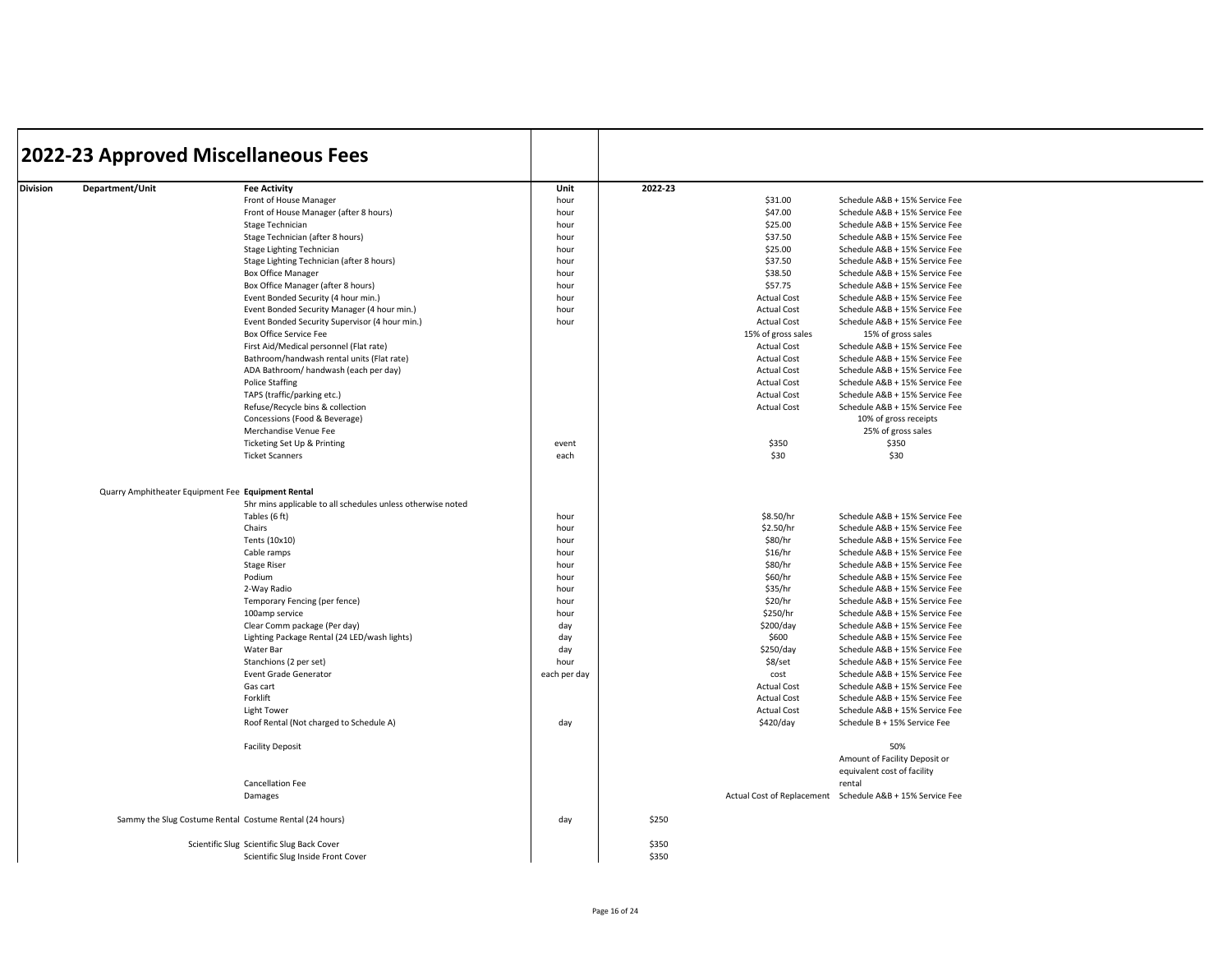|                 |                                                  | 2022-23 Approved Miscellaneous Fees                                             |              |                                                      |                                           |                        |                                     |                                    |  |
|-----------------|--------------------------------------------------|---------------------------------------------------------------------------------|--------------|------------------------------------------------------|-------------------------------------------|------------------------|-------------------------------------|------------------------------------|--|
|                 |                                                  |                                                                                 |              |                                                      |                                           |                        |                                     |                                    |  |
| <b>Division</b> | Department/Unit                                  | <b>Fee Activity</b>                                                             | Unit         | 2022-23                                              |                                           |                        |                                     |                                    |  |
|                 |                                                  | Scientific Slug Inside Back Cover                                               |              | \$350                                                |                                           |                        |                                     |                                    |  |
|                 |                                                  | Scientific Slug Full Page                                                       |              | \$290                                                |                                           |                        |                                     |                                    |  |
|                 |                                                  | Scientific Slug Half Page                                                       |              | \$200                                                |                                           |                        |                                     |                                    |  |
|                 |                                                  | Scientific Slug Quarter Page                                                    |              | \$100                                                |                                           |                        |                                     |                                    |  |
|                 |                                                  | Scientific Slug Eighth Page                                                     |              | \$75                                                 |                                           |                        |                                     |                                    |  |
|                 |                                                  | <b>SCTV Video Production</b>                                                    |              | \$25/per person per hour                             |                                           |                        |                                     |                                    |  |
|                 |                                                  | Live Streaming Charge                                                           |              | \$75/event                                           |                                           |                        |                                     |                                    |  |
|                 |                                                  | Video Post-Production                                                           |              | \$25/per person per hour                             |                                           |                        |                                     |                                    |  |
|                 |                                                  | Video Pre-Production<br>Animation Production                                    |              | \$20/per person per hour<br>\$25/per person per hour |                                           |                        |                                     |                                    |  |
|                 |                                                  | TV/Web Underwriting (20 spots in one month)                                     |              | \$100                                                |                                           |                        |                                     |                                    |  |
|                 |                                                  | Festival Underwriting (1 spot at one festival)                                  |              | \$100                                                |                                           |                        |                                     |                                    |  |
|                 |                                                  | Video Underwriting (one specific video production)                              |              | \$100                                                |                                           |                        |                                     |                                    |  |
|                 |                                                  | PSA Underwriting (20 spots for one month)                                       |              | \$75                                                 |                                           |                        |                                     |                                    |  |
|                 |                                                  | On-campus discount                                                              |              | 15% off                                              |                                           |                        |                                     |                                    |  |
|                 |                                                  | Pre-payment discount                                                            |              | 5% off                                               |                                           |                        |                                     |                                    |  |
|                 |                                                  | SOAR- Inter-Greek Council Standard Membership                                   | each         | \$2                                                  |                                           |                        |                                     |                                    |  |
|                 |                                                  | Greek Week Membership                                                           | each         | \$75                                                 |                                           |                        |                                     |                                    |  |
|                 |                                                  | SOAR - Equipment Damage or Breakage Fee Steelmaster Cashbox - Less than 2 yrs   | each         | \$50                                                 |                                           |                        |                                     |                                    |  |
|                 |                                                  | Steelmaster Cashbox - 2-4 years                                                 | each         | \$38                                                 |                                           |                        |                                     |                                    |  |
|                 |                                                  | Steelmaster Cashbox - >4 years                                                  | each         | \$25                                                 |                                           |                        |                                     |                                    |  |
|                 |                                                  | Midland 2-Way Radio (1 set) - Less than 2 years                                 | each         | \$40                                                 |                                           |                        |                                     |                                    |  |
|                 |                                                  | Midland 2-Way Radio (1 set) - 2-4 years                                         | each         | \$31                                                 |                                           |                        |                                     |                                    |  |
|                 |                                                  | Midland 2-Way Radio (1 set) - >4 years                                          | each         | \$20                                                 |                                           |                        |                                     |                                    |  |
|                 |                                                  | SOAR - Student Union Rental of Student Union Redwood Lounge                     | hour         | \$35                                                 |                                           |                        |                                     |                                    |  |
|                 |                                                  | Staple Gun (Less than 2 years)                                                  | each         | \$20                                                 |                                           |                        |                                     |                                    |  |
|                 |                                                  | Staple Gun (2-4 years)                                                          | each         | \$15                                                 |                                           |                        |                                     |                                    |  |
|                 |                                                  | Staple Gun (> 4 years)                                                          | each         | \$10                                                 |                                           |                        |                                     |                                    |  |
|                 |                                                  | Pool Cue Sticks (Less than 2 years)                                             | each         | \$30                                                 |                                           |                        |                                     |                                    |  |
|                 |                                                  | Pool Cue Sticks (2-4 years)                                                     | each         | \$23                                                 |                                           |                        |                                     |                                    |  |
|                 |                                                  | Pool Cue Sticks (> 4 years)                                                     | each         | \$15                                                 |                                           |                        |                                     |                                    |  |
|                 |                                                  | Projector (Less than 2 years)                                                   | each         | \$600                                                |                                           |                        |                                     |                                    |  |
|                 |                                                  | Projector (2-4 years)                                                           | each         | \$450<br>\$300                                       |                                           |                        |                                     |                                    |  |
|                 |                                                  | Projector (> 4 years)                                                           | each         |                                                      |                                           |                        |                                     |                                    |  |
|                 |                                                  | Apple Adaptors/Chargers (Less than 2 years)                                     | each         | Actual Cost up to \$130<br>75% of Actual Cost        |                                           |                        |                                     |                                    |  |
|                 |                                                  | Apple Adaptors/Chargers (2-4 years)                                             | each<br>each | 50% of Actual Cost                                   |                                           |                        |                                     |                                    |  |
|                 |                                                  | Apple Adaptors/Chargers (> 4 years)<br>PC Adaptors/Chargers (Less than 2 years) | each         | Actual Cost up to \$100                              |                                           |                        |                                     |                                    |  |
|                 |                                                  | PC Adaptors/Chargers (2-4 years)                                                | each         | 75% of Actual Cost                                   |                                           |                        |                                     |                                    |  |
|                 |                                                  | PC Adaptors/Chargers (> 4 years)                                                | each         | 50% of Actual Cost                                   |                                           |                        |                                     |                                    |  |
|                 |                                                  |                                                                                 |              |                                                      |                                           |                        |                                     |                                    |  |
|                 |                                                  |                                                                                 |              | 70th Percentile of community                         |                                           |                        |                                     |                                    |  |
|                 |                                                  | Student Health Center Fee For Services, Medical                                 | each         | charges in 950XX zip code.                           |                                           |                        |                                     |                                    |  |
|                 |                                                  | Alcohol/Other Drug Sanction Fee                                                 |              | \$40                                                 |                                           |                        |                                     |                                    |  |
|                 |                                                  | Alcohol BASICS Fee                                                              |              | \$50                                                 |                                           |                        |                                     |                                    |  |
|                 |                                                  | CruzCare for students waiving insurance (F, W, S Quarters Only)                 | quarter      | \$125                                                |                                           |                        |                                     |                                    |  |
|                 | <b>Undergraduate Education</b>                   |                                                                                 |              |                                                      |                                           |                        |                                     |                                    |  |
|                 | Cowell College - Experiential Leadership Program | Real Links Challenge Plus (4 hours) Maximum Group Size 12                       | each         | <b>UCSC Student Groups</b><br>\$152                  | <b>UCSC Staff-Faculty Groups</b><br>\$647 | K-12 Groups<br>\$1,280 | <b>Non-Profit Groups</b><br>\$1,280 | <b>Corporate Groups</b><br>\$2,280 |  |
|                 |                                                  |                                                                                 |              |                                                      |                                           |                        |                                     |                                    |  |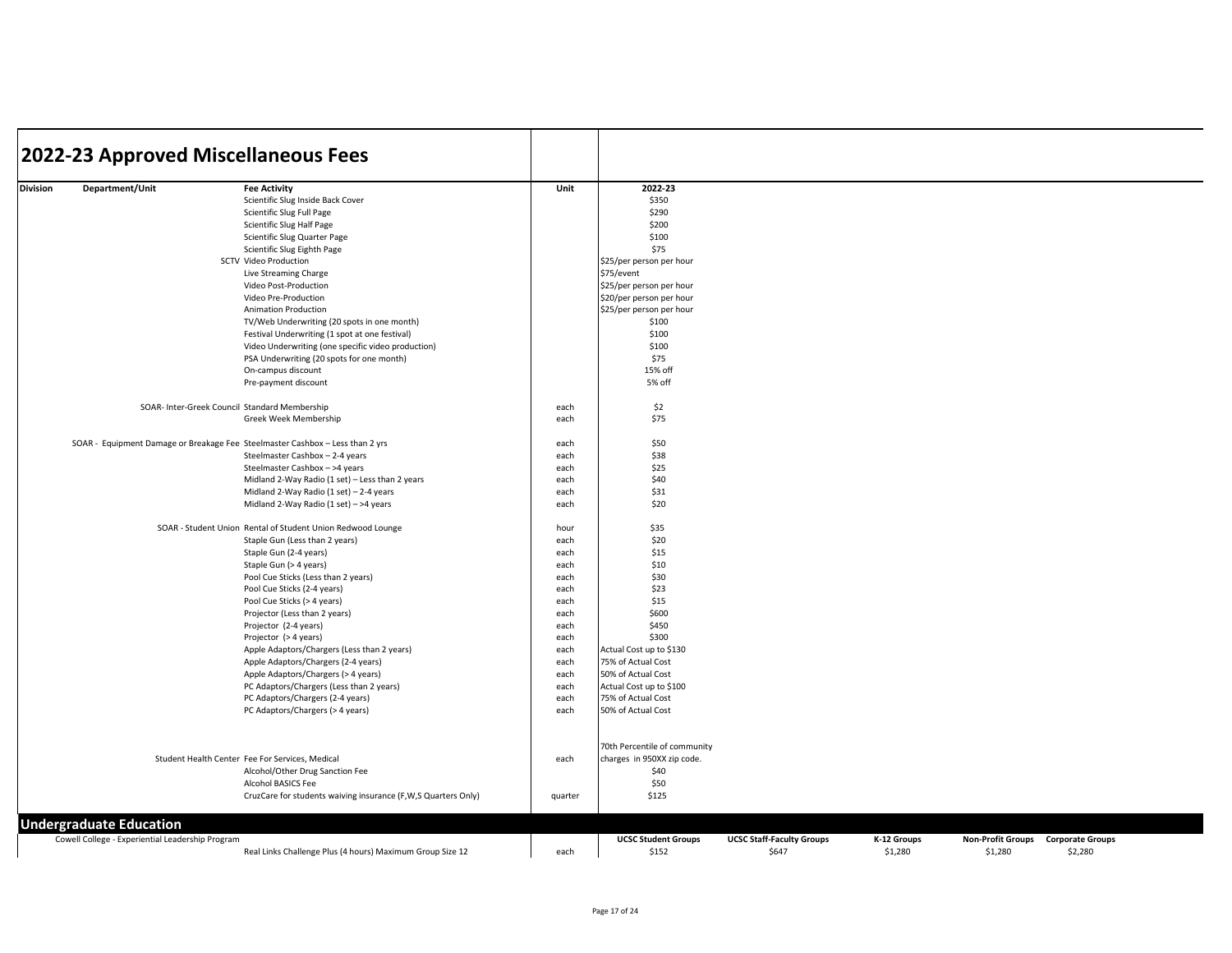|                             | <b>2022-23 Approved Miscellaneous Fees</b>                                                        |      |         |         |         |         |         |  |
|-----------------------------|---------------------------------------------------------------------------------------------------|------|---------|---------|---------|---------|---------|--|
|                             |                                                                                                   |      |         |         |         |         |         |  |
| Department/Unit<br>Division | <b>Fee Activity</b>                                                                               | Unit | 2022-23 |         |         |         |         |  |
|                             | Real Links Challenge Plus (4 hours) Maximum Group Size 24                                         | each | \$304   | \$1,148 | \$1,432 | \$1,780 | \$3,280 |  |
|                             | Real Links Challenge Plus (4 hours) Maximum Group Size 36                                         | each | \$456   | \$1,648 | \$1,584 | \$2,280 | \$4,280 |  |
|                             | Real Links Challenge Plus (4 hours) Maximum Group Size 48                                         | each | \$608   | \$2,148 | \$1,736 | \$2,780 | \$5,280 |  |
|                             | Real Links Challenge Plus (4 hours) Maximum Group Size 60                                         | each | \$760   | \$2,648 | \$1,888 | \$3,280 | \$6,280 |  |
|                             | Real Links Challenge (3 hours) Maximum Group Size 12                                              | each | \$133   | \$567   | \$1,120 | \$1,120 | \$1,995 |  |
|                             | Real Links Challenge (3 hours) Maximum Group Size 24                                              | each | \$266   | \$1,017 | \$1,253 | \$1,570 | \$2,870 |  |
|                             | Real Links Challenge (3 hours) Maximum Group Size 36                                              | each | \$399   | \$1,467 | \$1,386 | \$2,020 | \$3,745 |  |
|                             | Real Links Challenge (3 hours) Maximum Group Size 48                                              | each | \$532   | \$1,914 | \$1,519 | \$2,470 | \$4,620 |  |
|                             | Real Links Challenge (3 hours) Maximum Group Size 60                                              | each | \$665   | \$2,367 | \$1,652 | \$2,920 | \$5,495 |  |
|                             | Real Links Kick Off (2 hours) Maximum Group Size 12                                               | each | \$114   | \$486   | \$960   | \$960   | \$1,710 |  |
|                             | Real Links Kick Off (2 hours) Maximum Group Size 24                                               | each | \$228   | \$886   | \$1,074 | \$1,360 | \$2,460 |  |
|                             | Real Links Kick Off (2 hours) Maximum Group Size 36                                               | each | \$342   | \$1,286 | \$1,188 | \$1,760 | \$3,210 |  |
|                             | Real Links Kick Off (2 hours) Maximum Group Size 48                                               | each | \$456   | \$1,686 | \$1,302 | \$2,160 | \$3,960 |  |
|                             | Real Links Kick Off (2 hours) Maximum Group Size 60                                               | each | \$570   | \$2,086 | \$1,416 | \$2,560 | \$4,710 |  |
|                             | Real Links Meet and Greet (1 hour) Maximum Group Size 12                                          | each | \$57    | \$243   | \$730   | \$730   | \$1,105 |  |
|                             | Real Links Meet and Greet (1 hour) Maximum Group Size 24                                          | each | \$114   | \$300   | \$787   | \$980   | \$1,480 |  |
|                             | Real Links Meet and Greet (1 hour) Maximum Group Size 36                                          | each | \$171   | \$357   | \$844   | \$1,230 | \$1,855 |  |
|                             | Real Links Meet and Greet (1 hour) Maximum Group Size 48                                          | each | \$228   | \$414   | \$901   | \$1,480 | \$2,230 |  |
|                             | Real Links Meet and Greet (1 hour) Maximum Group Size 60                                          | each | \$285   | \$471   | \$958   | \$1,730 | \$2,605 |  |
|                             | Campus Adventure Plus (3 hours) Maximum Group Size 12                                             | each | \$95    | \$445   | \$895   | \$895   | \$1,425 |  |
|                             | Campus Adventure Plus (3 hours) Maximum Group Size 24                                             | each | \$190   | \$795   | \$990   | \$1,245 | \$2,050 |  |
|                             | Campus Adventure Plus (3 hours) Maximum Group Size 36                                             | each | \$285   | \$1,145 | \$1,085 | \$1,595 | \$2,675 |  |
|                             | Campus Adventure Plus (3 hours) Maximum Group Size 48                                             | each | \$380   | \$1,495 | \$1,180 | \$1,945 | \$3,300 |  |
|                             | Campus Adventure Plus (3 hours) Maximum Group Size 60                                             | each | \$475   | \$1,845 | \$1,275 | \$2,295 | \$3,925 |  |
|                             | Campus Adventure (2 hours) Maximum Group Size 12                                                  | each | \$86    | \$365   | \$806   | \$806   | \$1,369 |  |
|                             | Campus Adventure (2 hours) Maximum Group Size 24                                                  | each | \$17    | \$644   | \$892   | \$1,131 | \$1,932 |  |
|                             | Campus Adventure (2 hours) Maximum Group Size 36                                                  | each | 258     | \$923   | \$978   | \$1,456 | \$2,495 |  |
|                             | Campus Adventure (2 hours) Maximum Group Size 48                                                  | each | 344     | \$1,202 | \$1,064 | \$1,781 | \$3,058 |  |
|                             | Campus Adventure (2 hours) Maximum Group Size 60                                                  | each | 430     | \$1,481 | \$1,150 | \$2,106 | \$3,621 |  |
|                             | Real Links Walk and Talk (2 hours) Maximum Group Size 12                                          | each | 76      | \$324   | \$716   | \$716   | \$1,216 |  |
|                             | Real Links Walk and Talk (2 hours) Maximum Group Size 24                                          | each | 152     | \$624   | \$792   | \$1,016 | \$1,716 |  |
|                             | Real Links Walk and Talk (2 hours) Maximum Group Size 36                                          | each | 228     | \$924   | \$868   | \$1,316 | \$2,216 |  |
|                             | Real Links Walk and Talk (2 hours) Maximum Group Size 48                                          | each | 304     | \$1,224 | \$944   | \$1,616 | \$2,716 |  |
|                             | Real Links Walk and Talk Light (1 hour) Maximum Group Size 12                                     | each | 57      | \$243   | \$537   | \$537   | \$912   |  |
|                             | Real Links Walk and Talk Light (1 hour) Maximum Group Size 24                                     | each | 114     | \$429   | \$594   | \$787   | \$1,287 |  |
|                             | Real Links Walk and Talk Light (1 hour) Maximum Group Size 36                                     | each | 171     | \$615   | \$651   | \$1,037 | \$1,662 |  |
|                             | Real Links Walk and Talk Light (1 hour) Maximum Group Size 48                                     | each | 228     | \$801   | \$708   | \$1,287 | \$2,037 |  |
|                             | Zoom Links Kick Off (30 minutes) Maximum Group Size 12                                            | each | 19      | \$62    |         | \$160   | \$210   |  |
|                             | Zoom Links Kick Off (30 minutes) Maximum Group Size 24                                            | each | 38      | \$81    |         | \$179   | \$260   |  |
|                             | Zoom Links Kick Off (30 minutes) Maximum Group Size 36                                            | each | 57      | \$100   |         | \$198   | \$310   |  |
|                             | Zoom Links Kick Off Plus (1 hour) Maximum Group Size 12                                           | each | 38      | \$124   |         | \$320   | \$420   |  |
|                             | Zoom Links Kick Off Plus (1 hour) Maximum Group Size 24                                           | each | 76      | \$162   |         | \$358   | \$520   |  |
|                             | Zoom Links Kick Off Plus (1 hour) Maximum Group Size 36                                           | each | 114     | \$200   |         | \$396   | \$620   |  |
|                             | Zoom Links Challenge (1.5 hour) Maximum Group Size 12                                             | each | 48      | \$155   |         | \$400   | \$525   |  |
|                             | Zoom Links Challenge (1.5 hour) Maximum Group Size 24                                             | each | 96      | \$203   |         | \$448   | \$650   |  |
|                             | Experiential Leadership Program (Continued) Zoom Links Challenge (1.5 hour) Maximum Group Size 36 | each | 144     | \$251   |         | \$496   | \$775   |  |
|                             | Zoom Links Plus (2 hours) Maximum Group Size 12                                                   | each | 57      | \$186   |         | \$480   | \$630   |  |
|                             | Zoom Links Plus (2 hours) Maximum Group Size 24                                                   | each | 114     | \$243   |         | \$630   | \$780   |  |
|                             | Zoom Links Plus (2 hours) Maximum Group Size 36                                                   | each | 171     | \$300   |         | \$780   | \$930   |  |
|                             | Real Links Adventure Hike Plus (all day) Maximum Group Size 10                                    | each | \$228   | \$972   | \$2,148 | \$2,148 | \$3,648 |  |
|                             | Real Links Adventure Hike Plus (all day) Maximum Group Size 20                                    | each | \$456   | \$1,716 | \$2,376 | \$2,848 | \$5,148 |  |
|                             | Real Links Adventure Hike Plus (all day) Maximum Group Size 30                                    | each | \$684   | \$2,460 | \$2,604 | \$3,548 | \$6,648 |  |
|                             | Real Links Adventure Hike Plus (all day) Maximum Group Size 40                                    | each | \$912   | \$3,204 | \$2,832 | \$4,248 | \$8,148 |  |
|                             | Real Links Adventure Hike (3/4 day) Maximum Group Size 10                                         | each | \$190   | \$810   | \$1,790 | \$1,790 | \$3,340 |  |
|                             | Real Links Adventure Hike (3/4 day) Maximum Group Size 20                                         | each | \$380   | \$1,430 | \$1,980 | \$2,390 | \$4,590 |  |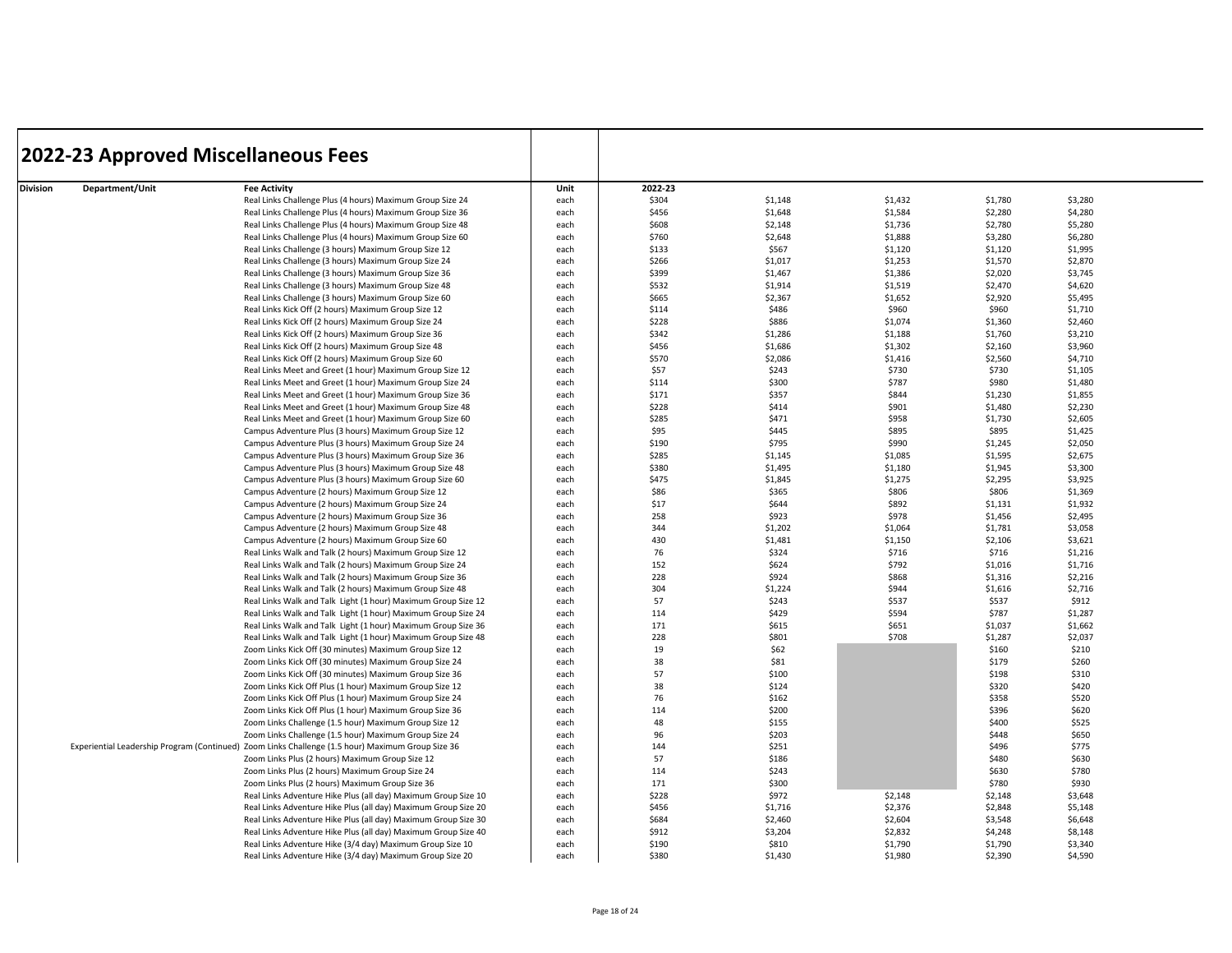|                             | <b>2022-23 Approved Miscellaneous Fees</b>                                                  |      |         |            |         |         |         |
|-----------------------------|---------------------------------------------------------------------------------------------|------|---------|------------|---------|---------|---------|
| Division<br>Department/Unit | <b>Fee Activity</b>                                                                         | Unit | 2022-23 |            |         |         |         |
|                             | Real Links Adventure Hike (3/4 day) Maximum Group Size 30                                   | each | \$570   | \$2,050    | \$2,170 | \$2,990 | \$5,840 |
|                             | Real Links Adventure Hike (3/4 day) Maximum Group Size 40                                   | each | \$760   | \$2,670    | \$2,360 | \$3,590 | \$7,090 |
|                             | Real Links Adventure Hike (1/2 day) Maximum Group Size 10                                   | each | \$152   | \$648      | \$1,432 | \$1,432 | \$2,432 |
|                             | Real Links Adventure Hike (1/2 day) Maximum Group Size 20                                   | each | \$304   | \$1,144    | \$1,584 | \$1,932 | \$3,432 |
|                             | Real Links Adventure Hike (1/2 day) Maximum Group Size 30                                   | each | \$456   | \$1,640    | \$1,736 | \$2,432 | \$4,432 |
|                             | Real Links Adventure Hike (1/2 day) Maximum Group Size 40                                   | each | \$608   | \$2,136    | \$1,888 | \$2,932 | \$5,432 |
|                             | Tools for Leadership Workshop (3 hours) Maximum Group Size 12                               | each | \$133   | \$567      | \$1,253 | \$1,253 | \$2,128 |
|                             | Tools for Leadership Workshop (3 hours) Maximum Group Size 24                               | each | \$266   | \$1,001    | \$1,386 | \$1,703 | \$3,003 |
|                             | Tools for Leadership Workshop (2 hours) Maximum Group Size 12                               | each | \$114   | \$486      | \$1,074 | \$1,074 | \$1,824 |
|                             | Tools for Leadership Workshop (2 hours) Maximum Group Size 24                               | each | \$228   | \$886      | \$1,188 | \$1,474 | \$2,574 |
|                             | Tools for Leadership Workshop (1 hour) Maximum Group Size 12                                | each | \$76    | \$324      | \$716   | \$716   | \$1,216 |
|                             | Tools for Leadership Workshop (1 hour) Maximum Group Size 24                                | each | \$152   | \$624      | \$792   | \$1,016 | \$1,716 |
|                             | Leadership Hybrid Trainer Series (2 Half Days) Max. Group Size 12                           | each | \$730   | \$1,100    |         | \$2,500 | \$4,300 |
|                             | Leadership Hybrid Trainer Series (2 Half Days) Max. Group Size 24                           | each | \$1,000 | \$1,800    |         | \$3,300 | \$6,100 |
|                             | Leadership Hybrid Trainer Series (Half Day) Max. Group Size 12                              | each | \$300   | \$500      |         | \$1,080 | \$1,830 |
|                             | Leadership Hybrid Trainer Series (Half Day) Max. Group Size 24                              | each | \$420   | \$900      |         | \$1,480 | \$2,580 |
|                             | Real Links Challenge Hybrid (4 hours) Maximum Group Size 36                                 | each | \$75    | \$375      |         | \$750   | \$1,500 |
|                             | Real Links Challenge Hybrid (4 hours) Maximum Group Size 48                                 | each | \$100   | \$500      |         | \$1,000 | \$2,000 |
|                             | Real Links Challenge Hybrid (4 hours) Maximum Group Size 60                                 | each | \$125   | \$625      |         | \$1,250 | \$2,500 |
|                             | Real Links Challenge Hybrid (4 hours) Maximum Group Size 72                                 | each | \$150   | \$750      |         | \$1,500 | \$3,000 |
|                             | Real Links Challenge Hybrid (4 hours) Maximum Group Size 84                                 | each | \$175   | \$875      |         | \$1,750 | \$3,500 |
|                             | Real Links Challenge Hybrid (4 hours) Maximum Group Size 96                                 | each | \$200   | \$1,000    |         | \$2,000 | \$4,000 |
|                             | Real Links Challenge Hybrid (3 hours) Maximum Group Size 36                                 | each | \$60    | \$300      |         | \$600   | \$1,200 |
|                             | Real Links Challenge Hybrid (3 hours) Maximum Group Size 48                                 | each | \$80    | \$400      |         | \$800   | \$1,600 |
|                             | Real Links Challenge Hybrid (3 hours) Maximum Group Size 60                                 | each | \$100   | \$500      |         | \$1,000 | \$2,000 |
|                             | Real Links Challenge Hybrid (3 hours) Maximum Group Size 72                                 | each | \$120   | \$600      |         | \$1,200 | \$2,400 |
|                             | Real Links Challenge Hybrid (3 hours) Maximum Group Size 84                                 | each | \$140   | \$700      |         | \$1,400 | \$2,800 |
|                             | Real Links Challenge Hybrid (3 hours) Maximum Group Size 96                                 | each | \$160   | \$800      |         | \$1,600 | \$3,200 |
|                             | Real Links Kick Off Hybrid(2 hours) Maximum Group Size 36                                   | each | \$45    | \$225      |         | \$450   | \$900   |
|                             | Real Links Kick Off Hybrid (2 hours) Maximum Group Size 48                                  | each | \$60    | \$300      |         | \$600   | \$1,200 |
|                             | Real Links Kick Off Hybrid (2 hours) Maximum Group Size 60                                  | each | \$75    | \$375      |         | \$750   | \$1,500 |
|                             | Real Links Kick Off Hybrid (2 hours) Maximum Group Size 72                                  | each | \$90    | \$450      |         | \$900   | \$1,800 |
|                             | Real Links Kick Off Hybrid (2 hours) Maximum Group Size 84                                  | each | \$105   | \$525      |         | \$1,050 | \$2,100 |
|                             | Real Links Kick Off Hybrid (2 hours) Maximum Group Size 96                                  | each | \$120   | \$600      |         | \$1,200 | \$2,400 |
|                             | Real Links Kick Off Hybrid (1 hour) Maximum Group Size 36                                   | each | \$36    | \$180      |         | \$345   | \$675   |
|                             | Real Links Kick Off Hybrid (1 hour) Maximum Group Size 48                                   | each | \$48    | \$240      |         | \$460   | \$900   |
|                             | Real Links Kick Off Hybrid (1 hour) Maximum Group Size 60                                   | each | \$60    | \$300      |         | \$575   | \$1,125 |
|                             | Real Links Kick Off Hybrid (1 hour) Maximum Group Size 72                                   | each | \$72    | \$360      |         | \$690   | \$1,350 |
|                             | Real Links Kick Off Hybrid (1 hour) Maximum Group Size 84                                   | each | \$84    | \$420      |         | \$805   | \$1,575 |
|                             | Real Links Kick Off Hybrid (1 hour) Maximum Group Size 96                                   | each | \$96    | \$480      |         | \$920   | \$1,800 |
|                             | Leadership Capacity Building                                                                |      |         |            |         |         |         |
|                             | Planning Support Services (1 hour planning)                                                 | each | \$20    | \$60       |         | \$160   | \$240   |
|                             | Meeting Facilitation Services (1 hour meeting)                                              | each | \$70    | \$210      |         | \$560   |         |
|                             | Meeting Facilitation Services (2 hour meeting)                                              | each | \$110   | \$330      |         | \$880   |         |
|                             | Meeting Facilitation Services (Half day meeting)                                            | each | \$160   | \$480      |         | \$1,280 |         |
|                             | Experiential Leadership Program (Continued) Meeting Facilitation Services (All day meeting) | each | \$220   | \$660      |         | \$1,760 |         |
|                             | Chart Writer/Assistant Per Hour Fee (1 hour meeting)                                        | each | \$20    | \$50       |         | \$75    | \$150   |
|                             | In Person Meetings: Group > 12 add add add'l pp fee (1 hr planning)                         | each | \$2     | \$8        |         | \$12    |         |
|                             | In Person Meetings: Group > 12 add add add'l pp fee (1hr meet)                              | each | \$2     | \$8        |         | \$12    |         |
|                             | In Person Meetings: Group > 12 add add add'l pp fee (2hr meet)                              | each | \$3     | \$10       |         | \$20    |         |
|                             | In Person Meetings: Group > 12 add add add'l pp fee (1/2 day meet)                          | each | \$4     | \$12       |         | \$40    |         |
|                             |                                                                                             |      | \$5     | \$14       |         | \$80    |         |
|                             | In Person Meetings: Group > 12 add add add'l pp fee (all day meet)                          | each |         |            |         |         |         |
|                             | Zoom Meetings: Group > 12 add add add'l pp fee (1 hr planning)                              | each | \$1     | \$2<br>\$2 |         | \$4     |         |
|                             | Zoom Meetings: Group > 12 add add add'l pp fee (1hr meet)                                   | each | \$1     |            |         | \$4     |         |
|                             | Zoom Meetings: Group > 12 add add add'l pp fee (2hr meet)                                   | each | \$1     | \$3        |         | \$6     |         |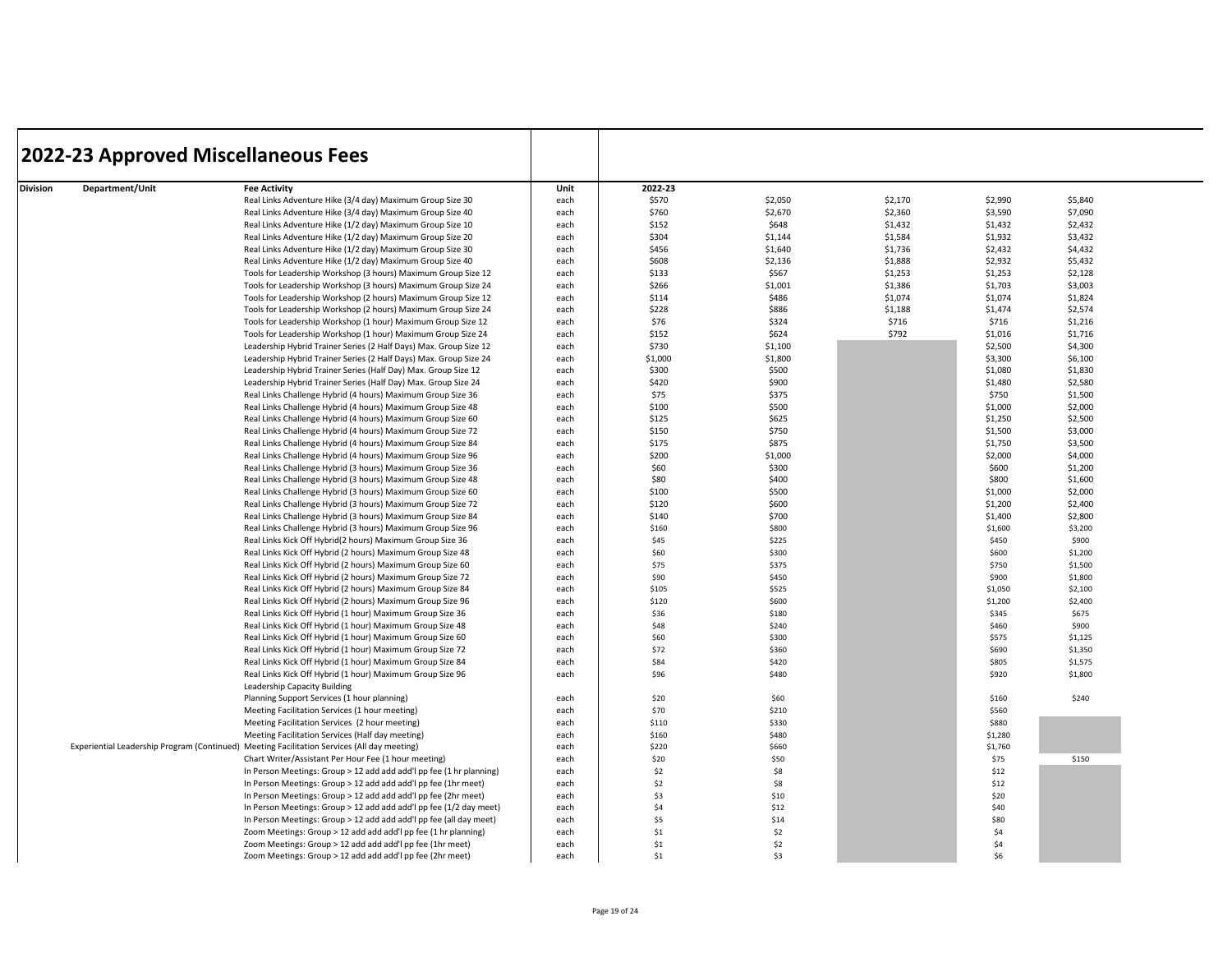|                 |                                             | 2022-23 Approved Miscellaneous Fees                                                                 |      |                         |     |      |  |
|-----------------|---------------------------------------------|-----------------------------------------------------------------------------------------------------|------|-------------------------|-----|------|--|
| <b>Division</b> | Department/Unit                             | <b>Fee Activity</b>                                                                                 | Unit | 2022-23                 |     |      |  |
|                 |                                             | Zoom Meetings: Group > 12 add add add'l pp fee (1/2 day meet)                                       | each | \$2                     | \$4 | \$8  |  |
|                 |                                             | Zoom Meetings: Group > 12 add add add'l pp fee (all day meet)                                       | each | \$2                     | \$5 | \$10 |  |
|                 |                                             | Off-site travel (Outside of UCSC area for all groups)                                               |      |                         |     |      |  |
|                 |                                             | Student Facilitator Travel Time                                                                     | hour | \$20                    |     |      |  |
|                 |                                             | Professional Facilitator Travel Time                                                                | hour | \$60                    |     |      |  |
|                 |                                             | Educational Partnership Center (EPC) Science Internship Program (SIP)                               |      |                         |     |      |  |
|                 |                                             | Science Internship Program (SIP) Tuition                                                            | each | \$4,000                 |     |      |  |
|                 |                                             | Application Fee                                                                                     | each | \$60                    |     |      |  |
|                 |                                             | Weekday Shuttle (Daily)                                                                             | week | \$200                   |     |      |  |
|                 |                                             | Housing Shuttle (Monday a.m. to Friday p.m.)                                                        | week | \$65                    |     |      |  |
|                 |                                             | Housing 5-day                                                                                       | week | \$600                   |     |      |  |
|                 |                                             | Housing Full Week - 7-day                                                                           | week | \$875                   |     |      |  |
|                 |                                             |                                                                                                     |      |                         |     |      |  |
|                 |                                             | Orientation On-Campus Slug Orientation                                                              | each | \$175                   |     |      |  |
|                 |                                             | <b>Guest Orientation</b>                                                                            | each | \$110                   |     |      |  |
|                 |                                             | On-Campus Overnight Orientation Program                                                             | each | \$275                   |     |      |  |
|                 |                                             | Registrar Electronic Transcript                                                                     |      | \$7                     |     |      |  |
|                 |                                             | <b>Records Activation Fee</b>                                                                       |      | \$75                    |     |      |  |
|                 |                                             | Transcript of Record Fee with Evaluations                                                           |      | \$25                    |     |      |  |
|                 |                                             | Transcript of Record Fee without Evaluations                                                        |      | \$17                    |     |      |  |
|                 |                                             | Ad Hoc Report Generation (Third Party) - by request                                                 |      | \$58                    |     |      |  |
|                 |                                             | Optional Rush Transcript Fee                                                                        |      | \$23                    |     |      |  |
|                 |                                             | Special Transcript Processing Fee                                                                   |      | \$23                    |     |      |  |
|                 |                                             | Class Waitlist Manual Correction Fee                                                                |      | \$10                    |     |      |  |
|                 |                                             | <b>Enrollment Verification</b>                                                                      |      | \$17                    |     |      |  |
|                 |                                             |                                                                                                     |      | \$17                    |     |      |  |
|                 |                                             | <b>Degree Verification</b>                                                                          |      |                         |     |      |  |
|                 |                                             | Degree Verification - Third Party                                                                   |      | \$30                    |     |      |  |
|                 |                                             | Late Candidacy                                                                                      |      | \$75                    |     |      |  |
|                 |                                             | Diploma Reissue/Reorder                                                                             |      | \$75                    |     |      |  |
|                 |                                             | <b>International Mail</b>                                                                           |      | \$5                     |     |      |  |
|                 |                                             | Fax                                                                                                 |      | \$5                     |     |      |  |
|                 |                                             | Express in the USA - per 5 transcripts                                                              |      | \$25                    |     |      |  |
|                 |                                             | Express outside the USA                                                                             |      | \$30                    |     |      |  |
|                 |                                             | Post Graduation Application Fee - Undergraduates                                                    |      | \$100                   |     |      |  |
|                 |                                             | Five Day Diploma Rush Processing Fee - Domestic                                                     |      | \$160                   |     |      |  |
|                 |                                             | Registrar (Continued) One Day Diploma Rush Processing Fee - Domestic                                |      | \$165                   |     |      |  |
|                 |                                             | Five Day Diploma Rush Processing Fee - International                                                |      | \$195                   |     |      |  |
|                 |                                             | One Day Diploma Rush Processing Fee - International                                                 |      | \$200                   |     |      |  |
|                 | <b>Business and Administrative Services</b> |                                                                                                     |      |                         |     |      |  |
|                 |                                             | Environmental Health and Safety Food Facility Health Inspections Central Kitchen >1,000 square feet |      | \$993/yr fper facility  |     |      |  |
|                 |                                             | Food Facility Health Inspections Central Kitchen <1,000 square feet                                 |      | \$705/yr per facility   |     |      |  |
|                 |                                             | Food Facility Health Inspections <2,000 square (Limited food prep./process                          |      |                         |     |      |  |
|                 |                                             | facilities)                                                                                         |      | \$463/year per facility |     |      |  |
|                 |                                             | Food Facility Health Inspections- Dining Kitchen/Servery Facility Fee                               |      | \$463/year per facility |     |      |  |
|                 |                                             | Food Facility Health Inspections (limited food sales)                                               |      | \$254/year per facility |     |      |  |
|                 |                                             | ID Card Services ID Card Housing Fee                                                                | each | \$25                    |     |      |  |
|                 |                                             | ID Card Student Exchange/Replacement Fee                                                            | each | \$25                    |     |      |  |
|                 |                                             | ID Card Staff and Faculty Fee                                                                       | each | \$25                    |     |      |  |
|                 |                                             | ID Card Dining Staff Fee                                                                            | each | \$10                    |     |      |  |
|                 |                                             |                                                                                                     |      |                         |     |      |  |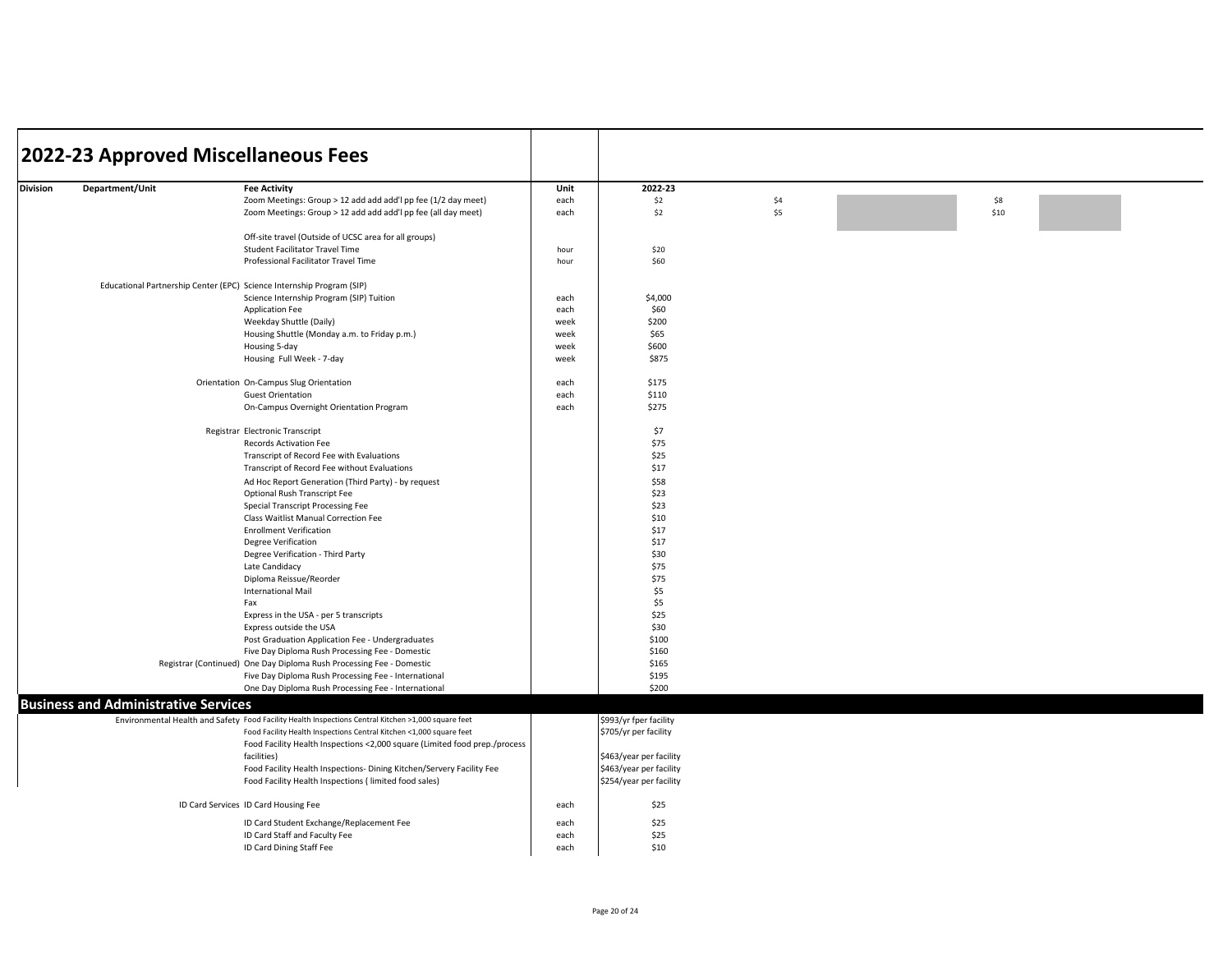|                 | 2022-23 Approved Miscellaneous Fees                         |                                                                                                                 |              |                    |  |
|-----------------|-------------------------------------------------------------|-----------------------------------------------------------------------------------------------------------------|--------------|--------------------|--|
| <b>Division</b> | Department/Unit                                             | <b>Fee Activity</b>                                                                                             | Unit         | 2022-23            |  |
|                 |                                                             | Student Business Services Returned Check Collection Fee (1st check)                                             | each         | \$25               |  |
|                 |                                                             | Returned Check Collection Fee (2 + checks)                                                                      | each         | \$35               |  |
|                 |                                                             | Increase late fees for second and continuing months of                                                          |              |                    |  |
|                 |                                                             | Deferred payment plan                                                                                           |              | \$50/first month   |  |
|                 |                                                             | fees related to campus receivables. (Each month after 1st month)<br>AIS Late Fees - Assessed each billing cycle |              | \$15<br>\$25       |  |
|                 |                                                             | Un-Cashed Check Reissuance Fee                                                                                  |              | \$25               |  |
|                 |                                                             | E-Check Refusal Admin Fee                                                                                       |              | \$10               |  |
|                 |                                                             | Check Cashing Fee                                                                                               |              | \$0.25             |  |
|                 | Transportation and Parking Services Bike Library            |                                                                                                                 |              |                    |  |
|                 |                                                             | Bike/Replacement *                                                                                              | each         | \$600              |  |
|                 |                                                             | Light Replacement Front                                                                                         | each         | \$30               |  |
|                 |                                                             | Light Replacement Rear                                                                                          | each         | \$20               |  |
|                 |                                                             | Helmet                                                                                                          | each         | \$30               |  |
|                 |                                                             | U-Lock *                                                                                                        | each         | \$45               |  |
|                 |                                                             | Wheel                                                                                                           | each         | \$75               |  |
|                 |                                                             | Tire Tube Replacement<br><b>Tire Replacement</b>                                                                | each<br>each | \$9<br>\$30        |  |
|                 |                                                             | Miscellaneous Repair by Bike Shop                                                                               | hour         | \$20               |  |
|                 |                                                             | Miscellaneous Repair by Student                                                                                 | hour         | \$15               |  |
|                 |                                                             | Hand Grip                                                                                                       | each         | \$10               |  |
|                 |                                                             | Derailleur                                                                                                      | each         | \$25               |  |
|                 |                                                             | Derailleur hanger                                                                                               | each         | \$20               |  |
|                 |                                                             | Cable Lock                                                                                                      | each         | \$18               |  |
|                 |                                                             | Seat Replacement                                                                                                | each         | \$75               |  |
|                 |                                                             | Chair Replacement                                                                                               | each         | \$38               |  |
|                 |                                                             | Front Wheel                                                                                                     | each         | \$75               |  |
|                 |                                                             | Rear Wheel                                                                                                      | each         | \$125              |  |
|                 |                                                             | <b>Brake Pads</b>                                                                                               | each         | \$6                |  |
|                 |                                                             | Disc Brakes                                                                                                     | each         | \$10               |  |
|                 |                                                             | Shifter Replacement                                                                                             | each         | \$30               |  |
|                 |                                                             | Late Return (each incident)<br>* < 1yr 100% Replacement Cost, >1 yr but<3 yrs 75% Cost, > 3yrs 50%              | each         | \$25               |  |
|                 |                                                             | <b>Replacement Cost</b>                                                                                         |              |                    |  |
|                 | Transportation and Parking Services Parking Replacement Fee |                                                                                                                 |              | \$29,229           |  |
|                 |                                                             | Transit Clean-up Fee                                                                                            | each         | \$100              |  |
|                 |                                                             | Sustainability Office Sustainablity & Zero Waste Support                                                        | hr           | \$32               |  |
|                 |                                                             | University Police Police Reports (1-10 pages)                                                                   | each         | \$12               |  |
|                 |                                                             | Police Report (11-20 pages)                                                                                     | each         | \$20               |  |
|                 |                                                             | Police Report (20 + pages)                                                                                      | page         | \$2                |  |
|                 |                                                             | Security Alarm Monitoring Fee                                                                                   | month        | \$20               |  |
|                 |                                                             | False Alarm Fee - 4th in 90 days                                                                                | each         | \$25               |  |
|                 |                                                             | False Alarm Fee - 5th in 90 days                                                                                | each         | \$50               |  |
|                 |                                                             | False Alarm Fee - 6th + in 90 days                                                                              | each         | \$100              |  |
|                 | <b>Information and Technology Services</b>                  |                                                                                                                 |              |                    |  |
|                 | Off-Campus Users/Conference Office                          | Instructional Lab Rental Fees - Generally Summer Computer Lab Rental Fee, rent per workstation per day          |              | \$7.80/workstation |  |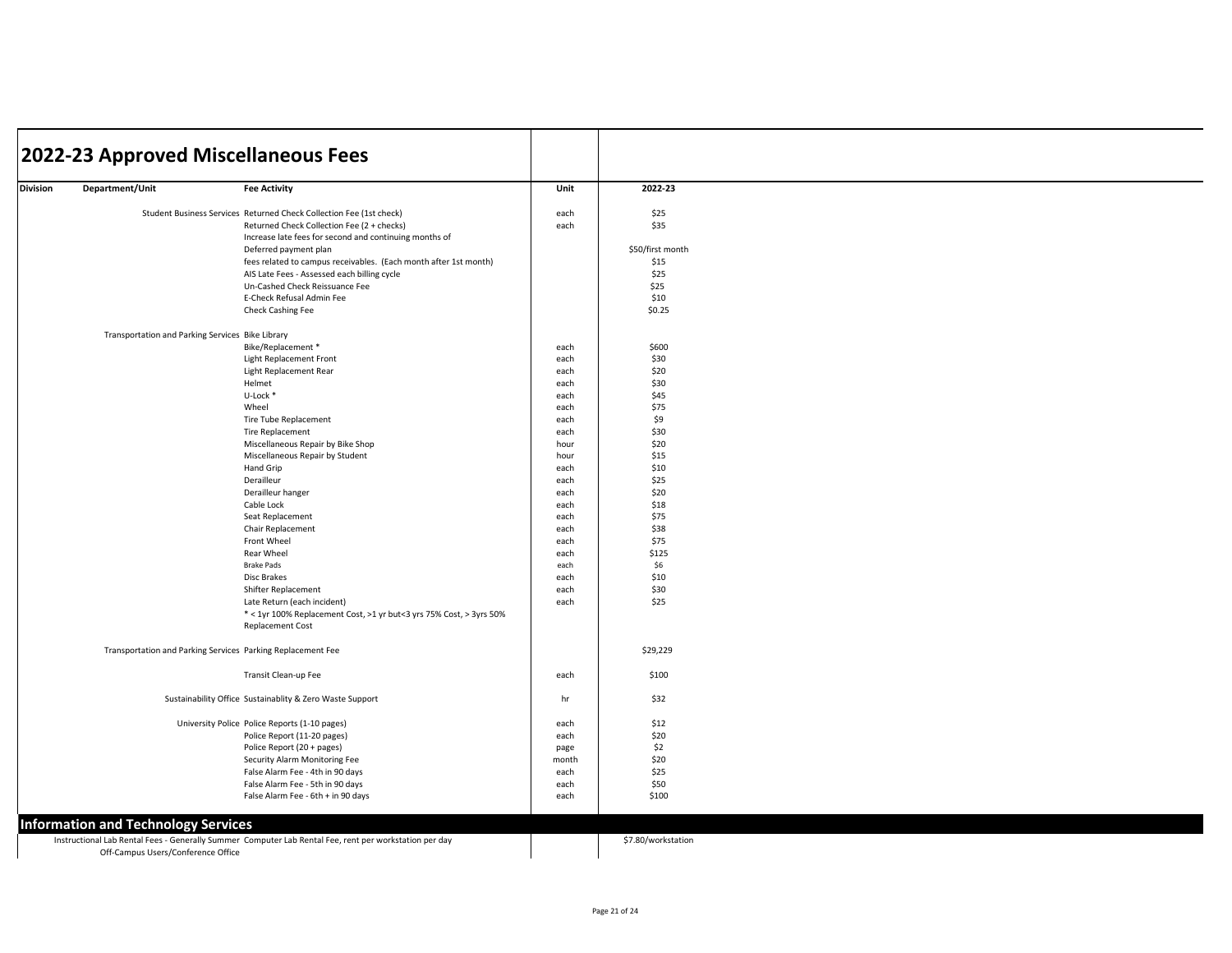|           |                 |                      | 2022-23 Approved Miscellaneous Fees                                                                                              |                       |                       |  |
|-----------|-----------------|----------------------|----------------------------------------------------------------------------------------------------------------------------------|-----------------------|-----------------------|--|
| Division  | Department/Unit |                      | <b>Fee Activity</b>                                                                                                              | Unit                  | 2022-23               |  |
|           |                 |                      | Printing Black and white printing                                                                                                |                       | \$0.12/page           |  |
|           |                 |                      | Color printing                                                                                                                   |                       | \$0.35/page           |  |
|           |                 |                      |                                                                                                                                  |                       |                       |  |
| Arboretum |                 |                      |                                                                                                                                  |                       |                       |  |
|           |                 | Admission Fees Adult |                                                                                                                                  | day                   | \$10                  |  |
|           |                 |                      | Seniors                                                                                                                          | day                   | \$8                   |  |
|           |                 |                      | Youth 6-17                                                                                                                       | day                   | \$5                   |  |
|           |                 |                      | UCSC Students, Members, Volunteers, Children under 6                                                                             |                       | No Charge             |  |
|           |                 |                      | Guided Tour - Adult<br><b>Guided Tour - Seniors</b>                                                                              | each                  | \$15                  |  |
|           |                 |                      | Guided Tour - Child 6-17 years old (with family)                                                                                 | each<br>each          | \$12<br>\$5           |  |
|           |                 |                      | Children's Group Tour Min.6-Max.12 / 1-3 chaperones req. plus teacher                                                            | each                  | \$50                  |  |
|           |                 |                      | Arboretum Special Events - Level 1 Basic                                                                                         | per person per day    | \$15                  |  |
|           |                 |                      | Arboretum Special Events - Level 2 Medium                                                                                        | per person per day    | \$20                  |  |
|           |                 |                      | Arboretum Special Events - Level 3 Complex                                                                                       | per person per day    | \$25                  |  |
|           |                 |                      | Arboretum Special Events - Level 4 Two Day                                                                                       | per person per 2 days | \$40                  |  |
|           |                 |                      |                                                                                                                                  |                       |                       |  |
|           |                 |                      | UCSC Aroboretum California Naturalist Program                                                                                    | each                  | \$500                 |  |
|           |                 |                      |                                                                                                                                  |                       |                       |  |
|           |                 | Facility Use Fees    |                                                                                                                                  |                       |                       |  |
|           |                 |                      | Horticulture II Room Rental Micro Meeting (On Campus)<br>Horticulture II Room Rental Micro Meeting (Off Campus)                  | 2 hours<br>2 hours    | \$150<br>\$200        |  |
|           |                 |                      | Horticulture II Room Rental Low Impact Meeting (On Campus)                                                                       | half day              | \$250                 |  |
|           |                 |                      | Horticulture II Room Rental Low Impact Meeting (Off Campus)                                                                      | half day              | \$350                 |  |
|           |                 |                      | Horticulture II Room Rental Full Day (On Campus)                                                                                 | day                   | \$400                 |  |
|           |                 |                      | Horticulture II Room Rental Full Day(Off Campus)                                                                                 | day                   | \$500                 |  |
|           |                 |                      | Australian Garden and Picnic Area Rental Full Day (On Campus)                                                                    | day                   | \$1,400               |  |
|           |                 |                      | Australian Garden and Picnic Area Rental Full Day (Off Campus)                                                                   | day                   | \$1,500               |  |
|           |                 |                      | Australian Garden and Picnic Area Rental Full Day (On Campus)                                                                    | half day              | \$700                 |  |
|           |                 |                      | Australian Garden and Picnic Area Rental Full Day (Off Campus)                                                                   | half day              | \$800                 |  |
|           |                 |                      | South African Garden Rental Full Day (On Campus)                                                                                 | day                   | \$450                 |  |
|           |                 |                      | South African Garden Rental Full Day (Off Campus)                                                                                | day                   | \$500                 |  |
|           |                 |                      | South African Garden Rental Half Day (On Campus)                                                                                 | half day              | \$250                 |  |
|           |                 |                      | South African Garden Rental Full Day (Off Campus)                                                                                | half day              | \$300                 |  |
|           |                 |                      | sinnikmatak Full Day                                                                                                             | day                   | \$500                 |  |
|           |                 |                      | sinnikmatak Half Day                                                                                                             | half day              | \$300                 |  |
|           |                 |                      | Library Room Full Day (On Campus)                                                                                                | day                   | \$175                 |  |
|           |                 |                      | Library Room Full Day (Off Campus)                                                                                               | day                   | \$200                 |  |
|           |                 |                      | Library Room Half Day (On Campus)                                                                                                | half day              | \$125                 |  |
|           |                 |                      | Library Room Half Day (Off Campus)                                                                                               | half day              | \$175                 |  |
|           |                 |                      | Patio Area                                                                                                                       | day                   | \$300                 |  |
|           |                 |                      | Set up for Horticulture II                                                                                                       | each                  | \$150                 |  |
|           |                 |                      | Early Hours Access 8-9 a.m.                                                                                                      | each                  | \$100                 |  |
|           |                 |                      | Outdoor ceremony Fee                                                                                                             | each                  | \$1,500               |  |
|           |                 |                      | Facility Use Fees (continued) Outdoor Ceremony with Indoor Reception                                                             | each                  | \$3,000               |  |
|           |                 |                      | Australian Garden Refundable Deposit                                                                                             | each                  | \$500                 |  |
|           |                 |                      | Projector                                                                                                                        | day<br>event          | \$40<br>\$50          |  |
|           |                 |                      | Horticulture II Room Cancellation Fee (Within 60 days of event)<br>Outdoor Facilities Cancellation Fee (Within 60 days of event) |                       | Amount of deposit     |  |
|           |                 |                      | Damages (plants, furniture, equipment, etc.)                                                                                     |                       | <1 year 100% of cost  |  |
|           |                 |                      |                                                                                                                                  |                       | 1-3 years 75% of cost |  |
|           |                 |                      |                                                                                                                                  |                       | > 3 years 50% of cost |  |
|           |                 |                      |                                                                                                                                  |                       |                       |  |
|           |                 |                      | Education Classes (UCSC Students pay the Member rate)                                                                            |                       |                       |  |
|           |                 |                      | Arboretum Education Classes Materials Fee                                                                                        | each                  | \$15                  |  |
|           |                 |                      |                                                                                                                                  |                       |                       |  |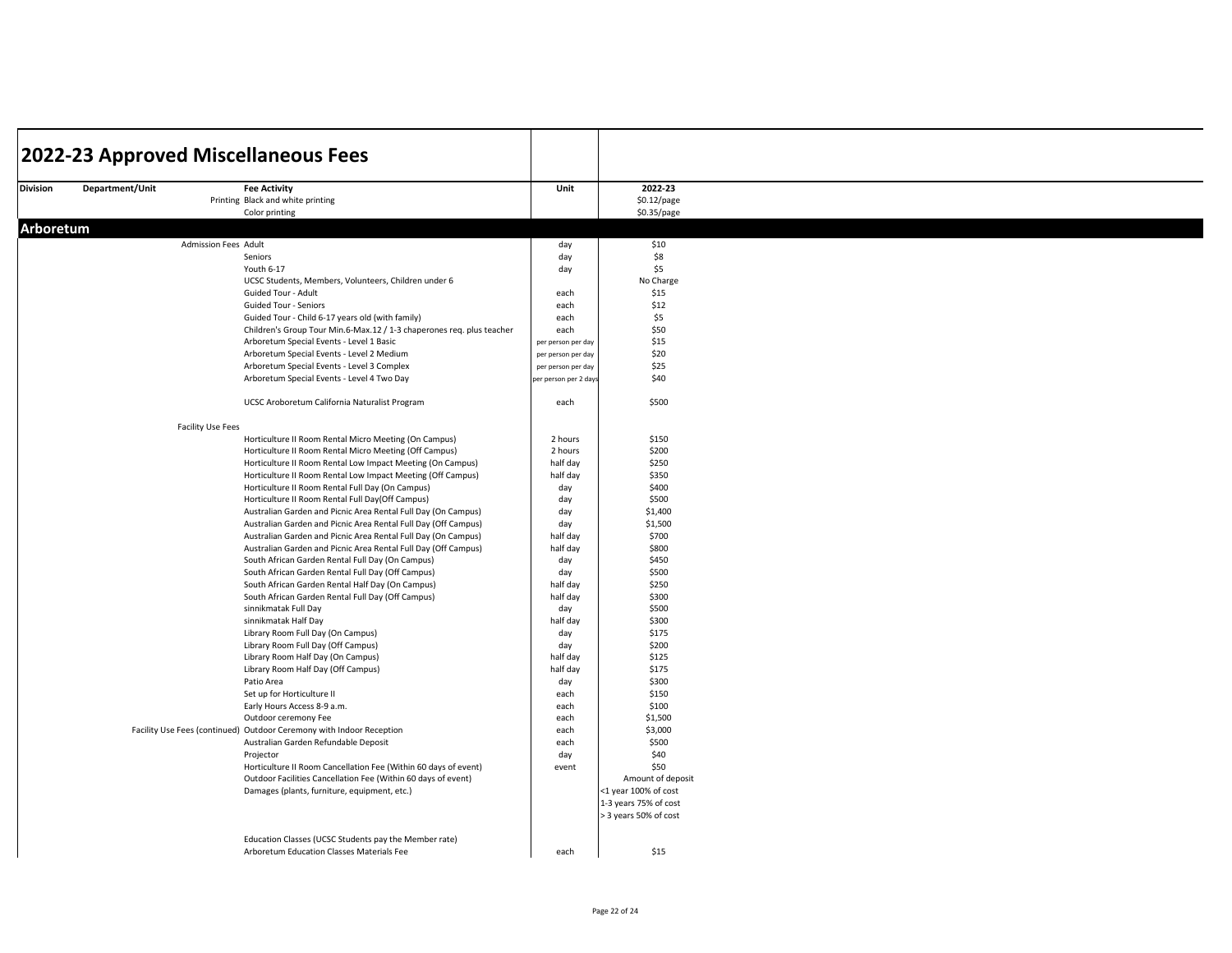|                 |                 | 2022-23 Approved Miscellaneous Fees                    |      |         |  |
|-----------------|-----------------|--------------------------------------------------------|------|---------|--|
| <b>Division</b> | Department/Unit | <b>Fee Activity</b>                                    | Unit | 2022-23 |  |
|                 |                 | Arboretum Education Class 1 Hour - Member              | each | \$20    |  |
|                 |                 | Arboretum Education Class 1 Hour - Non-Member          | each | \$25    |  |
|                 |                 | Arboretum Education Class 2 Hours - Member             | each | \$40    |  |
|                 |                 | Arboretum Education Class 2 Hours - Non-Member         | each | \$50    |  |
|                 |                 | OLINE Arboretum Education Class 1/2 Hour - Member      | each | \$0     |  |
|                 |                 | OLINE Arboretum Education Class 1/2 Hour - Non-Member  | each | \$5     |  |
|                 |                 | OLINE Arboretum Education Class 1 Hour - Member        | each | \$10    |  |
|                 |                 | OLINE Arboretum Education Class 1 Hour - Non-Member    | each | \$15    |  |
|                 |                 | OLINE Arboretum Education Class 1.5 Hours - Member     | each | \$15    |  |
|                 |                 | OLINE Arboretum Education Class 1.5 Hours - Non-Member | each | \$20    |  |
|                 |                 | OLINE Arboretum Education Class 2 Hours - Member       | each | \$25    |  |
|                 |                 | OLINE Arboretum Education Class 2 Hours - Non-Member   | each | \$30    |  |
|                 |                 | Nature Craft Classes Materials Fee                     | each | \$15    |  |
|                 |                 | Nature Craft Classes 2- hours - Member                 | each | \$45    |  |
|                 |                 | Nature Craft Classes 2- hours - Non-Member             | each | \$55    |  |
|                 |                 | Nature Craft Classes 3- hours - Member                 | each | \$55    |  |
|                 |                 | Nature Craft Classes 3- hours - Non-Member             | each | \$65    |  |
|                 |                 | Nature Craft Classes 4- hours - Member                 | each | \$65    |  |
|                 |                 | Nature Craft Classes 4- hours - Non-Member             | each | \$75    |  |
|                 |                 | Nature Craft Classes >4- hours - Member                | each | \$75    |  |
|                 |                 | Nature Craft Classes >4- hours - Non-Member            | each | \$85    |  |
|                 |                 | Yoga & Ethnobotany Drop-in Member                      | each | \$16    |  |
|                 |                 | Yoga & Ethnobotany Drop-in Non-Member                  | each | \$18    |  |
|                 |                 | Yoga & Ethnobotany 5 class series Member               | each | \$70    |  |
|                 |                 | Yoga & Ethnobotany 5 Class Series Non-Member           | each | \$80    |  |
|                 |                 | Yoga & Ethnobotany 8 class series Member               | each | \$104   |  |
|                 |                 | Yoga & Ethnobotany 8 Class Series Non-Member           | each | \$120   |  |

## **University Extension**

|                                      |                                                                     |          | Off-Campus Rate             | Non-Profit/Govt. Rate |                        |
|--------------------------------------|---------------------------------------------------------------------|----------|-----------------------------|-----------------------|------------------------|
|                                      | Facility Rental Fees Event Space Off-Campus Fee(1 Room)             | Full-Day | \$1,600.00                  | \$1,310.00            |                        |
|                                      | Event Space Off-Campus Fee(2 Rooms)                                 | Full-Day | \$2,055.00                  | \$1,685.00            |                        |
|                                      | Event Space Off-Campus Fee(3 Rooms)                                 | Full-Day | \$2,505.00                  | \$2,055.00            |                        |
|                                      | Half-Day Conference Room                                            | Half-Dav | \$262.50                    | \$183.75              |                        |
|                                      | Full-Day Conference Room                                            | Full-Day | \$525.00                    | \$200.00              |                        |
|                                      | Half-Day Classroom (Medium)                                         | Half-Dav | \$175.00                    | \$140.00              |                        |
|                                      | Full-Day Classroom (Medium)                                         | Full-Dav | \$400.00                    | \$280.00              |                        |
|                                      | Full-Day Classroom (Large)                                          | Full-Day | \$1,600.00                  | \$1,310.00            |                        |
|                                      | Room Reset/Cleanup                                                  | hour     | \$80.00                     | \$80.00               |                        |
|                                      | Carpet Cleaning                                                     | hour     | \$80.00                     | \$80.00               |                        |
|                                      | Security Deposit                                                    | event    | \$500.00                    | \$500.00              |                        |
|                                      | On-Demand Porter Service                                            | each     | \$200.00                    | \$200.00              |                        |
|                                      | Late Payment Fee (over 30 days)                                     |          | 15% of invoice              | 15% of invoice        |                        |
|                                      | Lost/Damaged Furnishings/Equipment                                  |          | < 1 year of 100% cost       | <1 year of 100% cost  |                        |
|                                      |                                                                     |          | 1-3 years 75% of cost       | 1-3 years 75% of cost |                        |
|                                      |                                                                     |          | > 3 years 50% of cost       | > 3 years 50% of cost |                        |
| <b>UC Observatories</b>              |                                                                     |          |                             |                       |                        |
| Lick Observatory Facilities Use Fees |                                                                     |          | <b>UC Astronomy/Physics</b> | <b>General Public</b> | <b>Non-Profit Rate</b> |
|                                      | Main Building Conference Facilities: Daytime Use                    | day      |                             | \$1,200               | \$900                  |
|                                      | Main Building: Event Facilities:                                    |          |                             |                       |                        |
|                                      | Lecture Hall/Main Hallway/Outdoor Space/Other Use Fee (8 hours)     | event    |                             | \$3,325               | \$2,475                |
|                                      | Lecture Hall/Main Hallway/Outdoor Space/Other Caterer Use Fee       | event    |                             | \$900                 | \$675                  |
|                                      | Lecture Hall/Main Hallway/Outdoor Space/Other Telescope Viewing Fee | event    |                             | \$1,200               | \$900                  |